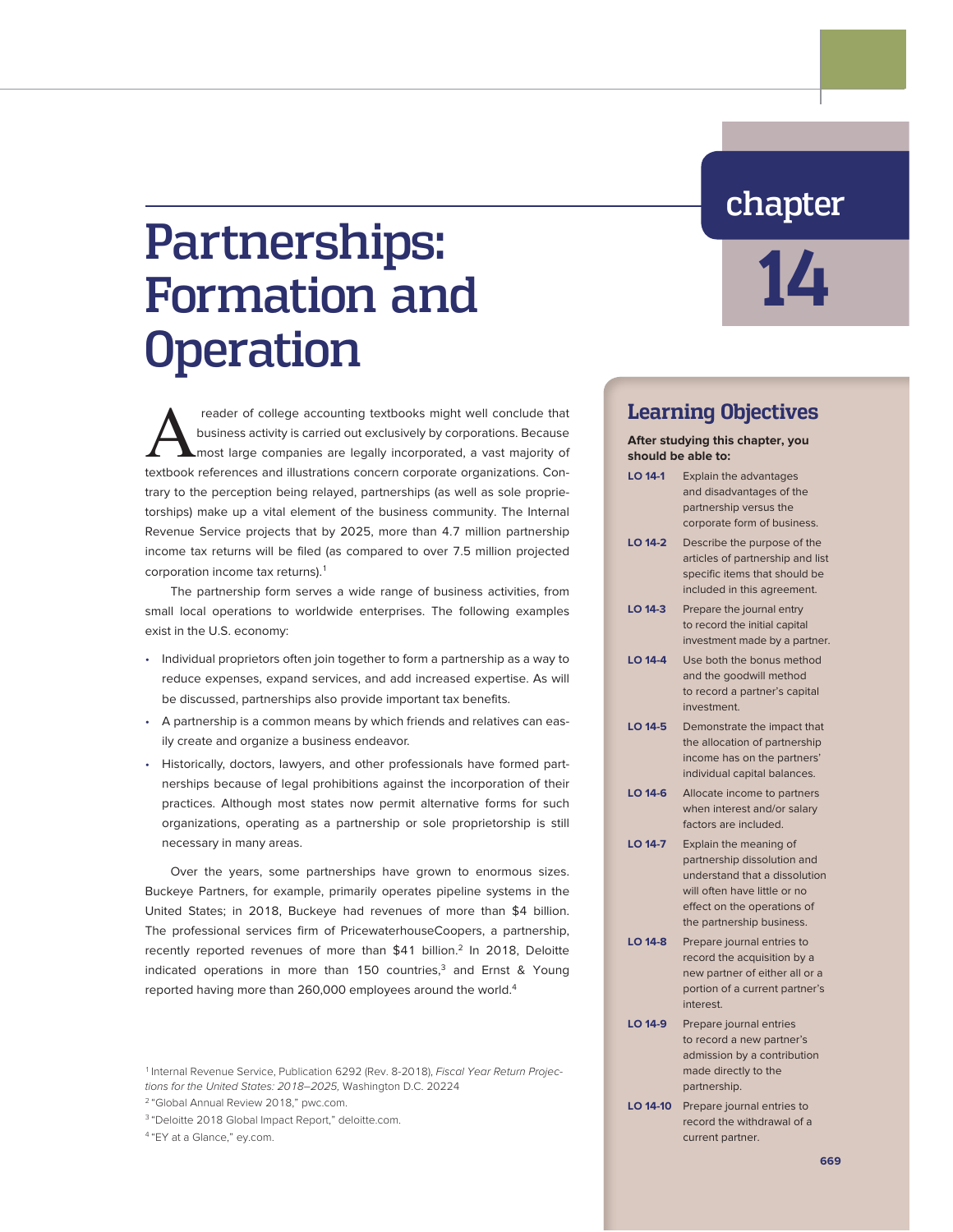## **LO 14-1**

Explain the advantages and disadvantages of the partnership versus the corporate form of business.

## **Partnerships—Advantages and Disadvantages**

The popularity of partnerships derives from several advantages inherent to this type of organization. An analysis of these attributes explains why millions of enterprises in the United States are partnerships rather than corporations.

One of the most common motives is the ease of formation. Only an oral agreement is necessary to create a legally binding partnership. In contrast, depending on specific state laws, incorporation requires filing a formal application and completing various other forms and documents. Operators of small businesses may find the convenience and reduced cost involved in creating a partnership to be an especially appealing characteristic. Tax advantages also can be found in the partnership form of business. As articulated by the American Bar Association:

The principal advantage of partnerships is the ability to make virtually any arrangements defining their relationship to each other that the partners desire. There is no necessity, as there is in a corporation, to have the ownership interest in capital and profits proportionate to the investment made; and losses can be allocated on a different basis from profits. It is also generally much easier to achieve a desirable format for control of the business in a partnership than in a corporation, since the control of a corporation, which is based on ownership of voting stock, is much more difficult to alter.

Partnerships are taxed on a conduit or flow-through basis under subchapter K of the Internal Revenue Code. This means that the partnership itself does not pay any taxes. Instead the net income and various deductions and tax credits from the partnership are passed through to the partners based on their respective percentage interest in the profits and losses of the partnership, and the partners include the income and deductions in their individual tax returns.5

Thus, partnership revenue and expense items (as defined by the tax laws) must be assigned directly each year to the individual partners who pay the income taxes. Passing income balances through to the partners in this manner avoids double taxation of the profits that are earned by a business and then distributed to its owners. A corporation's income is taxed twice: when earned and again when conveyed as a dividend. A partnership's income is taxed only at the time that the business initially earns it.

For example, assume that a business earns \$100. After paying any income taxes, the remainder is immediately conveyed to its owners. An income tax rate of 25 percent (combined federal and state) is assumed for corporations and individuals. The tax rate on corporate dividends is assumed to be  $15$  percent.<sup>6</sup> As the following table shows, if this business is a partnership rather than a corporation, the owners have \$11.25 more expendable income, which is 11.25 percent of the business income. Although potentially significant in amount, this difference narrows as tax rates are lowered.

| this difference narrows as tax rates are lowered.                   |                     |                     |
|---------------------------------------------------------------------|---------------------|---------------------|
|                                                                     | Partnership         | Corporation         |
| Income before income taxes<br>Income taxes paid by business $(25%)$ | \$100.00<br>$-0-$   | \$100.00<br>(25.00) |
| Income distributed to owners                                        | \$100.00<br>(25.00) | \$75.00<br>(11.25)  |
|                                                                     | \$75.00             | \$63.75             |

\*25 percent assumed rate on ordinary income. 15 percent assumed rate on dividend income.

Historically, another tax advantage has long been associated with partnerships. Because income is taxable to the partners as the business earns it, any operating losses can be used to reduce their personal taxable income directly. In contrast, a corporation is viewed as legally

<sup>5</sup> American Bar Association, Family Legal Guide, 3rd ed. (New York: Random House Reference, 2004).

<sup>6</sup> Corporate dividends paid to shareholders are taxed either 0 percent, 15 percent, or 20 percent depending on their overall earnings level.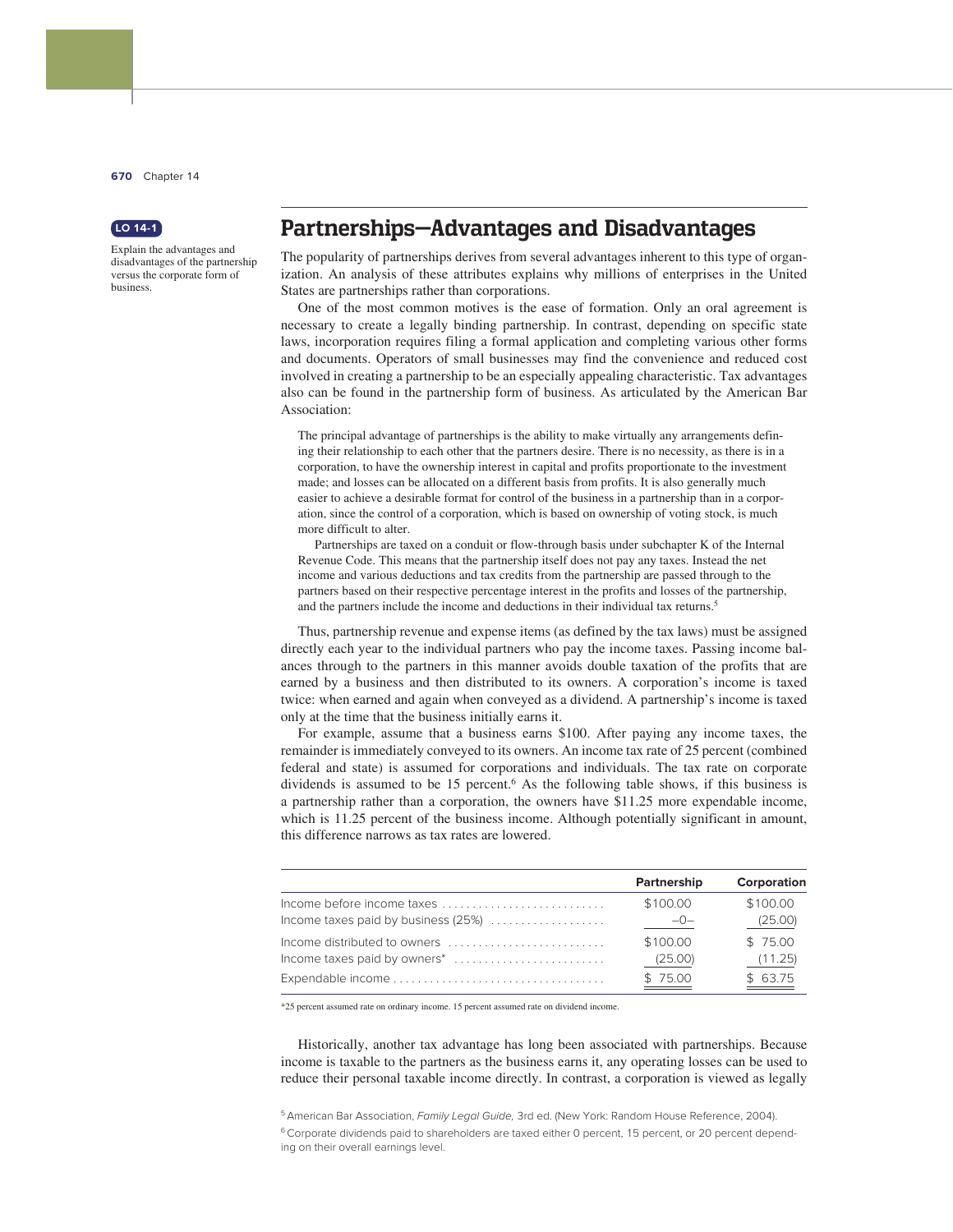separate from its owners, so losses cannot be passed through to them. A corporation has the ability to carry forward indefinitely operating losses to decrease future taxable income (up to a maximum of 80 percent in any particular year). However, if a corporation is newly formed or has not been profitable, operating losses provide no immediate benefit to a corporation or its owners as losses do for a partnership.

The tax advantage of deducting partnership losses is limited, however. For tax purposes, ownership of a partnership is labeled as a passive activity unless the partner materially participates in the actual business activities. Passive activity losses thus serve only to offset other passive activity profits. In most cases, these partnership losses cannot be used to reduce earned income such as salaries. Thus, unless a taxpayer has significant passive activity income (from rents, for example), losses reported by a partnership create little or no tax advantage unless the partner materially participates in the actual business activity.

A more recent partnership tax advantage was created by the 2017 Tax Cuts and Jobs Act.7 Eligible taxpayers, including those with partnership income, may be entitled to a deduction of up to 20 percent of qualified income from domestic "pass-through" businesses. Partnerships (along with other tax entities) must be considered a qualified trade or business for their owners to benefit from the 20 percent deduction. Even though many partnerships will be unable to qualify (e.g., health, law, accounting, financial services, etc.), others may qualify and thus entitle their partners to the 20 percent deduction for pass-through businesses.

The partnership form of business also has certain significant disadvantages. Perhaps the most severe problem is the unlimited liability that each partner automatically incurs. Partnership law specifies that any partner can be held personally liable for *all* debts of the business. The potential risk is especially significant when coupled with the concept of *mutual agency.* This legal term refers to the right that each partner has to incur liabilities in the name of the partnership. Consequently, partners acting within the normal scope of the business have the power to obligate the company for any amount. If the partnership fails to pay these debts, creditors can seek satisfactory remuneration from any partner that they choose.

Such legal concepts as unlimited liability and mutual agency describe partnership characteristics that have been defined and interpreted over a number of years. To provide consistent application across state lines in regard to these terms as well as many other legal aspects of a partnership, the Uniform Partnership Act (UPA) was created. This act, which was first proposed in 1914 (and revised in 1997), now has been adopted by all states in some form. It establishes uniform standards in such areas as the nature of a partnership, the relationship of the partners to outside parties, and the dissolution of the partnership. For example, Section 6 of the act provides the most common legal definition of a partnership: "an association of two or more persons to carry on a business as co-owners for profit."

## **Alternative Legal Forms**

Because of the possible owner liability, partnerships often experience difficulty in attracting large amounts of capital. Potential partners frequently prefer to avoid the risk that is a basic characteristic of a partnership. However, the tax benefits of avoiding double taxation still provide a strong pull toward the partnership form. Hence, in recent years, a number of alternative types of organizations have been developed. The availability of these legal forms depends on state laws as well as applicable tax laws. In each case, however, the purpose is to limit the owners' personal liability while providing the tax benefits of a partnership.<sup>8</sup>

<sup>8</sup> Many factors should be considered in choosing a specific legal form for an organization. The information shown here is merely an overview. For more information, consult a tax guide or a business law textbook. Also see Hopson and Hopson, "Making the Right Choice of Business Entity," CPA Journal, October 2014, pp. 42–47.

<sup>7</sup>Tax Cuts and Jobs Act, Provision 11011 Section 199A—Qualified Business Income Deduction FAQs, www.irs.gov.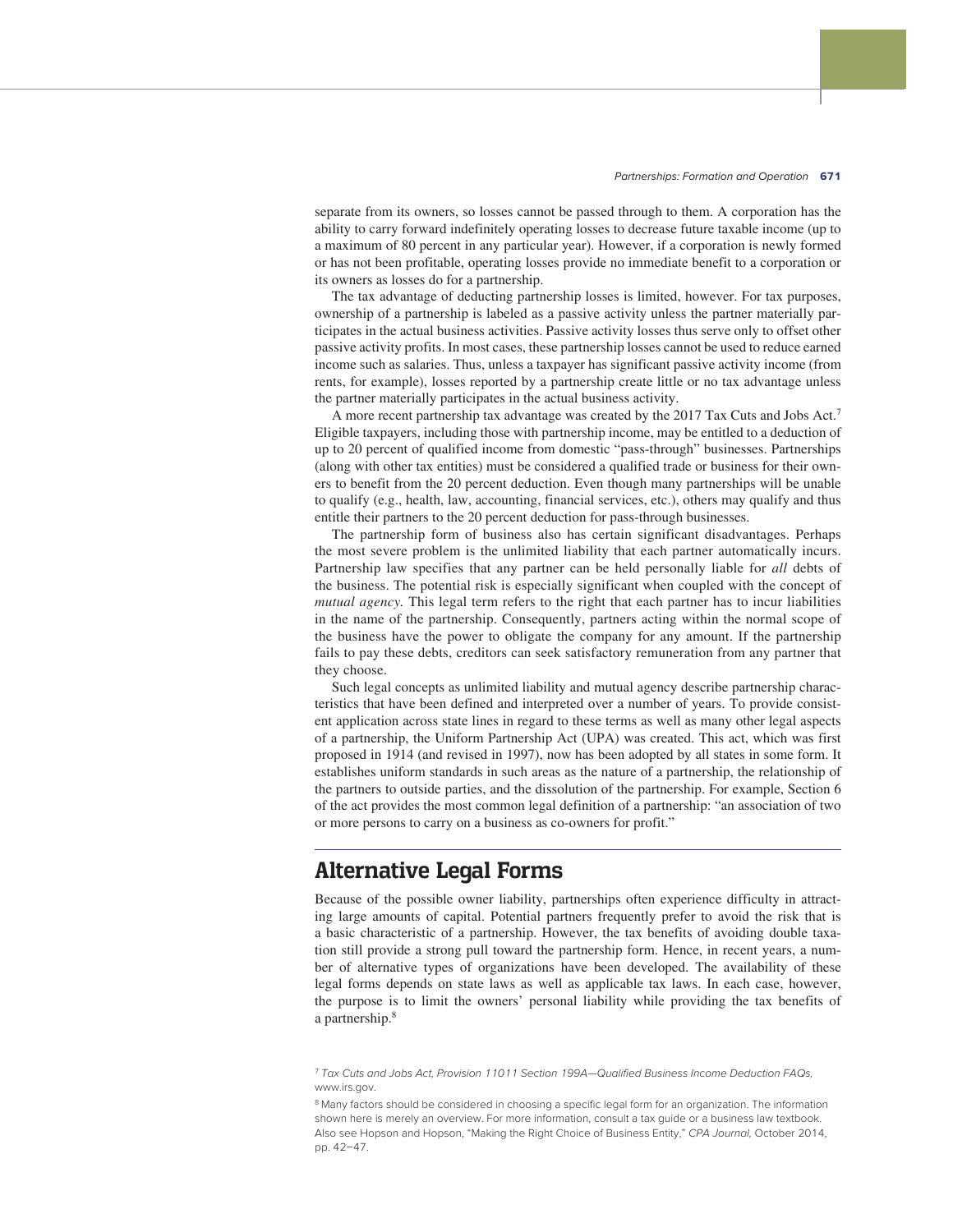## Subchapter S Corporation

A Subchapter S corporation (often referred to as an *S corporation*) is created as a corporation and, therefore, has all of the legal characteristics of that form.<sup>9</sup> According to U.S. tax laws, if the corporation meets certain regulations, it will be taxed in virtually the same way as a partnership. Thus, the Subchapter S corporation pays no income taxes, although any income (and losses) pass directly through to the taxable income of the individual owners. This form avoids double taxation, and the owners do not face unlimited liability. To qualify, the business can have only one class of stock and is limited to 100 stockholders. All owners must be individuals, estates, certain tax-exempt entities, or certain types of trusts. The most significant problem associated with this business form is that its growth potential is limited because of the restriction on the number and type of owners.

## Limited Partnerships (LPs)

A *limited partnership* is a type of investment designed primarily for individuals who want the tax benefits of a partnership but who do not wish to work in a partnership or have unlimited liability. In such organizations, a number of limited partners invest money as owners but are not allowed to participate in the company's management. These partners can still incur a loss on their investment, but the amount is restricted to what has been contributed. To protect the creditors of a limited partnership, one or more general partners must be designated to assume responsibility for all obligations created in the name of the business.

Buckeye Partners, L.P., is an example of a limited partnership that trades on the New York Stock Exchange. Buckeye's December 31, 2018, balance sheet reported capital of \$4.16 billion for its limited partners.

Many limited partnerships were originally formed as tax shelters to create immediate losses (to reduce the taxable income of the partners) with profits spread out into the future. As mentioned earlier, tax laws limit the deduction of passive activity losses, and this significantly reduced the formation of limited partnerships.

## Limited Liability Partnerships (LLPs)

The *limited liability partnership* has most of the characteristics of a general partnership except that it significantly reduces the partners' liability. Partners may lose their investment in the business and are responsible for the contractual debts of the business. The advantage here is created in connection with any liability resulting from damages. In such cases, the partners are responsible for only their own acts or omissions plus the acts and omissions of individuals under their supervision.

As Section 306(c) of the Uniform Partnership Act notes,

An obligation of a partnership incurred while the partnership is a limited liability partnership, whether arising in contract, tort, or otherwise, is solely the obligation of the partnership. A partner is not personally liable, directly or indirectly, by way of contribution or otherwise, for such an obligation solely by reason of being or so acting as a partner.

Thus, a partner in the Houston office of a public accounting firm would probably not be held liable for a poor audit performed by that firm's San Francisco office. Not surprisingly, limited liability partnerships have become very popular with professional service organizations that have multiple offices. For example, all of the four largest accounting firms are LLPs.

## Limited Liability Companies (LLCs)

The limited liability company was first seen in the United States in 1977. By 1996, all 50 states had LLC statutes approved. Currently, it is estimated that two-thirds of all new companies in the United States are LLCs.10 An LLC is classified as a partnership for tax purposes and court purposes. However, depending on state laws, the owners risk only their own investments. Thus, similar to a Subchapter S entity, the LLC provides liability protection for its owners and managers. In contrast to a Subchapter S corporation, the number of owners is not usually restricted, so growth may be easier to accomplish.

9 Unless a corporation qualifies as a Subchapter S corporation or some other legal variation, it is referred to as a Subchapter C corporation. Therefore, a vast majority of all businesses are C corporations. 10 "The History of LLCS," IncNow, January 18, 2018.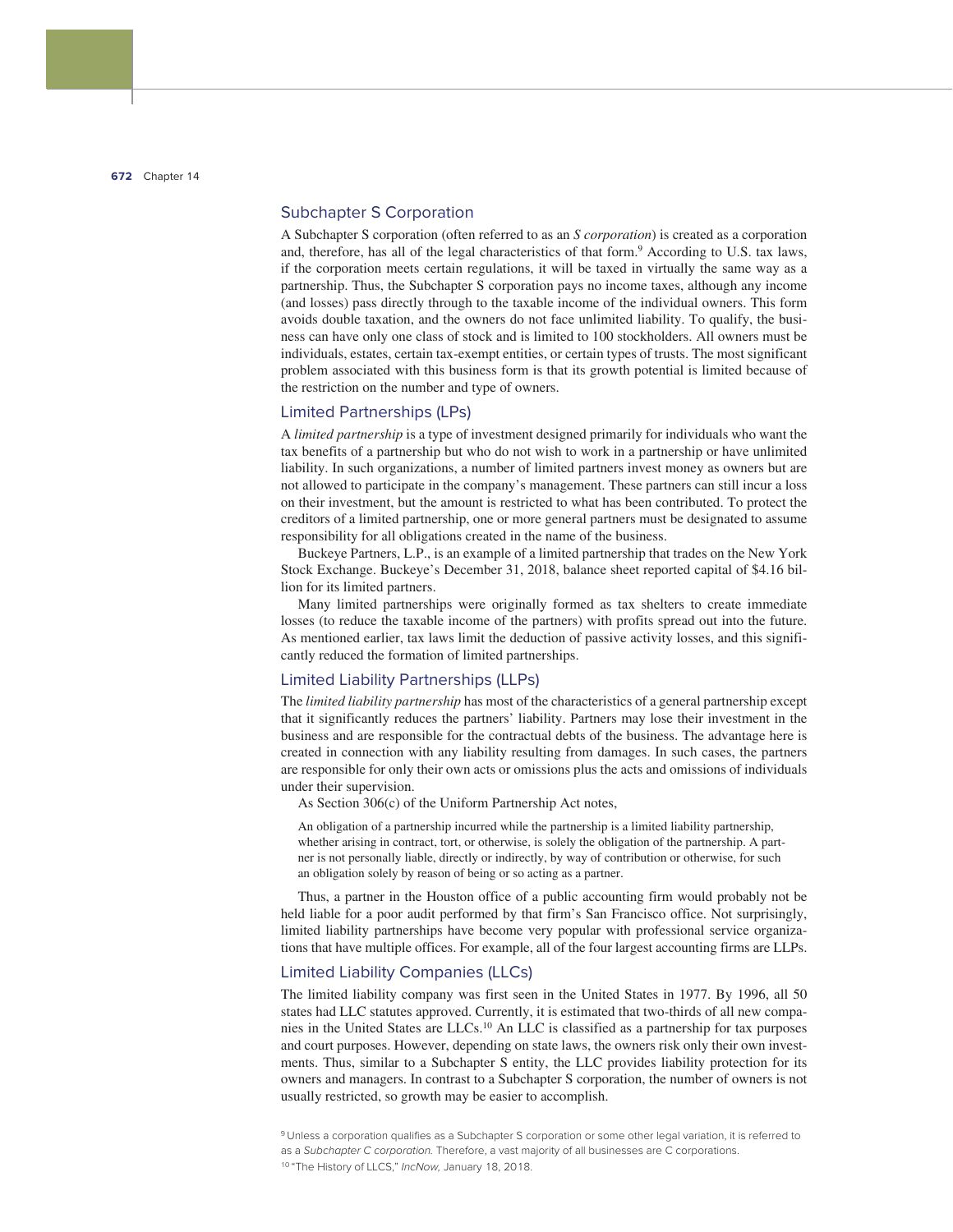## **Partnership Accounting—Capital Accounts**

Despite legal distinctions, questions should be raised as to the need for an entirely separate study of partnership accounting:

- ∙ Does an association of two or more persons require accounting procedures significantly different from those of a corporation?
- ∙ Does proper accounting depend on the legal form of an organization?

The answers to these questions are both yes and no. Accounting procedures are normally standardized for assets, liabilities, revenues, and expenses, regardless of the legal form of a business. *Partnership accounting, though, does exhibit unique aspects that warrant study, but they lie primarily in the handling of the partners' capital accounts.*

The stockholders' equity accounts of a corporation do not correspond directly with the capital balances found in a partnership's financial records. The various equity accounts reported by an incorporated enterprise display a greater range of information. This characteristic reflects the wide variety of equity transactions that can occur in a corporation as well as the influence of state and federal laws. Government regulation has had an enormous effect on the accounting for corporate equity transactions in that extensive disclosure is required to protect stockholders and other outside parties such as potential investors.

To provide adequate information and to meet legal requirements, corporate accounting must provide details about a variety of equity transactions and account balances. For example, the amount of a corporation's paid-in capital is shown separately from earned capital (retained earnings) and accumulated other comprehensive income; the par value of each class of stock is disclosed; treasury stock, stock options, stock dividends, and other capital transactions are reported based on prescribed accounting principles.

In contrast, partnerships provide only a limited equity disclosures primarily in the form of individual capital accounts that are accumulated for every partner or every class of partners. These balances measure each partner's or group's interest in the book value of the net assets of the business. Thus, the equity section of a partnership balance sheet is composed solely of capital accounts that can be affected by many different events: contributions from partners as well as distributions to them, earnings, and any other equity transactions.

However, partnership accounting does not differentiate between the various sources of ownership capital. Disclosing the composition of the partners' capital balances has not been judged necessary because partnerships have historically tended to be small with equity transactions that were rarely complex. Additionally, absentee ownership is not common, a factor that minimizes both the need for government regulation and outside interest in detailed information about the capital balances.

## Articles of Partnership

Because the demand for information about capital balances is limited, accounting principles specific to partnerships are based primarily on traditional approaches that have evolved over the years rather than on official pronouncements. These procedures attempt to mirror the relationship between the partners and their business, especially as defined by the partnership agreement. This legal covenant, which may be either oral or written, is often referred to as the *articles of partnership* and forms the central governance for a partnership's operation. The financial arrangements spelled out in this contract establish guidelines for the various capital transactions. Therefore, the articles of partnership, rather than either laws or official rules, provide much of the underlying basis for partnership accounting.

Because the articles of partnership are a negotiated agreement that the partners create, an unlimited number of variations can be encountered in practice. Partners' rights and responsibilities frequently differ from business to business. Consequently, firms often hire accountants in an advisory capacity to participate in creating this document to ensure the equitable treatment of all parties. Although the articles of partnership may contain a number of provisions, an explicit understanding should always be reached in regards to the following:

- ∙ Name and address of each partner.
- ∙ Business location.
- ∙ Description of the nature of the business.



Describe the purpose of the articles of partnership and list specific items that should be included in this agreement.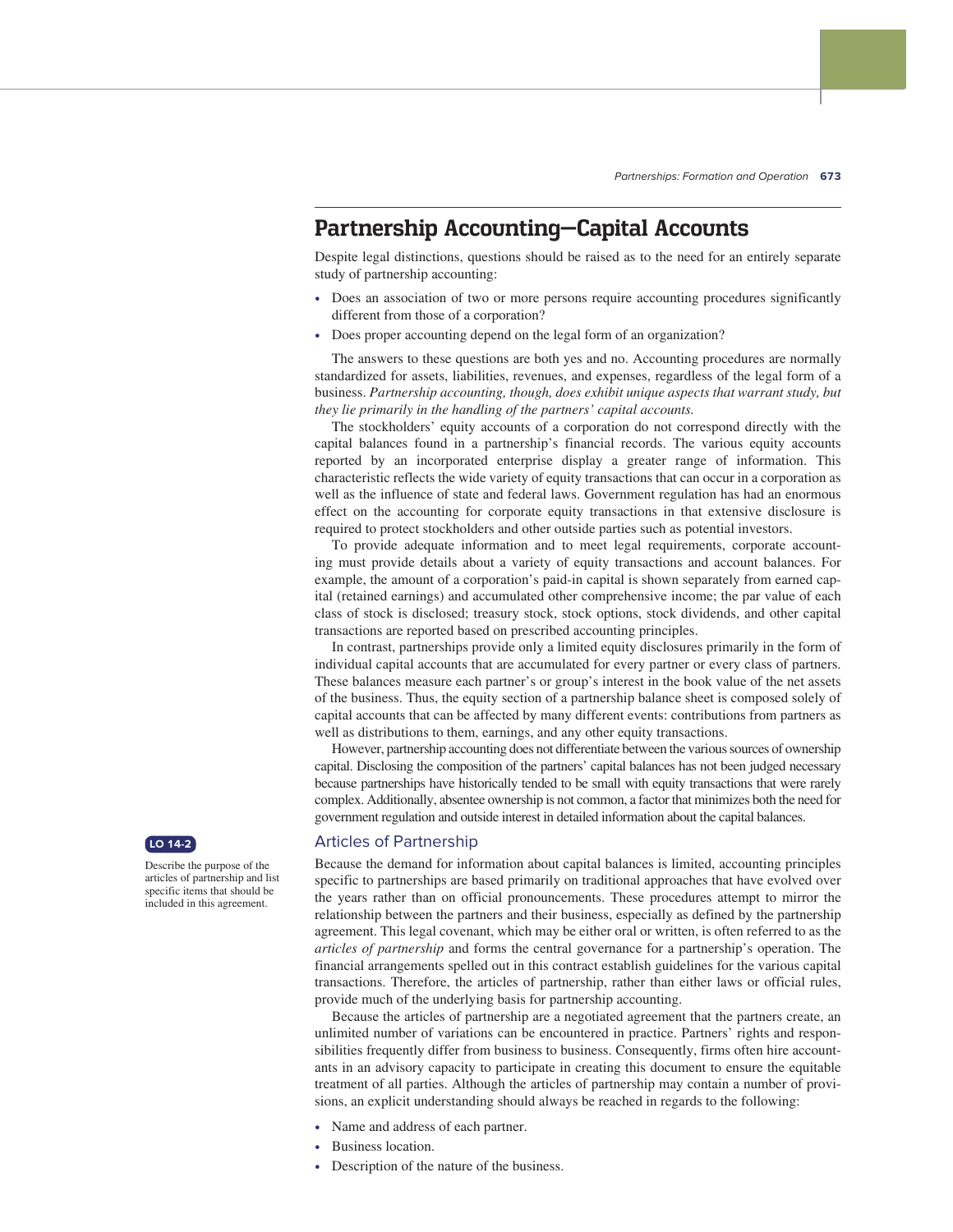# **Discussion Question**

## **WHAT KIND OF BUSINESS IS THIS?**

After graduating from college, Shelley Williams held several different jobs but found that she did not enjoy working for other people. Finally, she and Yvonne Hargrove, her college roommate, selling cut flowers such as roses and chrysanthemums that they bought from a local greenhouse.

decided to start a business of their own. They rented a small building and opened a florist shop selling cut flowers such as roses and chrysanthemums that they bought from a local greenhouse.<br>Williams and Hargrove agreed o Williams and Hargrove agreed orally to share profits and losses equally, although they also decided to take no money from the operation for at least four months. No other arrangements were made, but the business did reasonably well, and after the first four months had passed, each began to draw out \$500 in cash every week.

income tax returns completed. He informed them that they had been operating as a partnership and that they should draw up formal articles of partnership agreement or consider incorporation or some other legal form of organization. They confessed that they had never really considered the issue and asked for his advice on the matter.

What advice should the accountant give to these clients?

- ∙ Rights and responsibilities of each partner.
- ∙ Initial contribution to be made by each partner and the method to be used for valuation.
- ∙ Specific method by which profits and losses are to be allocated.
- ∙ Periodic withdrawal of assets by each partner.
- ∙ Procedure for admitting new partners.
- ∙ Method for arbitrating partnership disputes.
- ∙ Life insurance provisions enabling remaining partners to acquire the interest of any deceased partner.
- ∙ Method for settling a partner's share in the business upon withdrawal, retirement, or death.

## Accounting for Capital Contributions

Several types of capital transactions occur in a partnership: allocation of profits and losses, retirement of a current partner, admission of a new partner, and so on. The initial transaction, however, is the contribution the original partners make to begin the business. In the simplest situation, the partners invest only cash amounts. For example, assume that Carter and Green form a business to be operated as a partnership. Carter contributes \$50,000 in cash, and Green invests \$20,000. The initial journal entry to record the creation of this partnership follows: of the parameters in the cash and the cash . The champion assume that can<br>orm a business to be operated as a partnership. Carter contributes \$50,000 in ca<br>vests \$20,000. The initial journal entry to record the creation of

| ivests \$20,000. The initial journal entry to record the creation of this partnership follows: |        |
|------------------------------------------------------------------------------------------------|--------|
|                                                                                                | 70,000 |
|                                                                                                | 50,000 |
|                                                                                                | 20,000 |
| To record cash contributed to start new partnership.                                           |        |
|                                                                                                |        |

The assumption that the partners invested only cash avoids complications in this first illustration. Often, though, one or more of the partners transfers noncash assets such as inventory, land, equipment, or a building to the business. Although partnerships record asset contributions at fair value, a case could be developed for initially valuing any contributed asset at the partner's current book value. According to the concept of unlimited liability (as well as present tax laws), a partnership does not exist as an entity apart from its owners. A logical extension of the idea is



Prepare the journal entry to record the initial capital investment made by a partner.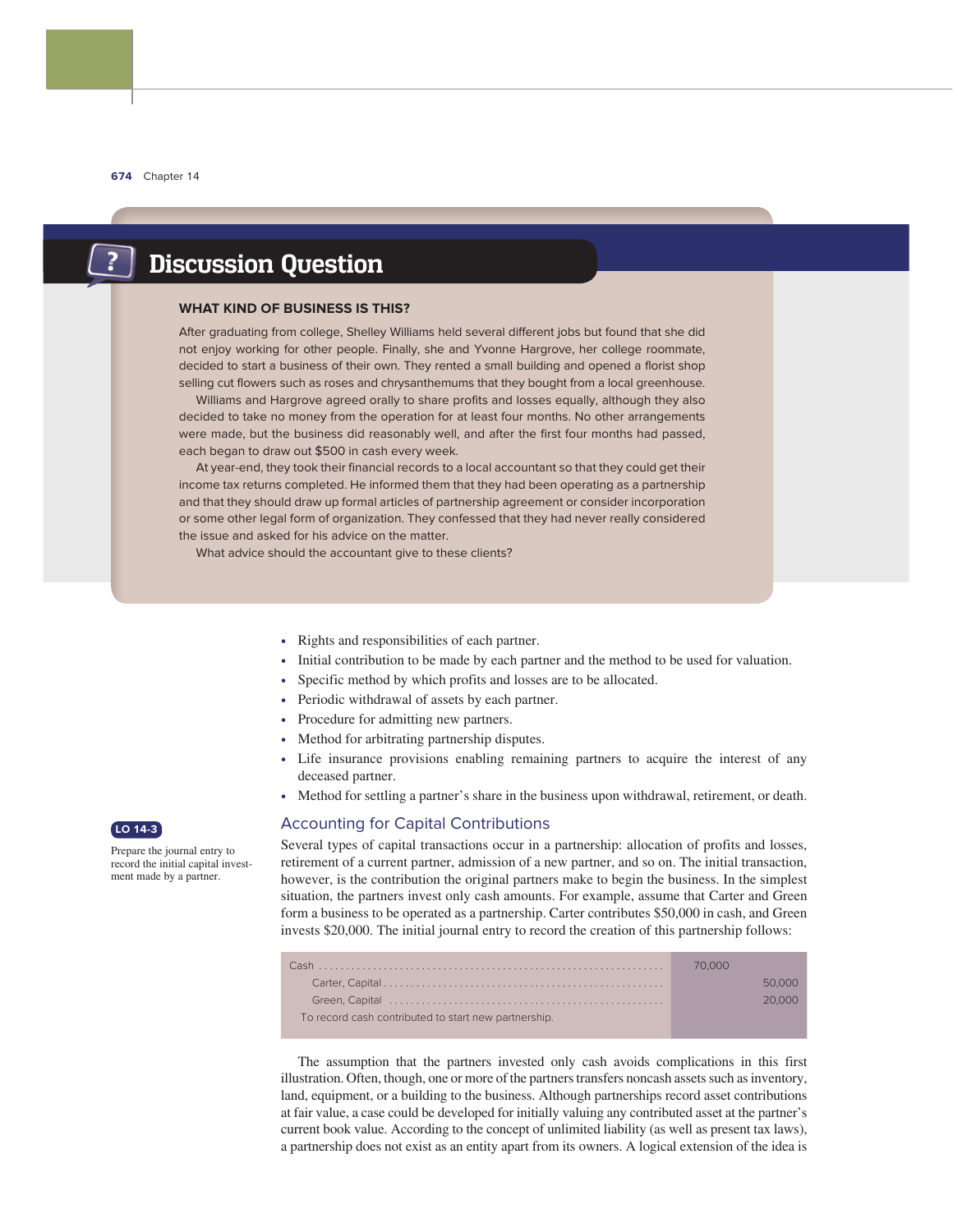that the investment of an asset is not a transaction occurring between two independent parties such as would warrant revaluation. This contention holds that the semblance of an arm's-length transaction is necessary to justify a change in the book value of any account.

Although retaining the recorded value for assets contributed to a partnership may seem reasonable, this method of valuation proves to be inequitable to any partner investing appreciated property. A \$50,000 capital balance always results from a cash investment of that amount, but recording other assets depends entirely on the original book value.

For example, should a partner who contributes a building having a recorded value of \$18,000 but a fair value of \$50,000 be credited with only an \$18,000 interest in the partnership? Because \$50,000 in cash and \$50,000 in appreciated property are equivalent contributions, a \$32,000 difference in the partners' capital balances cannot be justified. To prevent such inequities, each item transferred to a partnership is initially recorded for external reporting purposes at current value.<sup>11</sup>

Requiring revaluation of contributed assets can, however, be advocated for reasons other than just the fair treatment of all partners. Despite some evidence to the contrary, a partnership can be viewed legitimately as an entity standing apart from its owners. As an example, a partnership maintains legal ownership of its assets and (depending on state law) can initiate lawsuits. For this reason, accounting practice traditionally has held that the contribution of assets (and liabilities) to a partnership is an exchange between two separately identifiable parties that should be recorded based on fair values.

Determining an appropriate valuation for each capital balance is more than just an accounting exercise. Over the life of a partnership, these figures serve in a number of important capacities:

- 1. The totals in the individual capital accounts often influence the assignment of profits and losses to the partners.
- 2. The capital account balance is usually one factor in determining the final distribution that will be received by a partner at the time of withdrawal or retirement.
- 3. Ending capital balances indicate the allocation to be made of any assets that remain following the liquidation of a partnership.

To demonstrate, assume that Carter invests \$50,000 in cash to begin the previously discussed partnership and Green contributes the following assets:

| TO demonstrate, assume that Carter invests \$50,000 in easil to begin the previously dis-<br>cussed partnership and Green contributes the following assets: |                               |                      |
|-------------------------------------------------------------------------------------------------------------------------------------------------------------|-------------------------------|----------------------|
|                                                                                                                                                             | <b>Book Value</b><br>to Green | Fair<br><b>Value</b> |
|                                                                                                                                                             | \$9,000                       | \$10,000             |
|                                                                                                                                                             | 14,000                        | 11,000               |
|                                                                                                                                                             | 32,000                        | 46,000               |
|                                                                                                                                                             | \$55,000                      | \$67,000             |

As an added factor, Green's building is encumbered by a \$23,600 mortgage that the partnership has agreed to assume.

Green's net investment is equal to \$43,400 (\$67,000 less \$23,600). The following journal ership has agreed to assume.<br>
Green's net investment is equal to \$43,400 (\$67,000 less \$23,600). The follow<br>
Intry records the formation of the partnership created by these contributions:<br>
Cash ............................

| Origin s not investment is equal to $943,400$ ( $907,000$ ress $923,000$ ). The following journal<br>entry records the formation of the partnership created by these contributions: |        |
|-------------------------------------------------------------------------------------------------------------------------------------------------------------------------------------|--------|
|                                                                                                                                                                                     | 50,000 |
|                                                                                                                                                                                     | 10,000 |
|                                                                                                                                                                                     | 11,000 |
|                                                                                                                                                                                     | 46,000 |
|                                                                                                                                                                                     | 23,600 |
|                                                                                                                                                                                     | 50,000 |
|                                                                                                                                                                                     | 43,400 |
| To record properties contributed to start partnership. Assets and liabilities<br>are recorded at fair value.                                                                        |        |

11 For federal income tax purposes, the \$18,000 book value is retained as the basis for this building, even after transfer to the partnership. Within the tax laws, no difference is seen between partners and their partnership, so no adjustment to fair value is warranted.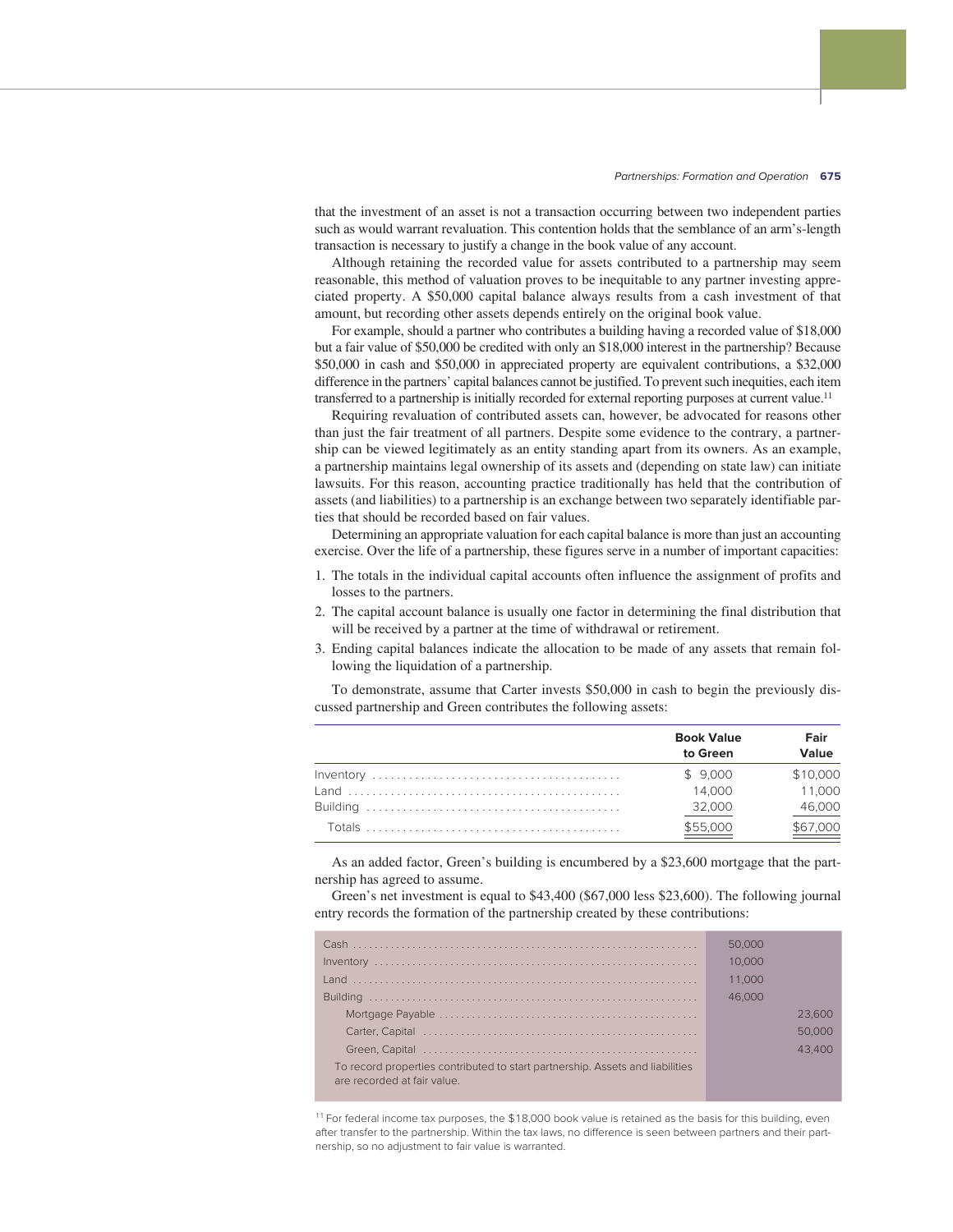

Use both the bonus method and the goodwill method to record a partner's capital investment.

We should make one additional point before leaving this illustration. Although having contributed inventory, land, and a building, Green holds no further right to these individual assets; they now belong to the partnership. The \$43,400 capital balance represents an ownership interest in the business as a whole but does not constitute a specific claim to any asset. Having transferred title to the partnership, Green has no more right to these assets than does Carter.

## *Intangible Contributions*

In forming a partnership, the contributions made by one or more of the partners may go beyond assets and liabilities. A doctor, for example, can bring a particular line of expertise to a partnership, and a practicing dentist might have already developed an established patient list. These attributes, as well as many others, are frequently as valuable to a partnership as cash and fixed assets. *Hence, formal accounting recognition of such special contributions may be appropriately included as a provision of any partnership agreement.*

To illustrate, assume that James and Joyce plan to open an advertising agency, and they decide to organize the endeavor as a partnership. James contributes cash of \$70,000, and Joyce invests only \$10,000. Joyce, however, is an accomplished graphic artist, a skill that is considered especially valuable to this business. Therefore, in producing the articles of partnership, the partners agree to start the business with equal capital balances. Often such decisions result only after long, and sometimes heated, negotiations. Because the value assigned to an intangible contribution such as artistic talent is arbitrary at best, proper reporting depends on the partners' ability to arrive at an equitable arrangement.

In recording this agreement, James and Joyce have two options: (1) the bonus method and (2) the goodwill method. Each of these approaches achieves the desired result of establishing equal capital account balances. Recorded figures can vary significantly, however, depending on the procedure selected. Thus, the partners should reach an understanding prior to beginning business operations as to the method to be used. The accountant can help avoid conflicts by assisting the partners in evaluating the impact created by each of these alternatives.

*The Bonus Method* The bonus method assumes that a specialization such as Joyce's artistic abilities does *not* constitute a recordable partnership asset with a measurable cost. Hence, this approach recognizes only the assets that are physically transferred to the business (such as cash, patents, and inventory). Although these contributions determine total partnership capital, the establishment of specific capital balances is viewed as an independent process based solely on the partners' agreement. Because the initial equity figures result from negotiation, they do not need to correspond directly with the individual investments.

James and Joyce have contributed a total of \$80,000 in identifiable assets to their partnership and have decided on equal capital balances. According to the bonus method, this agreement is fulfilled simply by splitting the \$80,000 capital evenly between the two partners. The following entry records the formation of this partnership under this assumption: hip and have decided on equal capital balances. According to the bonus meth-<br>hent is fulfilled simply by splitting the \$80,000 capital evenly between the two-<br>pllowing entry records the formation of this partnership under

| nent is fulfilled simply by splitting the \$80,000 capital evenly between the two partners. The<br>ollowing entry records the formation of this partnership under this assumption: |                            |
|------------------------------------------------------------------------------------------------------------------------------------------------------------------------------------|----------------------------|
| To record cash contributions with bonus to Joyce because of artistic<br>abilities.                                                                                                 | 80,000<br>40,000<br>40,000 |

Joyce received a *capital bonus* here of \$30,000 (the \$40,000 recorded capital balance in excess of the \$10,000 cash contribution) from James in recognition of the artistic abilities she brought into the business.

*The Goodwill Method* The goodwill method is based on the assumption that an implied value can be calculated mathematically and recorded for any intangible contribution made by a partner. In the present illustration, Joyce invested \$60,000 less cash than James but receives an equal amount of capital according to the partnership agreement. Proponents of the goodwill method argue that Joyce's artistic talent has an apparent value of \$60,000, a figure that should be included as part of this partner's capital investment. If not recorded, Joyce's primary contribution to the business is ignored completely within the accounting records.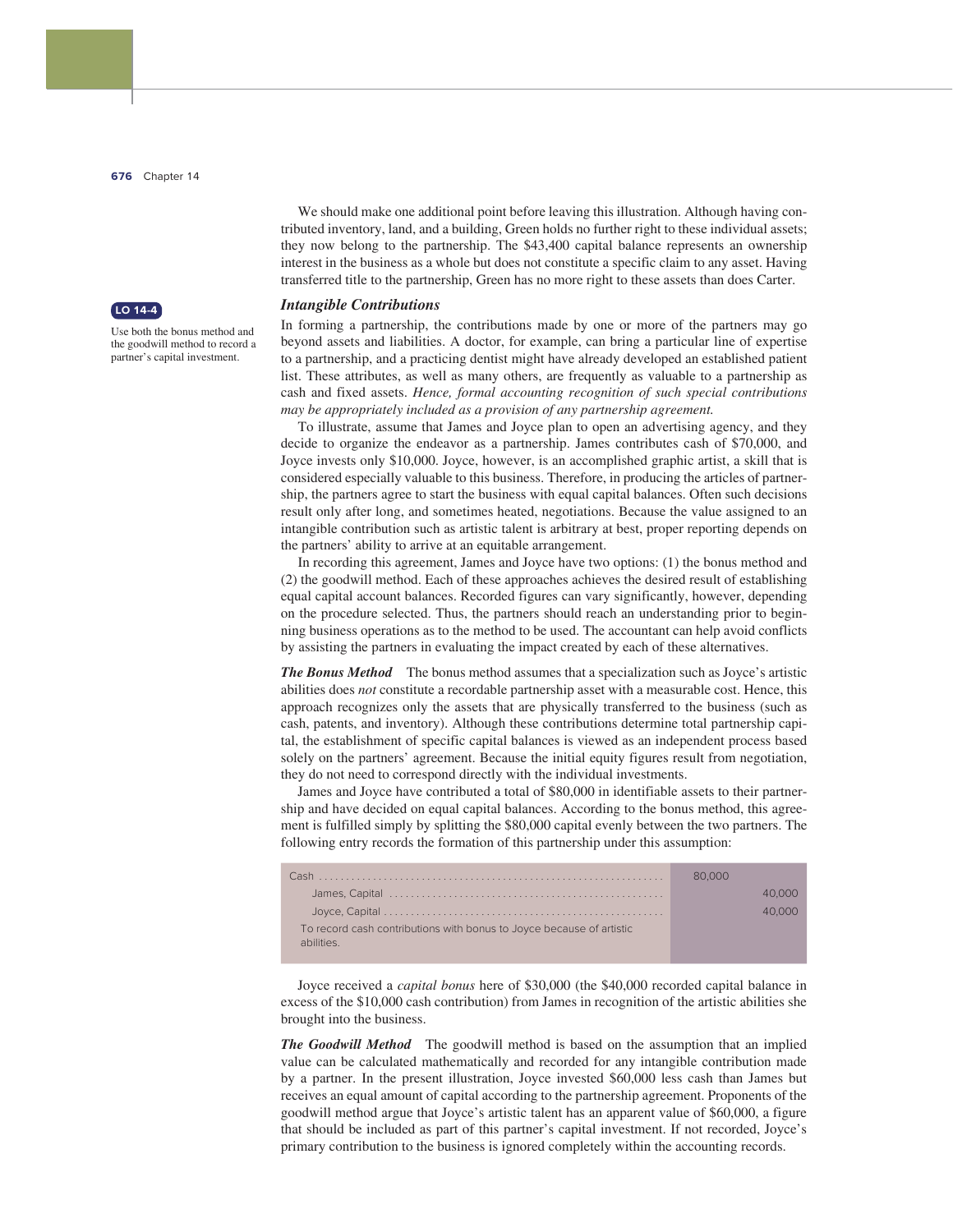|                                                                   | 677<br>Partnerships: Formation and Operation |
|-------------------------------------------------------------------|----------------------------------------------|
|                                                                   | 80,000                                       |
|                                                                   | 60,000                                       |
|                                                                   | 70,000                                       |
|                                                                   | 70,000                                       |
| To record cash contributions with goodwill attributed to Joyce in |                                              |

*Comparison of Methods* Both approaches achieve the intent of the partnership agreement: to record equal capital balances despite a difference in the partners' cash contributions. The bonus method allocates the \$80,000 invested capital according to the percentages designated by the partners, whereas the goodwill method capitalizes the implied value of Joyce's intangible contribution.

Although nothing prohibits the use of either technique, the recognition of goodwill poses definite theoretical problems. In previous discussions of both the equity method (Chapter 1) and business combinations (Chapter 2), goodwill was recognized but only as a result of an acquisition made by the reporting entity. Consequently, this asset had a historical cost in the traditional accounting sense. Partnership goodwill has no such cost; the business recognizes an asset even though no funds have been spent.

The partnership of James and Joyce, for example, is able to record \$60,000 in goodwill without any expenditure. Furthermore, the value attributed to this asset is based solely on a negotiated agreement between the partners; the \$60,000 balance has no objectively verifiable basis. Thus, although partnership goodwill is sometimes encountered in actual practice, this "asset" should be viewed with a strong degree of professional skepticism.

## Additional Capital Contributions and Withdrawals

Subsequent to forming a partnership, the owners may choose to contribute additional capital amounts during the life of the business. These investments can be made to stimulate expansion or to assist the business in overcoming working capital shortages or other problems. Regardless of the reason, the contribution is again recorded as an increment in the partner's capital account based on fair value. For example, in the previous illustration, assume that James decides to invest another \$5,000 cash in the partnership to help finance the purchase of new office furnishings. The partner's capital account balance is immediately increased by this amount to reflect the transfer to the partnership.12

In many instances, the articles of partnership allow withdrawals on a regular periodic basis as a reward for ownership or as compensation for work performed for the business. Often such distributions are recorded initially in a separate drawing account that is closed into the individual partner's capital account at year-end. Assume for illustration purposes that James and Joyce take out \$1,200 and \$1,500, respectively, from their business. The journal entry to record these payments is as follows:<br>The second these payments is as follows:<br>James, Drawing ................................... record these payments is as follows:

| ecord these payments is as follows:       |                |       |
|-------------------------------------------|----------------|-------|
| To record withdrawal of cash by partners. | 1.200<br>1.500 | 2 700 |

Larger amounts might also be withdrawn from a partnership on occasion. A partner may have a special need for money or just desire to reduce the basic investment that has been made in the business. Such transactions are usually sporadic occurrences and entail amounts significantly higher than the partner's periodic drawing. The articles of partnership may require prior approval by the other partners.

<sup>12</sup> The partners also may reverse this process by withdrawing assets from the business for their own personal use. To protect the interests of the other partners, the articles of partnership should clearly specify the amount and timing of such withdrawals.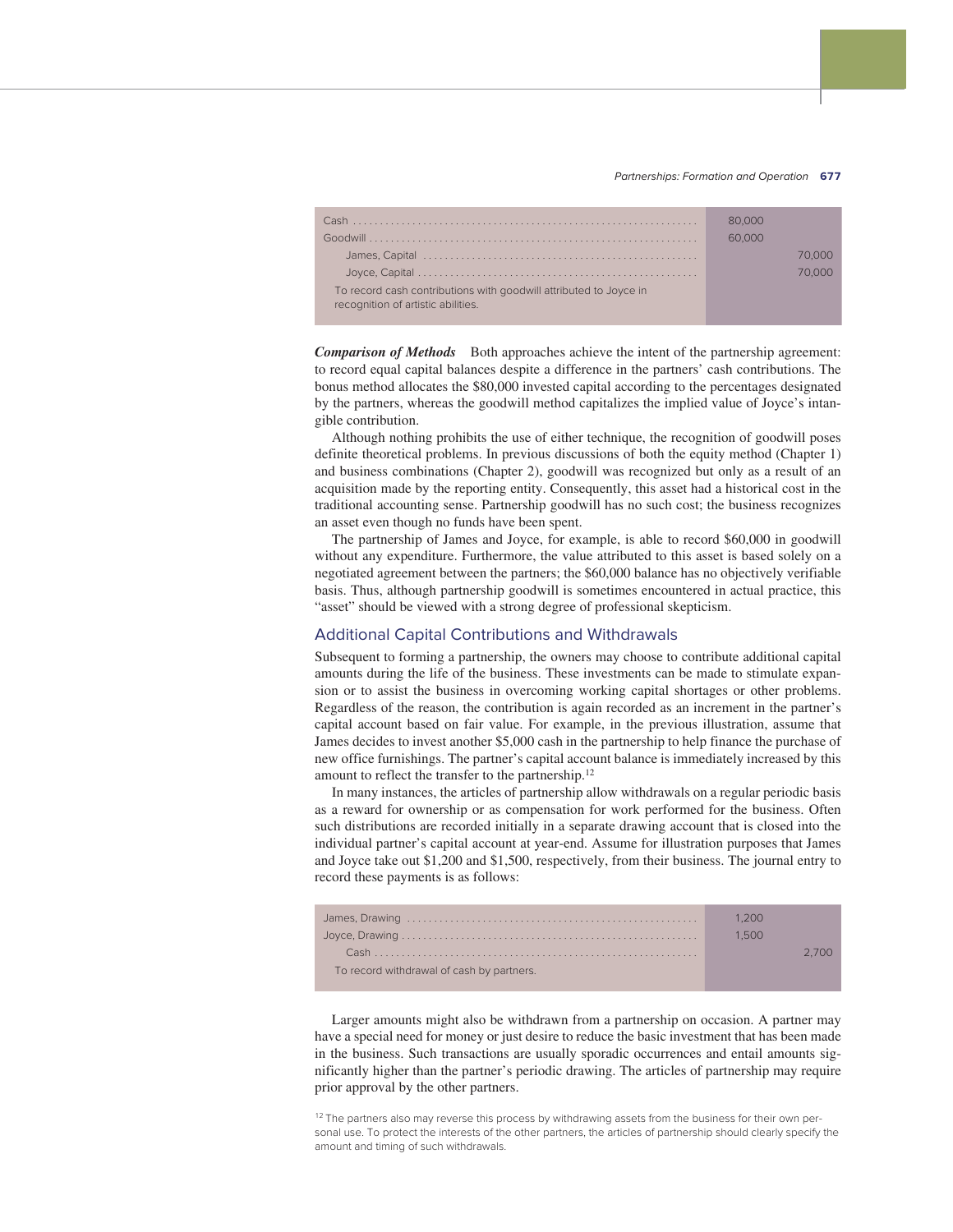# **Discussion Question**

## **HOW WILL THE PROFITS BE SPLIT?**

James J. Dewars has been the sole owner of a small CPA firm for the past 20 years. Now 52 years old, Dewars is concerned about the continuation of his practice after he retires. He would like to begin taking more time off now although he wants to remain active in the firm for at least another 8 to 10 years. He has worked hard over the decades to build up the practice so that he presently makes a profit of \$180,000 annually.

Lewis Huffman has been working for Dewars for the past four years. He now earns a salary of \$68,000 per year. He is a very dedicated employee who generally works 44 to 60 hours per week. In the past, Dewars has been in charge of the larger, more profitable audit clients whereas Huffman, with less experience, worked with the smaller clients. Both Dewars and Huffman do some tax work although that segment of the business has never been emphasized.

Sally Scriba has been employed for the past seven years with another CPA firm as a tax specialist. She has no auditing experience but has a great reputation in tax planning and preparation. She currently earns an annual salary of \$80,000.

Dewars, Huffman, and Scriba are negotiating the creation of a new CPA firm as a partnership. Dewars plans to reduce his time in this firm although he will continue to work with many of the clients that he has served for the past two decades. Huffman will begin to take over some of the major audit jobs. Scriba will start to develop an extensive tax practice for the firm.

Because of the changes in the firm, the three potential partners anticipate earning a total net income in the first year of operations of between \$130,000 and \$260,000. Thereafter, they hope that profits will increase at the rate of 10 to 20 percent annually for the next five years or so. How should this new partnership allocate its future net income among these partners?



Demonstrate the impact that the allocation of partnership income has on the partners' individual capital balances.

## Allocation of Income

At the end of each fiscal period, partnership revenues and expenses are closed out, accompanied by an allocation of the resulting net income or loss to the partners' capital accounts. Because a separate capital balance is maintained for each partner, a method must be devised for this assignment of annual income. Because of the importance of the process, the articles of partnership should always stipulate the procedure the partners established. If no arrangement has been specified, state partnership law normally holds that all partners receive an equal allocation of any income or loss earned by the business. If the partnership agreement specifies only the division of profits, then losses must be divided in the same manner as directed for profit allocation.

The profit allocation pattern can be important to the success of any organization because it can help emphasize and reward outstanding performance. Therefore, many partner compensation plans recognize contributions to revenue, growth, time spent with the firm, management skill development, or any other attribute the partnership deems important. Profit allocations plans can thus become complex in attempting to recognize and reward the various elements of each partner's contributions to the firm's success. Alternatively, partnerships can avoid all complications by assigning net income on an equal basis among all partners.

As an initial illustration, assume that Tinker, Evers, and Chance form a partnership by investing cash of \$120,000, \$90,000, and \$75,000, respectively. The articles of partnership agreement specifies that Evers will be allotted 40 percent of all profits and losses because of previous business experience. Tinker and Chance are to divide the remaining 60 percent equally. This agreement also stipulates that each partner is allowed to withdraw \$10,000 in cash annually from the business. The amount of this withdrawal does not directly depend on the method utilized for income allocation. *From an accounting perspective, the assignment of income and the setting of withdrawal limits are two separate decisions.*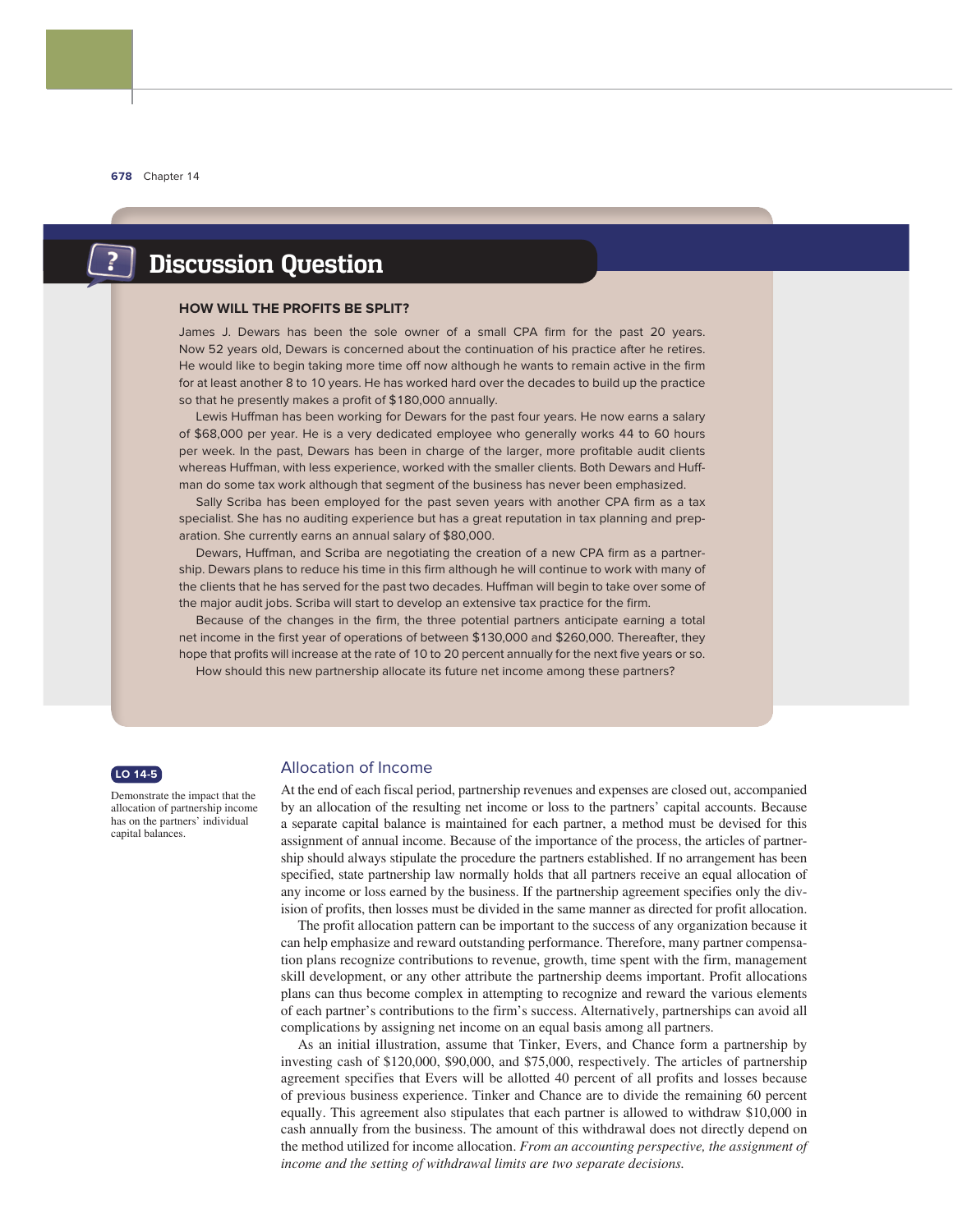At the end of the first year of operations, the partnership reports net income of \$60,000. To reflect the changes made in the partners' capital balances, the closing process consists of the following two journal entries. The assumption is made here that each partner has taken the allowed amount of drawing during the year. In addition, for convenience, all revenues and expenses already have been closed into the Income Summary account. At the end of the first year of operations, the partnership reports net incom<br>
o reflect the changes made in the partners' capital balances, the closing proce<br>
ne following two journal entries. The assumption is made here At the end of the first year of operations, the partnership reports net incom<br>
o reflect the changes made in the partners' capital balances, the closing proce<br>
ne following two journal entries. The assumption is made here o reflect the changes made in the partners' capital balances, the closing proce<br>
e following two journal entries. The assumption is made here that each partie<br>
ine allowed amount of drawing during the year. In addition, fo

| ne following two fournal entries. The assumption is made nere that each partner has taken<br>he allowed amount of drawing during the year. In addition, for convenience, all revenues and<br>xpenses already have been closed into the Income Summary account. |                            |                            |
|----------------------------------------------------------------------------------------------------------------------------------------------------------------------------------------------------------------------------------------------------------------|----------------------------|----------------------------|
| To close out drawing accounts recording payments made<br>to the three partners.                                                                                                                                                                                | 10,000<br>10,000<br>10,000 | 10,000<br>10,000<br>10,000 |
|                                                                                                                                                                                                                                                                |                            |                            |
|                                                                                                                                                                                                                                                                | 60,000                     | 18,000                     |

| To close out drawing accounts recording payments made<br>to the three partners. |        |
|---------------------------------------------------------------------------------|--------|
|                                                                                 |        |
|                                                                                 | 60,000 |
|                                                                                 | 18,000 |
|                                                                                 | 24,000 |
|                                                                                 | 18,000 |
| To allocate net income based on provisions of partnership agreement.            |        |
|                                                                                 |        |

## *Statement of Partners' Capital*

Because a partnership does not separately disclose a retained earnings balance, the statement of retained earnings usually reported by a corporation is replaced by a statement of partners' capital. The following financial statement is based on the data presented for the partnership of Tinker, Evers, and Chance. The changes made during the year in the individual capital accounts are outlined along with totals representing the partnership as a whole:

| <b>TINKER, EVERS, AND CHANCE</b><br><b>Statement of Partners' Capital</b><br>For Year Ending December 31, Year 1 |                                 |                                |                                |                                 |
|------------------------------------------------------------------------------------------------------------------|---------------------------------|--------------------------------|--------------------------------|---------------------------------|
|                                                                                                                  | Tinker,<br>Capital              | Evers.<br>Capital              | Chance.<br>Capital             | Totals                          |
| Capital balances beginning of year<br>Allocation of net income<br>Drawings                                       | \$120,000<br>18,000<br>(10,000) | \$90.000<br>24,000<br>(10,000) | \$75,000<br>18,000<br>(10,000) | \$285,000<br>60,000<br>(30,000) |
| Capital balances end of year                                                                                     | \$128,000                       | \$104,000                      | \$83,000                       | \$315,000                       |



Allocate income to partners when interest and/or salary factors are included.

## *Alternative Allocation Techniques—Example 1*

Assigning net income based on a ratio may be simple, but this approach is not necessarily equitable to all partners. For example, assume that Tinker does not participate in the partnership's operations but is the contributor of the highest amount of capital. Evers and Chance both work full-time in the business, but Evers has considerably more experience in this line of work.

Under these circumstances, no single ratio is likely to reflect properly the various contributions made by each partner. Indeed, an unlimited number of alternative allocation plans could be devised in hopes of achieving fair treatment for all parties. For example, because of the different levels of capital investments, consideration should be given to including interest within the allocation process to reward the contributions. A compensation allowance is also a possibility, usually in an amount corresponding to the number of hours worked or the level of a partner's business expertise.

To demonstrate one possible option, assume that Tinker, Evers, and Chance begin their partnership based on the original facts except that they arrive at a more detailed method of allocating profits and losses. After considerable negotiation, an articles of partnership agreement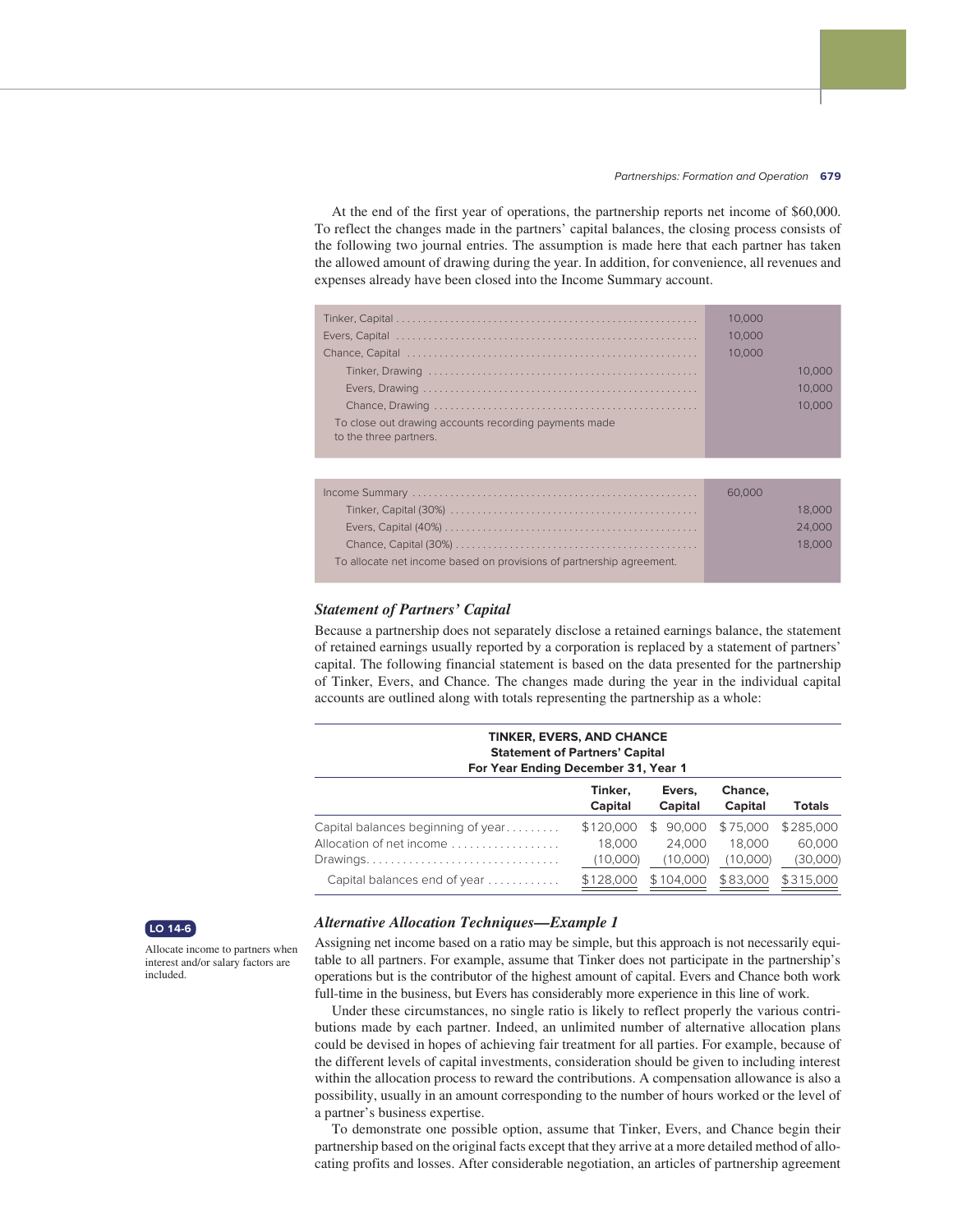credits each partner annually for interest in an amount equal to 10 percent of that partner's beginning capital balance for the year. Evers and Chance also will be allotted \$15,000 each as a compensation allowance in recognition of their participation in daily operations. Any remaining profit or loss will be split 3:4:3, with the largest share going to Evers because of the work experience that this partner brings to the business. As with any appropriate allocation, this pattern attempts to provide fair treatment for all three partners.

Under this arrangement, the \$60,000 net income earned by the partnership in the first year of operation would be allocated as follows. The sequential alignment of the various provisions is irrelevant except that the ratio, which is used to assign the remaining profit or loss, must be calculated last.

| year of operation would be allocated as follows. The sequential alignment of the various<br>provisions is irrelevant except that the ratio, which is used to assign the remaining profit or<br>loss, must be calculated last. |               |              |               |                         |
|-------------------------------------------------------------------------------------------------------------------------------------------------------------------------------------------------------------------------------|---------------|--------------|---------------|-------------------------|
| <b>Allocation of Partnership</b><br><b>Net Income</b>                                                                                                                                                                         | <b>Tinker</b> | <b>Evers</b> | <b>Chance</b> | Total                   |
| Net Income $\ldots \ldots \ldots \ldots \ldots$<br>Interest (10% of beginning                                                                                                                                                 |               | \$9,000      |               | \$60,000                |
| capital) \$12,000<br>Net income remaining after                                                                                                                                                                               |               |              | \$7,500       | (28,500)<br>\$31.500    |
| Compensation allowance<br>Net income remaining after<br>interest and compensation                                                                                                                                             | $ \cap$       | 15,000       | 15,000        | (30,000)<br>1,500<br>\$ |
| Remaining income distribution                                                                                                                                                                                                 | 450 (30%)     | 600 (40%)    | 450 (30%)     | (1,500)                 |
| Net income allocation totals  \$12,450                                                                                                                                                                                        |               | \$24,600     | \$22,950      | $-0-$                   |

Importantly, the schedule computing the division of income must be competermining the final capital balances for the partners. For the Tinker, Evers artnership, the allocations just calculated lead to the following year-en Importantly, the schedule computing the division of income must be completed prior the extermining the final capital balances for the partners. For the Tinker, Evers, and Chance artnership, the allocations just calculated Importantly, the schedule computing the division of income must be completed prior to determining the final capital balances for the partners. For the Tinker, Evers, and Chance partnership, the allocations just calculated lead to the following year-end closing entry:

| determining the final capital balances for the partners. For the Tinker, Evers, and Chance<br>partnership, the allocations just calculated lead to the following year-end closing entry: |        |
|------------------------------------------------------------------------------------------------------------------------------------------------------------------------------------------|--------|
|                                                                                                                                                                                          | 60,000 |
|                                                                                                                                                                                          | 12.450 |
|                                                                                                                                                                                          | 24,600 |
|                                                                                                                                                                                          | 22.950 |
| To allocate income for the year to the individual partners' capital accounts<br>based on partnership agreement.                                                                          |        |

## *Alternative Allocation Techniques—Example 2*

As the preceding illustration indicates, the assignment process is no more than a series of mechanical steps reflecting the change in each partner's capital balance resulting from the provisions of the partnership agreement. The number of different allocation procedures that could be employed is limited solely by the partners' imagination. Although interest, compensation allowances, and various ratios are the predominant factors encountered in practice, other possibilities exist. Therefore, another approach to the allocation process is presented to further illustrate some of the variations that can be utilized. A two-person partnership is used here to simplify the computations.

Assume that Webber and Rice formed a partnership several years ago to operate a coffee shop. Webber contributed the initial capital, and Rice manages the business. With the assistance of their accountant, they wrote an articles of partnership agreement that contains the following provisions:

- 1. Each partner is allowed to draw \$1,000 in cash from the business every month. Any withdrawal in excess of that figure will be accounted for as a direct reduction to the partner's capital balance.
- 2. Partnership profits and losses will be allocated each year according to the following plan:
	- a. Each partner will earn 15 percent interest based on the monthly average capital balance for the year (calculated without regard for normal drawings or current income).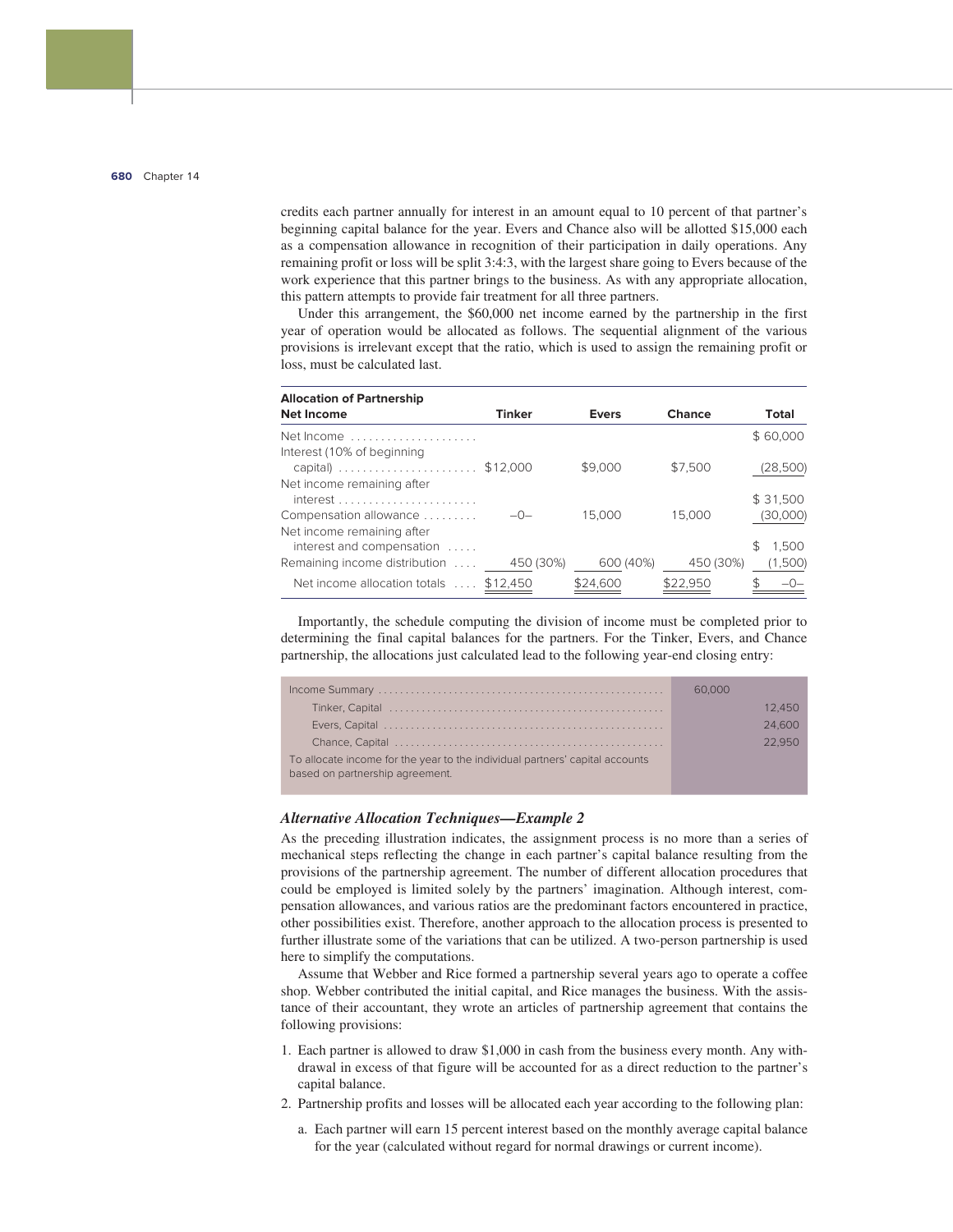- b. As a reward for operating the business, Rice is to receive credit for a bonus equal to 20 percent of the year's net income. However, no bonus is earned if the partnership reports a net loss.
- c. The two partners will divide any remaining profit or loss equally.

Assume that Webber and Rice subsequently begin the current year with capital balances of \$150,000 and \$30,000, respectively. On April 1 of the current year, Webber invests an additional \$8,000 cash in the business, and on July 1, Rice withdraws \$6,000 in excess of the specified drawing allowance. Assume further that the partnership reports income of \$30,000 for the current year.

Because the interest factor established in this allocation plan is based on a monthly average figure, the specific amount to be credited to each partner is determined by means of a preliminary calculation: wance. Assume further that the partnership reports income of \$30,000 for the cuase the interest factor established in this allocation plan is based on a monture, the specific amount to be credited to each partner is deter ause the interest factor established in this allocation plan is based on a moniture, the specific amount to be credited to each partner is determined by m<br>nary calculation:<br>**Webber—Interest Allocation**<br>Beginning balance .

## **Webber—Interest Allocation**

| <b>Webber-Interest Allocation</b> |                                      |                                                                                                              |                                     |
|-----------------------------------|--------------------------------------|--------------------------------------------------------------------------------------------------------------|-------------------------------------|
|                                   | Beginning balance                    | $$150,000 \times 3$ months = \$450,000<br>Balance, April $1 \dots 1$ \$158,000 $\times$ 9 months = 1,422,000 |                                     |
|                                   |                                      |                                                                                                              | 1.872.000<br>$\times$ $\frac{1}{2}$ |
|                                   |                                      | Monthly average capital balance<br>Interest rate                                                             | 156,000<br>$\times$ 15%             |
|                                   |                                      | Interest credited to Webber                                                                                  | 23,400                              |
| <b>Rice-Interest Allocation</b>   |                                      |                                                                                                              |                                     |
|                                   | Beginning balance<br>Balance, July 1 | $$30,000 \times 6$ months = \$180,000<br>$$24,000 \times 6$ months = 144,000                                 |                                     |

| <u>RICE—IIIIEIESI AIIUCAUVII</u> |                                 |                                       |                        |
|----------------------------------|---------------------------------|---------------------------------------|------------------------|
|                                  | Beginning balance               | $$30,000 \times 6$ months = \$180,000 |                        |
|                                  | Balance, July 1                 | $$24,000 \times 6$ months = 144,000   |                        |
|                                  |                                 |                                       | 324,000                |
|                                  |                                 |                                       | $\times$ $\frac{1}{2}$ |
|                                  | Monthly average capital balance |                                       | 27,000                 |
|                                  | Interest rate                   |                                       | $\times$ 15%           |
|                                  |                                 | Interest credited to Rice             | 4.050                  |
|                                  |                                 |                                       |                        |

Following this initial computation, the actual income assignment can proceed according to the provisions specified in the articles of partnership. The stipulations drawn by Webber and Rice must be followed exactly, even though the business's \$30,000 profit for the current year is not sufficient to cover both the interest and the bonus. Income allocation is a mechanical process that should always be carried out as stated in the articles of partnership without regard to the specific level of income or loss.

Based on the plan that was created, Webber's capital increases by \$21,675 during the cur-

| rent year, but Rice's account increases by only \$8,325:                                  |                  |                                 |                       |
|-------------------------------------------------------------------------------------------|------------------|---------------------------------|-----------------------|
| <b>Allocation of Partnership Net Income</b>                                               | Weber            | <b>Rice</b>                     | <b>Total</b>          |
| Interest (above). $\ldots \ldots \ldots \ldots \ldots \ldots \ldots \ldots \ldots \ldots$ | \$23,400         | \$4.050                         | \$30,000<br>(27, 450) |
| Net income remaining after interest<br>Bonus to Rice (20% x \$30,000)                     | $\left( \right)$ | 6.000                           | \$2.550<br>(6,000)    |
| Net income (loss) remaining after interest<br>Remaining income (loss) distribution        |                  | $(1,725)$ (50%) $(1,725)$ (50%) | (3,450)<br>3,450<br>S |
| Net income allocation totals                                                              | \$21,675         | \$8,325                         |                       |

As discussed earlier, the interest and bonus allocations sum to \$33,450 and thus exceed the available net income of \$30,000. The remaining overallocation of \$3,450 is then treated as a loss in allocating the partnership's income to the individual partners.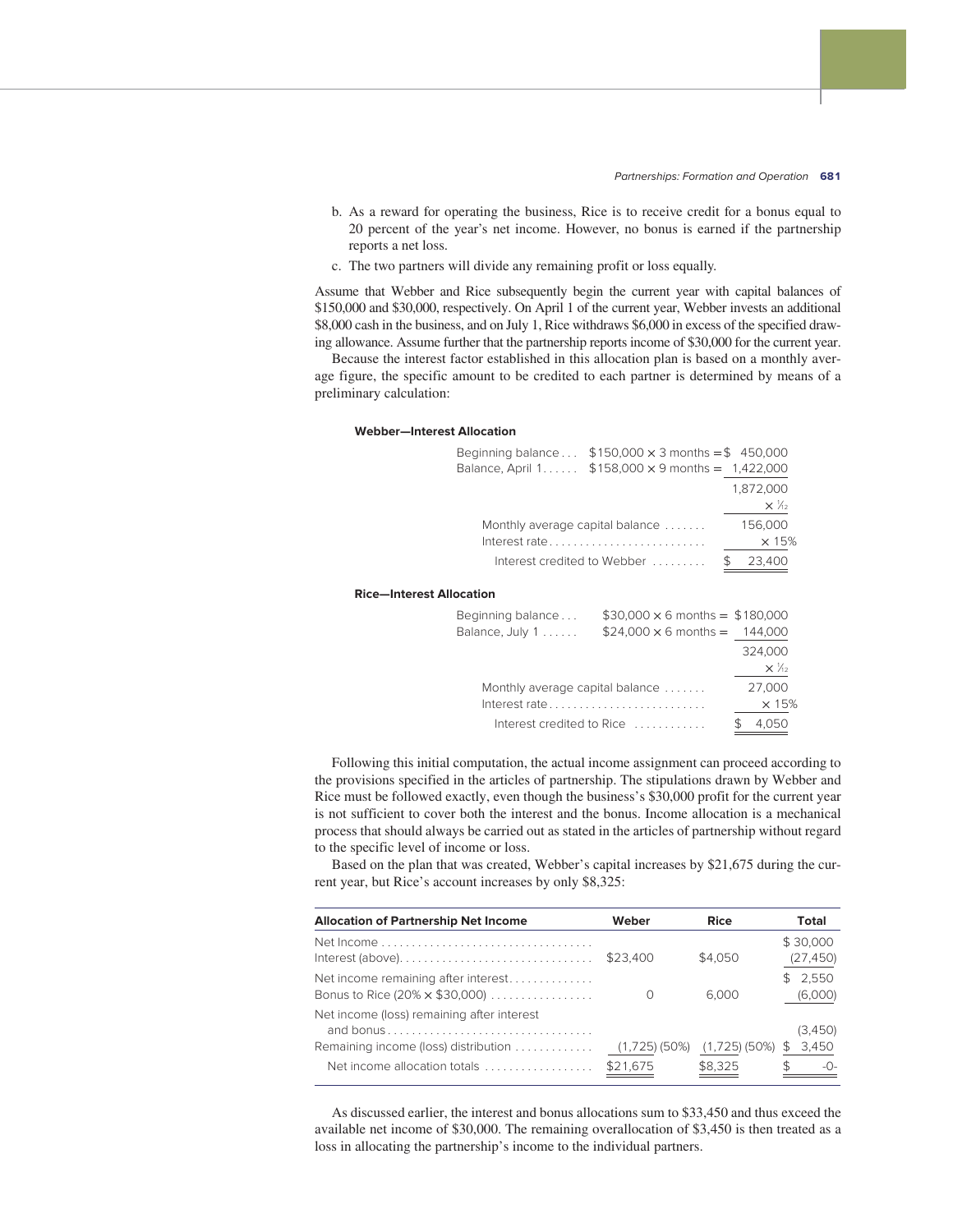

Explain the meaning of partnership dissolution and understand that a dissolution will often have little or no effect on the operations of the partnership business.

## **Accounting for Partnership Dissolution**

Many partnerships limit capital transactions almost exclusively to contributions, drawings, and profit and loss allocations. Normally, though, over any extended period, changes in the members who make up a partnership occur. Employees may be promoted into the partnership or new owners brought in from outside the organization to add capital or expertise to the business. Current partners eventually retire, die, or simply elect to leave the partnership. Large operations may even experience such changes on a routine basis.

Regardless of the nature or the frequency of the event, any alteration in the specific individuals composing a partnership automatically leads to legal dissolution. In many instances, the breakup is merely a prerequisite to the formation of a new partnership. For example, if Abernethy and Chapman decide to allow Miller to become a partner in their business, the legally recognized partnership of Abernethy and Chapman has to be dissolved first. The business property as well as the right to future profits can then be conveyed to the newly formed partnership of Abernethy, Chapman, and Miller. The change is a legal one. Actual operations of the business would probably continue unimpeded by this alteration in ownership.

Conversely, should the partners so choose, dissolution can be a preliminary step in the termination and liquidation of the business. The death of a partner, lack of sufficient profits, or internal management differences can lead the partners to break up the partnership business. Under this circumstance, the partnership sells properties, pays debts, and distributes any remaining assets to the individual partners. Thus, in liquidations (which are analyzed in detail in the next chapter), both the partnership and the business cease to exist.

## Dissolution—Admission of a New Partner

One of the most prevalent changes in the makeup of a partnership is the addition of a new partner. An employee may have worked for years to gain this opportunity, or a prospective partner might offer the new investment capital or business experience necessary for future business success. An individual can gain admittance to a partnership in one of two ways: (1) by purchasing an ownership interest from a current partner or (2) by contributing assets directly to the business.

In recording either type of transaction, the accountant has the option, once again, to retain the book value of all partnership assets and liabilities (as exemplified by the bonus method) or revalue these accounts to their present fair values (the goodwill method). The decision as to a theoretical preference between the bonus and goodwill methods hinges on one single question: *Should the dissolved partnership and the newly formed partnership be viewed as two separate reporting entities?*

If the new partnership is merely an extension of the old, no basis exists for restatement. The transfer of ownership is a change only in a legal sense and has no direct impact on business assets and liabilities. However, if the continuation of the business represents a legitimate transfer of property from one partnership to another, revaluation of all accounts and recognition of goodwill can be justified.

Because both approaches are encountered in practice, this textbook presents each. However, the concerns previously discussed in connection with partnership goodwill still exist: Recognition is not based on historical cost, and no objective verification of the capitalized amount can be made. One alternative revaluation approach that attempts to circumvent the problems involved with partnership goodwill has been devised. This hybrid method revalues all partnership assets and liabilities to fair value without making any corresponding recognition of goodwill.

## *Admission through Purchase of a Current Interest*

As mentioned, one method of gaining admittance to a partnership is by the purchase of a current interest. One or more partners can choose to sell their portion of the business to an outside party. This type of transaction is most common in operations that rely primarily on monetary capital rather than on the business expertise of the partners.

In making a transfer of ownership, a partner can actually convey only three rights:

1. *The right of co-ownership in the business property.* This right justifies the partner's periodic drawings from the business as well as the distribution settlement paid at liquidation or at the time of a partner's withdrawal.



Prepare journal entries to record the acquisition by a new partner of either all or a portion of a current partner's interest.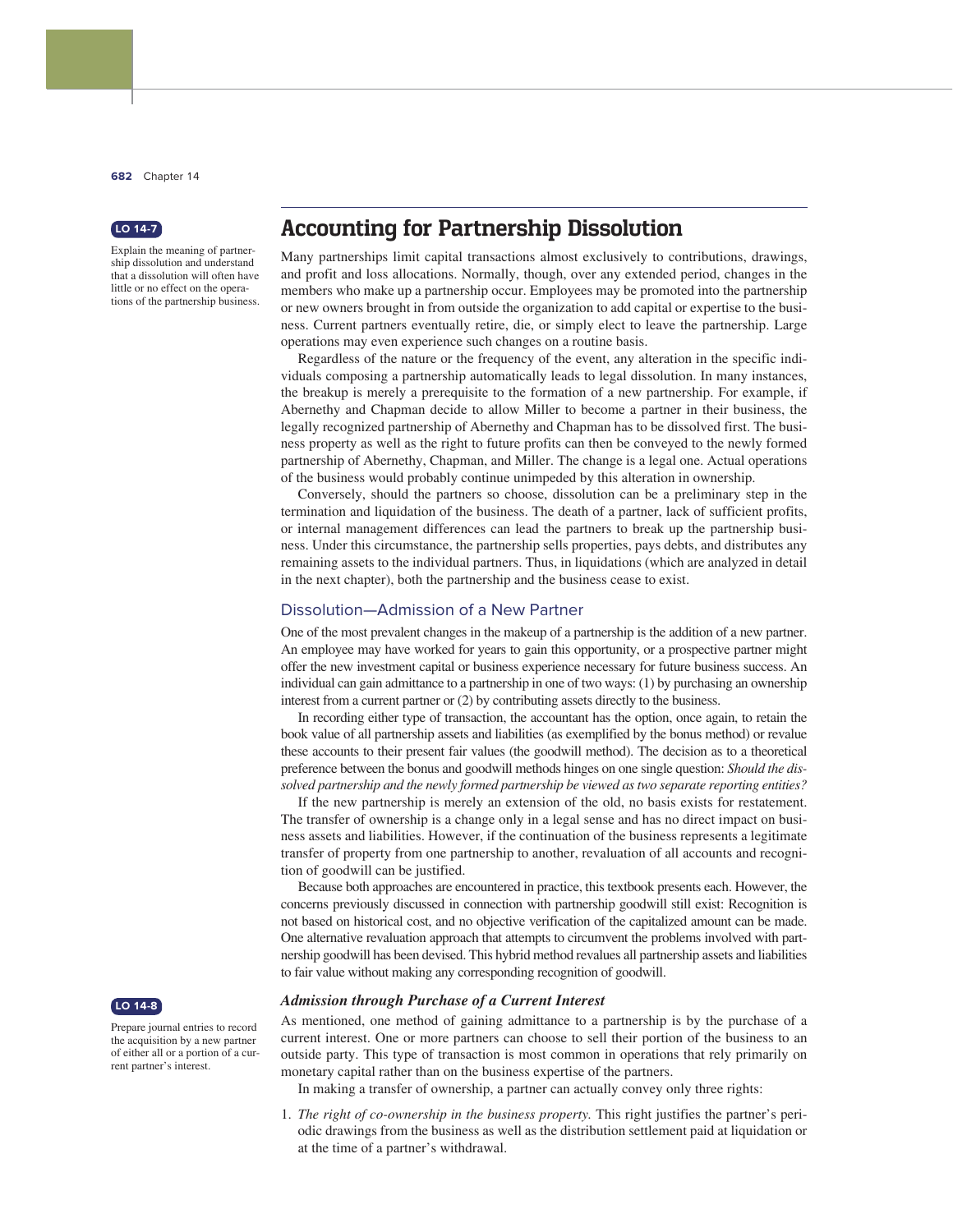2. *The right to share in profits and losses as specified in the articles of partnership.*

## 3. *The right to participate in the management of the business.*

Unless restricted by the articles of partnership, every partner has the power to sell or assign the first two of these rights at any time. Their transfer poses no threat of financial harm to the remaining partners. In contrast, partnership law states that the right to participate in the management of the business can be conveyed only with the consent of all partners. This particular right is considered essential to the future earning power of the enterprise as well as the maintenance of business assets. Therefore, current partners are protected from the intrusion of parties who might be considered detrimental to the management of the company.

As an illustration, assume that Scott, Thompson, and York formed a partnership several years ago. Subsequently, York decides to leave the partnership and offers to sell his interest to Morgan. Although York may transfer the right of property ownership as well as the specified share of future profits and losses, the partnership does not automatically admit Morgan. York legally remains a partner until such time as both Scott and Thompson agree to allow Morgan to participate in the management of the business.

To demonstrate the accounting procedures applicable to the transfer of a partnership inter-<br>
est, assume that the following information is available relating to the partnership of Scott,<br>
Thompson, and York:<br> **Partner**<br> **C** Thompson, and York:

| est, assume that the following information is available relating to the partnership of Scott,<br>Thompson, and York: |                        |                              |
|----------------------------------------------------------------------------------------------------------------------|------------------------|------------------------------|
| Partner                                                                                                              | <b>Capital Balance</b> | <b>Profit and Loss Ratio</b> |
|                                                                                                                      | \$50.000               | 20%                          |
|                                                                                                                      | 30,000                 | 50                           |
|                                                                                                                      | 20,000                 | 30                           |
|                                                                                                                      | \$100,000              |                              |

As often happens, the relationship of the capital accounts to one another does not correspond with the partners' profit and loss ratio. Capital balances are historical cost figures. They result from contributions and withdrawals made throughout the life of the business as well as from the allocation of partnership income. Therefore, any correlation between a partner's recorded capital at a particular point in time and the profit and loss percentage would probably be coincidental. Scott, for example, has 50 percent of the current partnership capital (\$50,000/\$100,000) but is entitled to only a 20 percent allocation of income.

Instead of York selling his interest to Morgan, assume that each of these three partners elects to transfer a 20 percent interest to Morgan for a total payment of \$30,000. According to the sales contract, *the money is to be paid directly to the owners.*

One approach to recording this transaction is that, because Morgan's purchase is carried out between the individual parties, the acquisition has no impact on partnership assets and liabilities. Because the business is not involved directly, the transfer of ownership requires a simple capital reclassification without any accompanying revaluation. This approach is similar to the bonus method; only a legal change in ownership is occurring so that revaluation of

| neither assets or liabilities nor goodwill is appropriate.                    |        |        |
|-------------------------------------------------------------------------------|--------|--------|
| <b>Book Value Method</b>                                                      |        |        |
|                                                                               | 10,000 |        |
|                                                                               | 6.000  |        |
|                                                                               | 4.000  |        |
|                                                                               |        | 20.000 |
| To reclassify capital to reflect Morgan's acquisition. Money is paid directly |        |        |
| to partners.                                                                  |        |        |

An alternative for recording Morgan's acquisition relies on a different perspective of the new partner's admission. Legally, the partnership of Scott, Thompson, and York is transferring all assets and liabilities to the partnership of Scott, Thompson, York, and Morgan.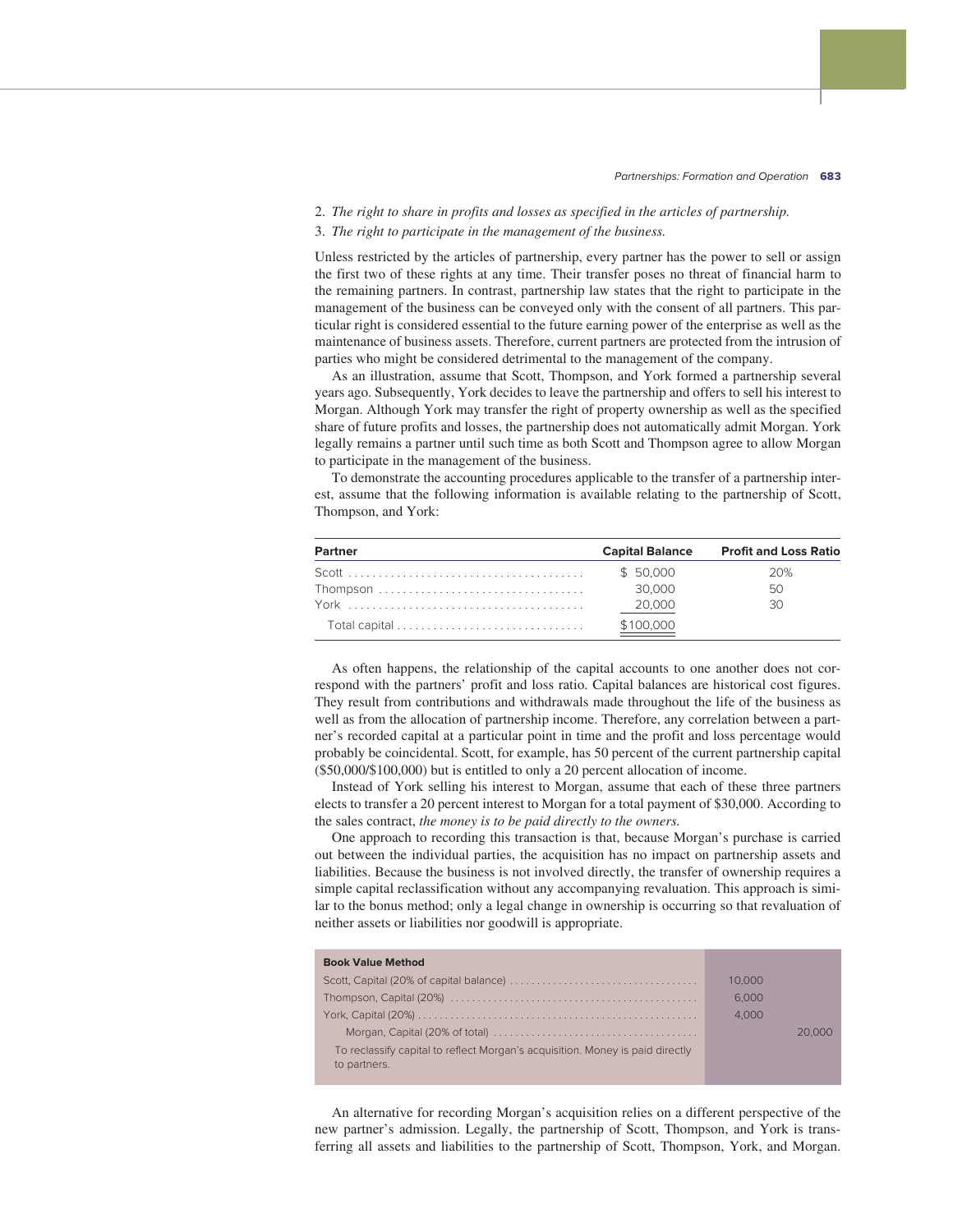Therefore, according to the logic underlying the goodwill method, a transaction is occurring between two separate reporting entities, an event that necessitates the complete revaluation of all assets and liabilities.

Because Morgan is paying \$30,000 for a 20 percent interest in the partnership, the implied value of the business as a whole is \$150,000 (\$30,000/20%). However, the book value is only \$100,000; thus, a \$50,000 upward revaluation is indicated. This adjustment is reflected by restating specific partnership asset an \$100,000; thus, a \$50,000 upward revaluation is indicated. This adjustment is reflected by restating specific partnership asset and liability accounts to fair value with any remaining balance recorded as goodwill.

| 100,000; thus, a \$50,000 upward revaluation is indicated. This adjustment is reflected by<br>estating specific partnership asset and liability accounts to fair value with any remaining bal-<br>nce recorded as goodwill. |        |
|-----------------------------------------------------------------------------------------------------------------------------------------------------------------------------------------------------------------------------|--------|
| <b>Goodwill (Revaluation) Method</b>                                                                                                                                                                                        |        |
|                                                                                                                                                                                                                             | 50,000 |
|                                                                                                                                                                                                                             | 10,000 |
|                                                                                                                                                                                                                             | 25,000 |
|                                                                                                                                                                                                                             | 15,000 |
| To recognize goodwill and revaluation of assets and liabilities based on<br>value of business implied by Morgan's purchase price.                                                                                           |        |

Scott, Capital (20% × new \$60,000 capital balance) . 12,000 After the implied value of the partnership is established, the reclassification of ownership can<br>be recorded based on the new capital balances as follows:<br>Scott, Capital (20% × new \$60,000 capital balance)<br>Thompson, Capita Note that this entry credits the \$50,000 revaluation to the original partners based on the profit and loss ratio rather than on capital percentages. Recognition of goodwill (or an increase in the book value of specific accounts) indicates that unrecorded gains have accrued to the business during previous years of operation. Therefore, the equitable treatment is to allocate this increment among the partners according to their profit and loss percentages. be recorded based on the new capital balances as follows:

| $\frac{1}{100}$ and $\frac{1}{100}$ and $\frac{1}{100}$ and $\frac{1}{100}$ and $\frac{1}{100}$ and $\frac{1}{100}$ and $\frac{1}{100}$ and $\frac{1}{100}$ and $\frac{1}{100}$ and $\frac{1}{100}$ and $\frac{1}{100}$ and $\frac{1}{100}$ and $\frac{1}{100}$ and $\frac{1}{100}$ a<br>be recorded based on the new capital balances as follows: |        |        |
|----------------------------------------------------------------------------------------------------------------------------------------------------------------------------------------------------------------------------------------------------------------------------------------------------------------------------------------------------|--------|--------|
| Scott, Capital (20% x new \$60,000 capital balance)                                                                                                                                                                                                                                                                                                | 12,000 |        |
|                                                                                                                                                                                                                                                                                                                                                    | 11,000 |        |
|                                                                                                                                                                                                                                                                                                                                                    | 7.000  |        |
|                                                                                                                                                                                                                                                                                                                                                    |        | 30,000 |
| To reclassify capital to reflect Morgan's acquisition. Money is paid directly<br>to partners.                                                                                                                                                                                                                                                      |        |        |
|                                                                                                                                                                                                                                                                                                                                                    |        |        |

## *Admission by a Contribution Made to the Partnership*

Entrance into a partnership is not limited solely to the purchase of a current partner's interest. An outsider may be admitted to the ownership by contributing cash or other assets directly to the business rather than to the partners. For example, assume that King and Wilson maintain a partnership and presently report capital balances of \$80,000 and \$20,000, respectively. According to the articles of partnership, King is entitled to 60 percent of all profits and losses with the remaining 40 percent credited each year to Wilson. By agreement of the partners, Goldman is allowed to enter the partnership for a payment of \$20,000 *with this money going into the business.* Based on negotiations that preceded the acquisition, all parties have agreed that Goldman receives an initial 10 percent interest in the net assets of the partnership.

*Bonus Credited to Original Partners* The bonus (or no revaluation) method maintains the same recorded value for all partnership assets and liabilities despite Goldman's admittance. The capital balance for this new partner is simply set at the appropriate 10 percent level based on the total net assets of the partnership after the payment is recorded. Because \$20,000 is invested, total reported capital increases to \$120,000. Thus, Goldman's 10 percent interest is computed as \$12,000. *The \$8,000 difference between the amount contributed and this allotted capital balance is viewed as a bonus.* Because Goldman is willing to accept a capital balance that is less than his investment, this bonus is attributed to the original partners (again based on their profit and loss ratio). As a result of the nature of the transaction, no need exists to recognize goodwill or revalue any of the assets or liabilities.



Prepare journal entries to record a new partner's admission by a contribution made directly to the partnership.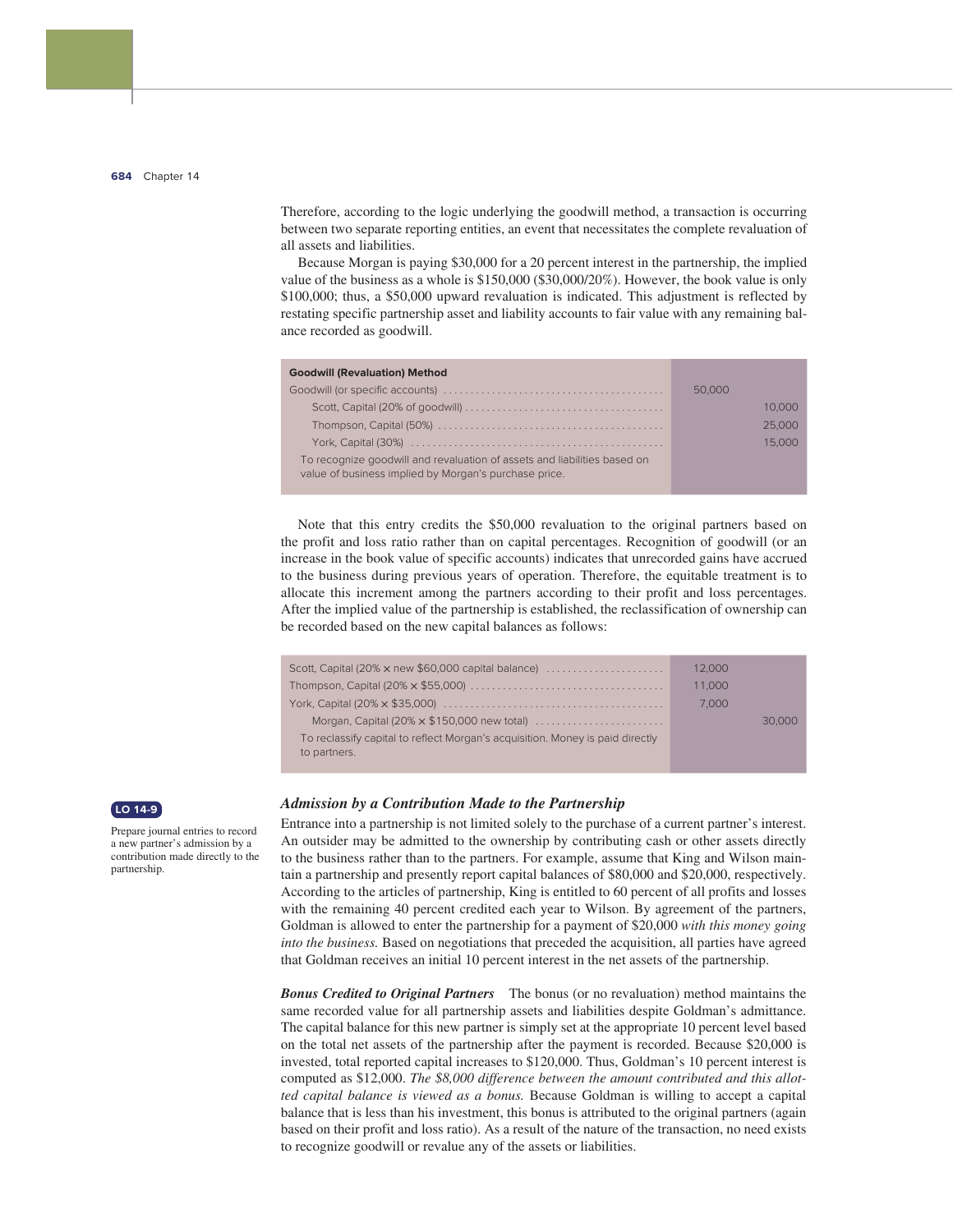|                                                                                                                                                                                                                                                         | <b>685</b><br><b>Partnerships: Formation and Operation</b> |
|---------------------------------------------------------------------------------------------------------------------------------------------------------------------------------------------------------------------------------------------------------|------------------------------------------------------------|
| Cash<br>King, Capital (60% of bonus) $\ldots \ldots \ldots \ldots \ldots \ldots \ldots \ldots \ldots \ldots \ldots \ldots$<br>To record Goldman's entrance into partnership with \$8,000 extra payment<br>recorded as a bonus to the original partners. | 20,000<br>12,000<br>4.800<br>3.200                         |

*Goodwill Credited to Original Partners* The goodwill method views Goldman's payment as evidence that the partnership as a whole possesses an actual value of \$200,000 (\$20,000/10%). Because—even with the new partner's investment—only \$120,000 in net assets is reported, a valuation adjustment of \$80,000 is implied.<sup>13</sup> Over the previous years, unrecorded gains have apparently accrued to the business. This \$80,000 figure might reflect the need to revalue specific accounts such as inventory o apparently accrued to the business. This \$80,000 figure might reflect the need to revalue specific accounts such as inventory or equipment, although the entire amount, or some portion of it, may simply be recorded as goodwill. the paymently accrued to the business. This \$80,000 figure might reflect the need to revalue specific accounts such as inventory or equipment, although the entire amount, or some portion of the payment, although the entire

| cific accounts such as inventory or equipment, although the entire amount, or some portion of<br>it, may simply be recorded as goodwill. |        |
|------------------------------------------------------------------------------------------------------------------------------------------|--------|
|                                                                                                                                          | 80,000 |
|                                                                                                                                          | 48,000 |
|                                                                                                                                          | 32,000 |
| To recognize goodwill based on Goldman's purchase price.                                                                                 |        |
|                                                                                                                                          | 20,000 |
|                                                                                                                                          | 20.000 |
| To record Goldman's admission into partnership.                                                                                          |        |
|                                                                                                                                          |        |

*Comparison of Bonus Method and Goodwill Method* Completely different capital balances as well as asset and liability figures result from these two approaches. In both cases, however, the new partner is credited with the appropriate 10 percent of total partnership capital.

| as well as asset and hability rigures result from these two approaches. In both cases, nowever,<br>the new partner is credited with the appropriate 10 percent of total partnership capital. |                     |                        |
|----------------------------------------------------------------------------------------------------------------------------------------------------------------------------------------------|---------------------|------------------------|
|                                                                                                                                                                                              | <b>Bonus Method</b> | <b>Goodwill Method</b> |
| Assets less liabilities (as reported)                                                                                                                                                        | \$100,000           | \$100,000              |
| Goldman's contribution                                                                                                                                                                       | 20,000              | 20,000                 |
|                                                                                                                                                                                              | $-0-$               | 80,000                 |
|                                                                                                                                                                                              | \$120,000           | \$200,000              |
|                                                                                                                                                                                              | \$12,000            | \$20,000               |

Because Goldman contributed an amount more than 10 percent of the partnership's resulting book value, this business is perceived as being worth more than the recorded accounts indicate. Therefore, the bonus in the first instance and the goodwill in the second were both assumed as accruing to the two original partners. Such a presumption is not unusual in an established business, especially if profitable operations have developed over a number of years.

*Hybrid Method of Recording Admission of New Partner* One other approach to Goldman's admission can be devised. Assume that the assets and liabilities of the King and Wilson partnership have a book value of \$100,000, as stated earlier. Also assume that a piece of land held by the business is actually worth \$30,000 more than its currently recorded book value. Thus, the identifiable assets of the partnership are worth \$130,000. Goldman pays \$20,000 for a 10 percent interest.

13 In this example, because \$20,000 is invested in the business, total capital to be used in the goodwill computation has increased to \$120,000. If, as in the previous illustration, payment had been made directly to the partners, the original capital of \$100,000 is retained in determining goodwill.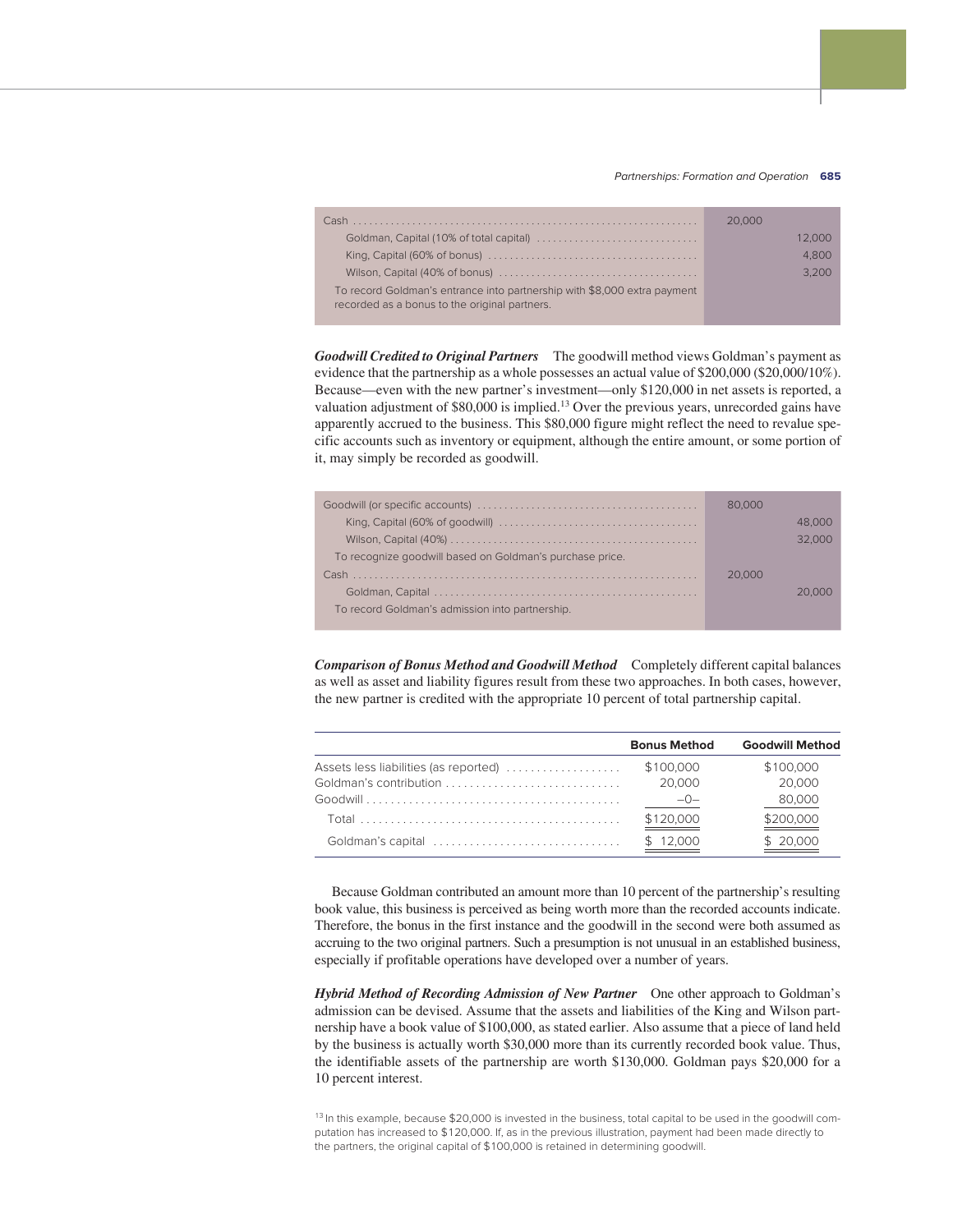In this approach, the identifiable assets (such as land) are revalued, but no goodwill is recognized. Land . 30,000

| In this approach, the identifiable assets (such as land) are revalued, but no goodwill is<br>recognized. |                            |
|----------------------------------------------------------------------------------------------------------|----------------------------|
| To record current fair value of land in preparation for admission of new<br>partner.                     | 30,000<br>18,000<br>12.000 |

The admission of Goldman and the payment of \$20,000 bring the total capi<br>150,000. Because Goldman is acquiring a 10 percent interest, a capital balan<br>1 recorded. The extra \$5,000 payment (\$20,000 – \$15,000) is attributed a 150,000. Because Goldman is acquiring a 10 percent interest, a capital balance of \$15,00<br>recorded. The extra \$5,000 payment (\$20,000 - \$15,000) is attributed as a bonus to the<br>riginal partners. In this way, asset revaluat The admission of Goldman and the payment of \$20,000 bring the total capital balance to \$150,000. Because Goldman is acquiring a 10 percent interest, a capital balance of \$15,000 is recorded. The extra \$5,000 payment (\$20,000 − \$15,000) is attributed as a bonus to the original partners. In this way, asset revaluation and a capital bonus are both used to align the accounts.

| is recorded. The extra $\mathfrak{D},000$ payment ( $\mathfrak{D}20,000 = \mathfrak{D}10,000$ ) is attributed as a bonus to the<br>portiginal partners. In this way, asset revaluation and a capital bonus are both used to align the<br>accounts. |        |
|----------------------------------------------------------------------------------------------------------------------------------------------------------------------------------------------------------------------------------------------------|--------|
|                                                                                                                                                                                                                                                    | 20,000 |
|                                                                                                                                                                                                                                                    | 15,000 |
|                                                                                                                                                                                                                                                    | 3,000  |
|                                                                                                                                                                                                                                                    | 2.000  |
| To record entrance of Goldman into partnership and bonus assigned to<br>original partners.                                                                                                                                                         |        |

*Bonus or Goodwill Credited to New Partner* As previously discussed, Goldman also may be contributing some attribute other than tangible assets to this partnership. Therefore, the articles of partnership may be written to credit the new partner, rather than the original partners, with either a bonus or goodwill. Because of an excellent professional reputation, valuable business contacts, or myriad other possible factors, Goldman might be able to negotiate a beginning capital balance in excess of the \$20,000 cash contribution. This same circumstance may also result if the business is desperate for new capital and is willing to offer favorable terms as an enticement to the potential partner.

To illustrate, assume that Goldman receives a 20 percent interest in the partnership (rather than the originally stated 10 percent) in exchange for the \$20,000 cash investment. The specific rationale for the higher ownership percentage need not be identified.

The bonus method sets Goldman s initial capital at  $\frac{324,000}{20}$  (20 percent of ook value). To achieve this balance, a capital bonus of \$4,000 must be credite and taken from the present partners:<br>Cash ................. The bonus method sets Goldman's initial capital at \$24,000 (20 percent of the \$120,000 book value). To achieve this balance, a capital bonus of \$4,000 must be credited to Goldman and taken from the present partners:

| $\sim$ raid of the active this balance, a capital boths of $\phi$ +,000 must be cleaned to Columnal<br>and taken from the present partners: |  |  |
|---------------------------------------------------------------------------------------------------------------------------------------------|--|--|
|                                                                                                                                             |  |  |
|                                                                                                                                             |  |  |
|                                                                                                                                             |  |  |
| 24,000                                                                                                                                      |  |  |
|                                                                                                                                             |  |  |
|                                                                                                                                             |  |  |

If goodwill rather than a bonus is attributed to the *entering partner,* a mathematical problem arises in determining the implicit value of the business as a whole. In the current illustration, Goldman paid \$20,000 for a 20 percent interest. Therefore, the value of the company is calculated as only \$100,000 (\$20,000/20%), a figure that is less than the \$120,000 in net assets reported after the new contribution. Negative goodwill appears to exist. One possibility is that individual partnership assets are overvalued and require reduction. As an alternative, the cash contribution might not be an accurate representation of the new partner's investment. Goldman could be bringing an intangible contribution (goodwill) to the business along with the \$20,000. This additional amount must be determined algebraically: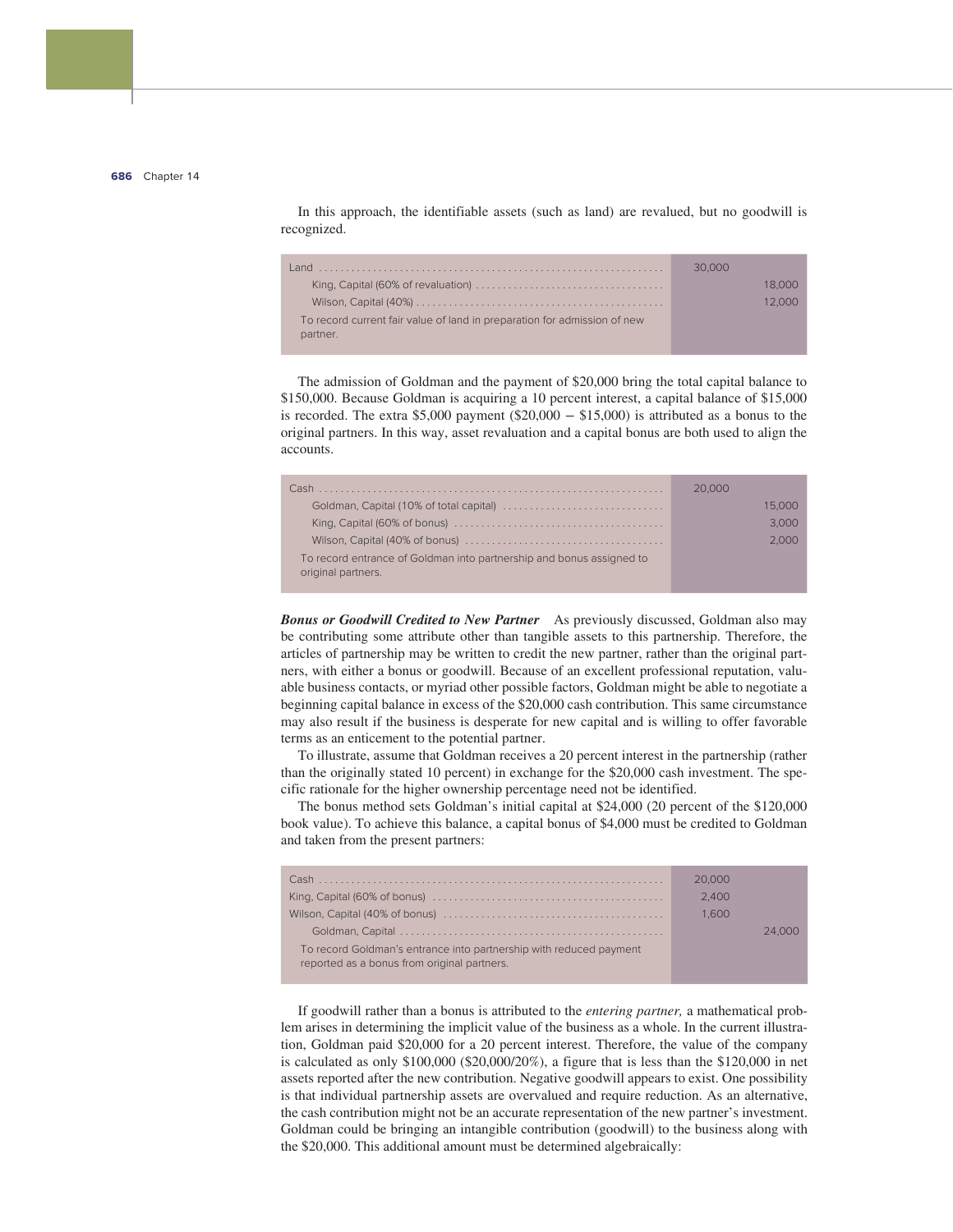Goldman's capital  $= 20\%$  of partnership capital

Therefore:

 $$20,000 + Goodwill = 0.20 ($100,000 + $20,000 + Goodwill)$  $$20,000 + Goodwill = $20,000 + $4,000 + 0.20$  Goodwill  $0.80$  Goodwill  $= $4,000$  $Goodwill = $5,000$ 

If the partners determine that Goldman is, indeed, making an intangible contribution (a particular skill, for example, or a loyal clientele), Goldman should be credited with a \$25,000 capital investment: \$20,000 cash and \$5,000 goodwill. When added to the original \$100,000 in net assets reported by the partnership, this contribution raises the total capital for the business to \$125,000. As the articles of partnership specified, Goldman's interest now represents a 20 percent share of the partnership (\$25,000/\$125,000). ess to \$125,000. As the articles of partnership specified, Goldman's interest n<br>20 percent share of the partnership (\$25,000/\$125,000).<br>Recognizing \$5,000 in goodwill has established the proper relationship bet<br>artner and

| 20 percent share of the partnership $(\$25,000/\$125,000)$ .<br>Recognizing \$5,000 in goodwill has established the proper relationship between the new<br>artner and the partnership. Therefore, the following journal entry reflects this transaction: |        |
|----------------------------------------------------------------------------------------------------------------------------------------------------------------------------------------------------------------------------------------------------------|--------|
|                                                                                                                                                                                                                                                          | 20,000 |
|                                                                                                                                                                                                                                                          | 5.000  |
|                                                                                                                                                                                                                                                          | 25.000 |
| To record Goldman's entrance into partnership with goodwill attributed to                                                                                                                                                                                |        |
| this new partner.                                                                                                                                                                                                                                        |        |
|                                                                                                                                                                                                                                                          |        |



Prepare journal entries to record the withdrawal of a current partner.

## Dissolution—Withdrawal of a Partner

Admission of a new partner is not the only method by which a partnership can undergo a change in composition. Over the life of the business, partners might leave the organization. Death or retirement can occur, or a partner may simply elect to withdraw from the partnership. The articles of partnership also can allow for the expulsion of a partner under certain conditions. Again, any change in membership legally dissolves the partnership, although its operations usually continue uninterrupted under the remaining partners' ownership.

Regardless of the reason for dissolution, some method of establishing an equitable settlement of the withdrawing partner's interest in the business is necessary. Often, the partner (or the partner's estate) may simply sell the interest to an outside party, with approval, or to one or more of the remaining partners. As an alternative, the business can distribute cash or other assets as a means of settling a partner's right of co-ownership. Consequently, many partnerships hold life insurance policies solely to provide adequate cash to liquidate a partner's interest upon death.

Whether death or some other reason caused the withdrawal, a final distribution will not necessarily equal the book value of the partner's capital account. A capital balance is only a recording of historical transactions and rarely represents the true value inherent in a business. Instead, payment is frequently based on the value of the partner's interest as ascertained by either negotiation or appraisal. Because a settlement determination can be derived in many ways, the articles of partnership should contain exact provisions regulating this procedure.

The withdrawal of an individual partner and the resulting distribution of partnership property can, as before, be accounted for by either the bonus (no revaluation) method or the goodwill (revaluation) method. Again, a hybrid option is also available.

As in earlier illustrations, if a bonus is recorded, the amount can be attributed to either of the parties involved: the withdrawing partner or the remaining partners. Conversely, any revaluation of partnership property (as well as the establishment of a goodwill balance) is allocated among all partners to recognize possible unrecorded gains. The hybrid approach restates assets and liabilities to fair value but does not record goodwill. This last alternative reflects the legal change in ownership but avoids the theoretical problems associated with partnership goodwill.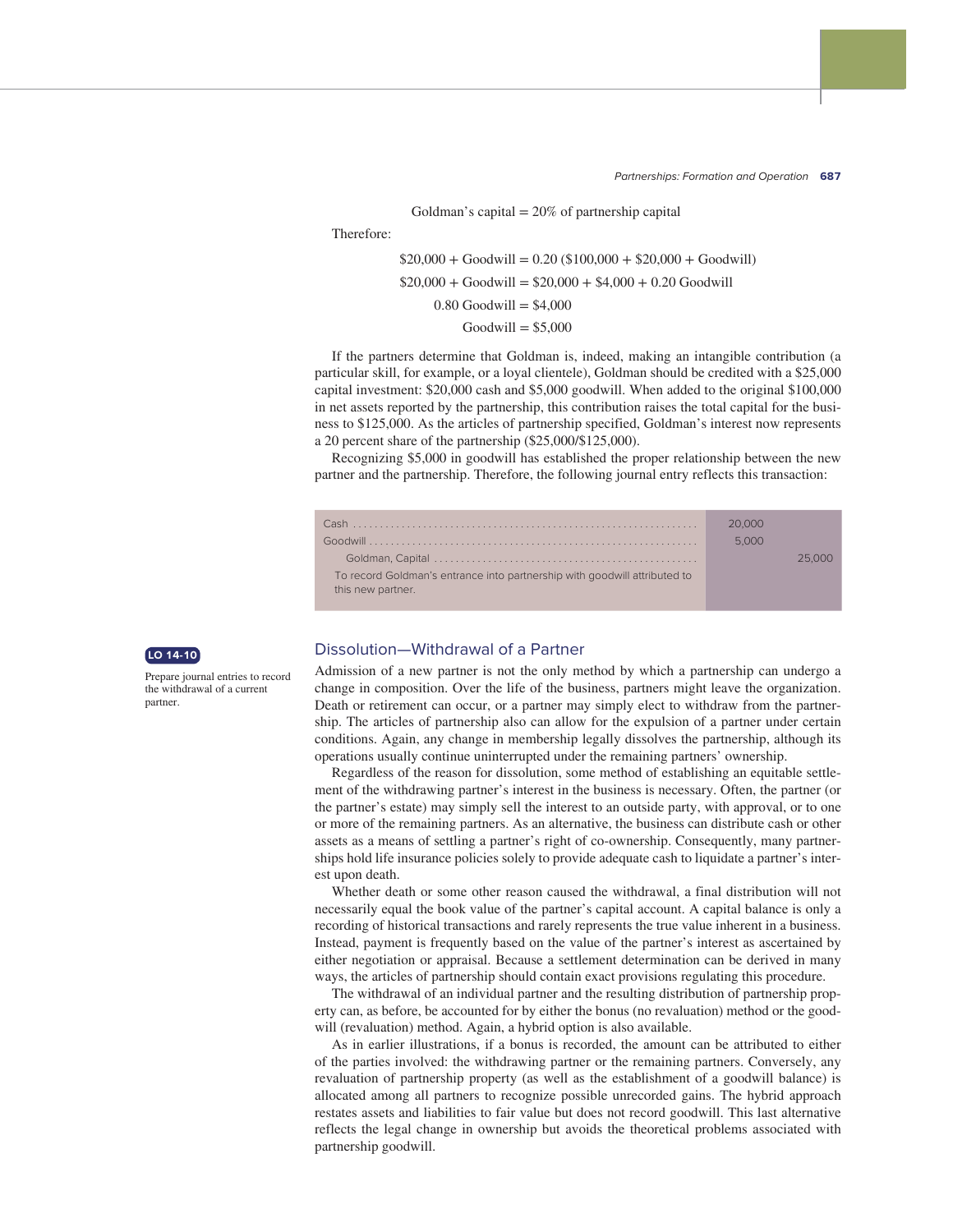## *Accounting for the Withdrawal of a Partner*

To demonstrate the various approaches that can be taken to account for a partner's withdrawal, assume that the partnership of Duncan, Smith, and Windsor has existed for a number of years. At the present time, the partners have the following capital balances as well as the indicated profit and loss percentages: To demonstrate the various approaches that can be taken to account for a partne-<br>drawal, assume that the partnership of Duncan, Smith, and Windsor has existed for a<br>of years. At the present time, the partners have the foll

| drawal, assume that the partnership of Duncan, Smith, and Windsor has existed for a number<br>of years. At the present time, the partners have the following capital balances as well as the<br>indicated profit and loss percentages: |                        |                              |
|----------------------------------------------------------------------------------------------------------------------------------------------------------------------------------------------------------------------------------------|------------------------|------------------------------|
| <b>Partner</b>                                                                                                                                                                                                                         | <b>Capital Balance</b> | <b>Profit and Loss Ratio</b> |
|                                                                                                                                                                                                                                        | \$70,000               | 50%                          |
|                                                                                                                                                                                                                                        | 20,000                 | 30                           |
| Windsor                                                                                                                                                                                                                                | 10,000                 | 20                           |
|                                                                                                                                                                                                                                        | \$100,000              |                              |

Windsor decides to withdraw from the partnership, but Duncan and Smith plan to continue operating the business. As per the original partnership agreement, a final settlement distribution for any withdrawing partner is computed based on the following specified provisions:

- ∙ An independent expert will appraise the business to determine its estimated fair value.
- ∙ Any individual who leaves the partnership will receive cash or other assets equal to that partner's current capital balance after including an appropriate share of any adjustment indicated by the previous valuation. The allocation of unrecorded gains and losses is based on the normal profit and loss ratio.

Following Windsor's decision to withdraw from the partnership, its property is immediately appraised. Total fair value is estimated at \$180,000, a figure \$80,000 in excess of book value. According to this valuation, land held by the partnership is currently worth \$50,000 more than its original cost. In addition, \$30,000 in goodwill is attributed to the partnership based on its value as a going concern. *Therefore, Windsor receives \$26,000 on leaving the partnership: the original \$10,000 capital balance plus a 20 percent share of this \$80,000 increment*. The amount of payment is not in dispute, but the method of recording the withdrawal is.

*Bonus Method Applied* If the partnership used the bonus method to record this transaction, the extra \$16,000 paid to Windsor is simply assigned as a decrease in the remaining partners' capital accounts. Historically, Duncan and Smith have been credited with 50 percent and 30 percent of all profits and losses, respectively. This same relative ratio is used now to allocate

| the reduction between these two remaining partners on a $\frac{5}{4}$ and $\frac{3}{4}$ basis:     |        |        |
|----------------------------------------------------------------------------------------------------|--------|--------|
| <b>Bonus Method</b>                                                                                |        |        |
| Windsor, Capital (to remove account balance)                                                       | 10,000 |        |
|                                                                                                    | 10,000 |        |
|                                                                                                    | 6.000  |        |
|                                                                                                    |        | 26,000 |
| To record Windsor's withdrawal with \$16,000 excess distribution taken<br>from remaining partners. |        |        |

*Goodwill Method Applied* This same transaction can also be accounted for by means of the goodwill (or revaluation) approach. The appraisal indicates that land is undervalued on the partnership's records by \$50,000 and that goodwill of \$30,000 has apparently accrued to the business over the years. The first two of the following entries recognize these valuations. The adjustments properly equate Windsor's capital balance with the \$26,000 cash amount to be distributed. Windsor's equity balance is merely removed in the final entry at the time of payment.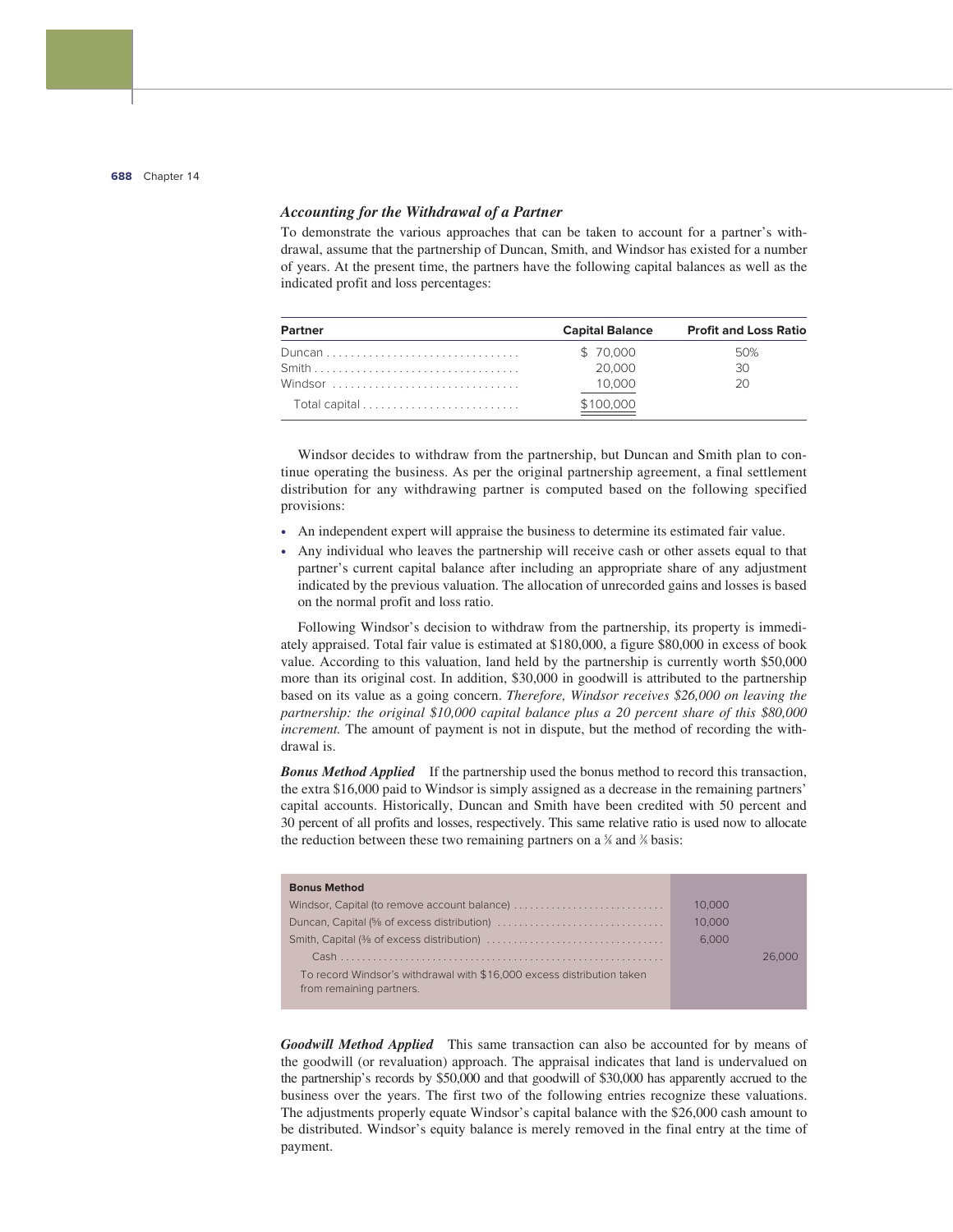|                                                                                                                                                                                | <b>Partnerships: Formation and Operation</b><br>689 |
|--------------------------------------------------------------------------------------------------------------------------------------------------------------------------------|-----------------------------------------------------|
| <b>Land Revaluation</b><br>To recognize land value as a preliminary step to Windsor's withdrawal.                                                                              | 50,000<br>25,000<br>15,000<br>10,000                |
| <b>Goodwill Recognition</b>                                                                                                                                                    | 30,000<br>15,000<br>9,000<br>6,000                  |
| To recognize goodwill at the time of ownership change.<br>Windsor, Capital (to remove account balance)<br>To distribute cash to Windsor in settlement of partnership interest. | 26,000<br>26,000                                    |

After the land revaluation, Windsor's recorded capital balance increases to \$20,000. The remaining unrecorded increase in partnership value is then assigned to the intangible asset goodwill. Goodwill represents an asset that captures the intangible increase in partnership value attributable to the past efforts of the individual partners.14 Upon withdrawal, a partner is entitled to share in any unrecorded increase in partnership value based on his or her profit and loss ratio. The extra \$6,000 paid to Windsor (beyond the \$20,000 adjusted capital balance) thus is consistent with the \$30,000 overall recognition of partnership goodwill:  $(\$6,000 \div 20\%) = \$30,000$ .

*The implied value of a partnership as a whole, however, cannot be determined directly from the amount distributed to a withdrawing partner.* For example, paying Windsor \$26,000 did not indicate that total capital should be \$130,000 (\$26,000  $\div$  20%). This computation is appropriate only when (1) a new partner is admitted or (2) the percentage of capital is the same as the profit and loss ratio. Here, an outside valuation of the business indicated that it was worth \$80,000 more than book value. As a 20 percent owner, Windsor was entitled to \$16,000 of that amount, raising the partner's capital account from \$10,000 to \$26,000, the amount of the final payment.

*Hybrid Method Applied* As indicated previously, a hybrid approach also can be adopted to record a partner's withdrawal. It also recognizes asset and liability revaluations but ignores goodwill. A bonus must then be recorded to reconcile the partner's adjusted capital balance with the final distribution.

The following journal entry, for example, does not record goodwill. However, the book value of the land is increased by \$50,000 in recognition of present worth. This adjustment increases Windsor's capital balance to \$20,000, a figure that is still less than the \$26,000 distribution. The \$6,000 difference is recorded as a bonus taken from the remaining two partners according to their relative profit and loss ratio.

| according to their relative profit and loss ratio.                                     |        |        |
|----------------------------------------------------------------------------------------|--------|--------|
| <b>Hybrid Method</b>                                                                   |        |        |
|                                                                                        | 50,000 |        |
|                                                                                        |        | 25,000 |
|                                                                                        |        | 15,000 |
|                                                                                        |        | 10,000 |
| To adjust Land account to fair value as a preliminary step in Windsor's<br>withdrawal. |        |        |

#### (*continued*)

<sup>14</sup> The value of many partnerships derives overwhelmingly from intangibles such as professional reputation and expertise. Because increases in intangible partnership value are difficult to quantify on an ongoing basis, they typically go unrecorded until a change in partnership ownership forces a reckoning.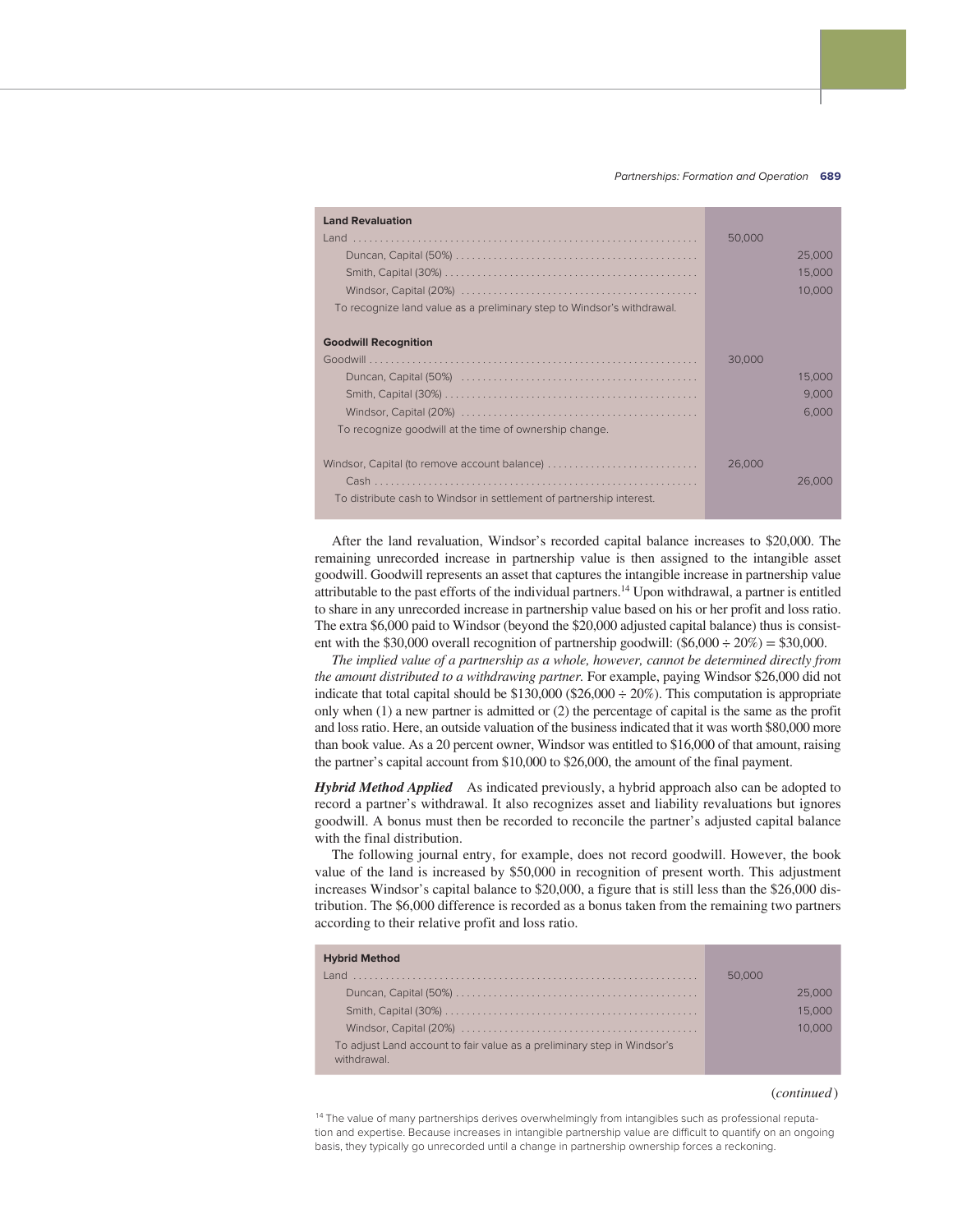#### (*continued* )

| continued)                                                                                                                                   |                          |        |
|----------------------------------------------------------------------------------------------------------------------------------------------|--------------------------|--------|
| Windsor, Capital (to remove account balance)<br>To record final distribution to Windsor with \$6,000 bonus taken from<br>remaining partners. | 20,000<br>3.750<br>2.250 | 26,000 |

## **Summary**

- 1. A partnership is defined as "an association of two or more persons to carry on a business as coowners for profit." This form of business organization exists throughout the U.S. economy ranging in size from small, part-time operations to international enterprises. The partnership format is popular for many reasons, including the ease of creation and the avoidance of the double taxation that is inherent in corporate ownership. However, the unlimited liability incurred by each general partner normally restricts the growth potential of most partnerships. Thus, although the number of partnerships in the United States is large, the size of each tends to be small.
- 2. Over the years, a number of different types of organizations have been developed to take advantage of both the single taxation of partnerships and the limited liability afforded to corporate stockholders. Such legal forms include S corporations, limited partnerships, limited liability partnerships, and limited liability companies.
- 3. The unique elements of partnership accounting are found primarily in the capital accounts accumulated for each partner. The basis for recording these balances is the articles of partnership, a document that should be established as a prerequisite to the formation of any partnership. One of the principal provisions of this agreement is each partner's initial investment. Noncash contributions such as inventory or land are entered into the partnership's accounting records at fair value.
- 4. In forming a partnership, the partners' contributions need not be limited to tangible assets. A particular line of expertise possessed by a partner and an established clientele are attributes that can have a significant value to a partnership. Two methods of recording this type of investment are found in practice. The bonus method recognizes only identifiable assets. The capital accounts are then aligned to indicate the balances negotiated by the partners. According to the goodwill approach, all contributions (even those of a nebulous nature such as expertise) are valued and recorded, often as goodwill.
- 5. Another accounting issue to be resolved in forming a partnership is the allocation of annual net income. In closing out the revenue and expense accounts at the end of each period, some assignment must be made to the individual capital balances. Although an equal division can be used to allocate any profit or loss, partners frequently devise unique plans in an attempt to be equitable. Such factors as time worked, expertise, and invested capital should be considered in creating an allocation procedure.
- 6. Over time, changes occur in the makeup of a partnership because of death or retirement or because of the admission of new partners. Such changes dissolve the existing partnership, although the business frequently continues uninterrupted through a newly formed partnership. If, for example, a new partner is admitted by the acquisition of a present interest, the capital balances can simply be reclassified to reflect the change in ownership. As an alternative, the purchase price may be viewed as evidence of the underlying value of the organization as a whole. Based on this calculation, asset and liability balances are adjusted to fair value, and any residual goodwill is recognized.
- 7. Admission into an existing partnership also can be achieved by a direct capital contribution from the new partner. Because of the parties' negotiations, the amount invested will not always agree with the beginning capital balance attributed to the new partner. The bonus method resolves this conflict by simply reclassifying the various capital accounts to align the balances with specified totals and percentages. No revaluation is carried out under this approach. Conversely, according to the goodwill method, all asset and liability accounts are adjusted first to fair value. The price the new partner paid is used to compute an implied value for the partnership, and any excess over fair value is recorded as goodwill.
- 8. The composition of a partnership also can undergo changes because of the death or retirement of a partner. Individuals may decide to withdraw. Such changes legally dissolve the partnership, although business operations frequently continue under the remaining partners' ownership. In compensating the departing partner, the final asset distribution may differ from the ending capital balance. This disparity can, again, be accounted for by means of the bonus method, which adjusts the remaining capital accounts to absorb the bonus. The goodwill approach by which all assets and liabilities are restated to fair value with any goodwill being recognized also can be applied. Finally, a hybrid method revalues the assets and liabilities but ignores goodwill. Under this last approach, any amount paid to the departing partner in excess of the newly adjusted capital balance is accounted for by means of the bonus method.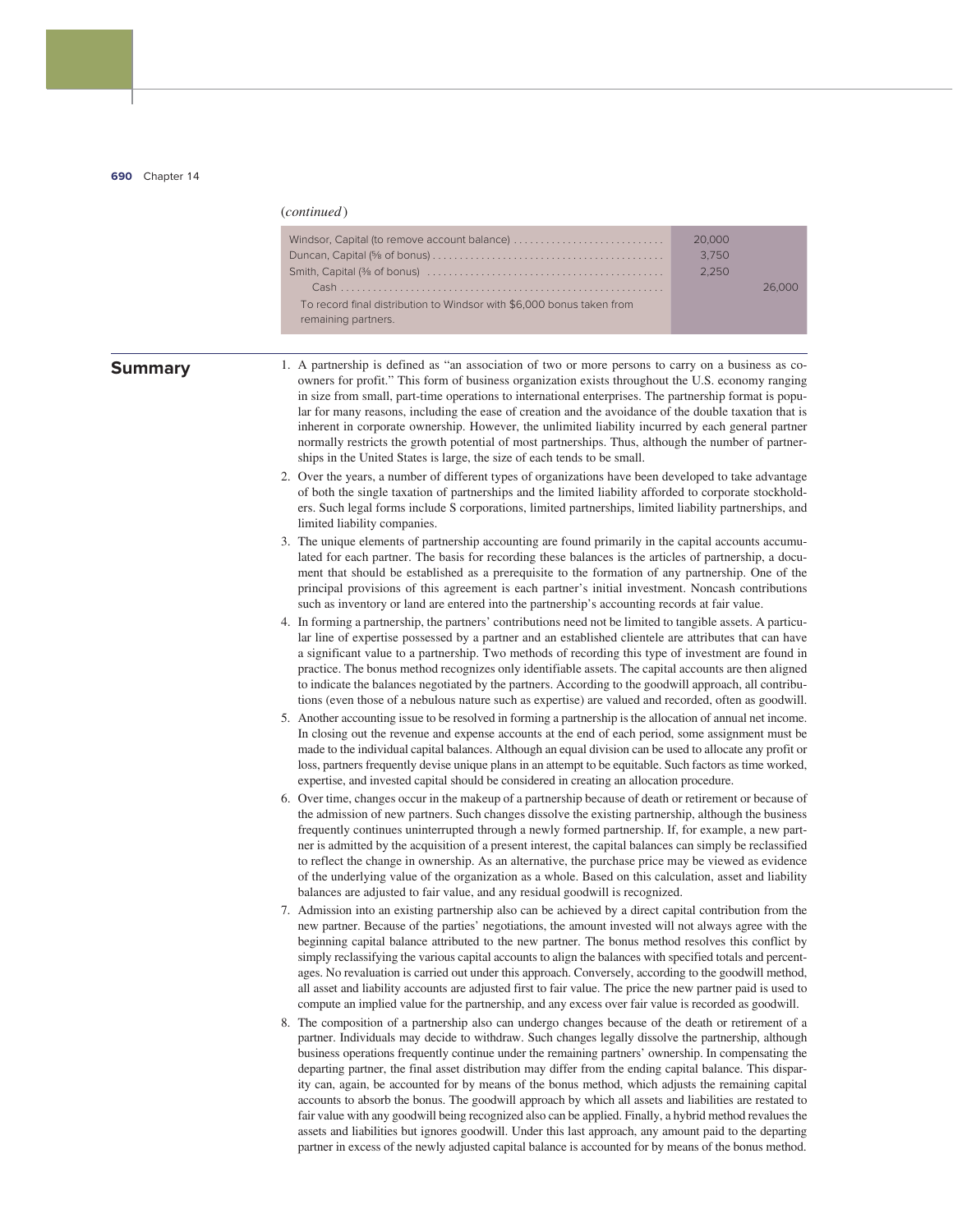## **Comprehensive Illustration**

## Problem

(*Estimated Time: 30 to 55 Minutes*) Heyman and Mullins begin a partnership on January 1, 2020. Heyman invests \$40,000 cash and inventory costing \$15,000 but with a current appraised value of only \$12,000. Mullins contributes a building with a \$40,000 book value and a \$48,000 fair value. The partnership also accepts responsibility for a \$10,000 note payable owed in connection with this building.

The partners agree to begin operations with equal capital balances. The articles of partnership also provide that at each year-end, profits and losses are allocated as follows:

- 1. For managing the business, Heyman is credited with a bonus of 10 percent of partnership income after subtracting the bonus. No bonus is accrued if the partnership records a loss.
- 2. Both partners are entitled to interest equal to 10 percent of the average monthly capital balance for the year without regard for the income or drawings of that year.
- 3. Any remaining profit or loss is divided 60 percent to Heyman and 40 percent to Mullins.
- 4. Each partner is allowed to withdraw \$800 per month in cash from the business.

On October 1, 2020, Heyman invested an additional \$12,000 cash in the business. For 2020, the partnership reported income of \$33,000.

Lewis, an employee, is allowed to join the partnership on January 1, 2021. The new partner invests \$66,000 directly into the business for a one-third interest in the partnership property. The revised partnership agreement still allows for both the bonus to Heyman and the 10 percent interest, but all remaining profits and losses are now split 40 percent each to Heyman and Lewis with the remaining 20 percent to Mullins. Lewis is also entitled to \$800 per month in drawings.

Mullins chooses to withdraw from the partnership a few years later. After negotiations, all parties agree that Mullins should be paid a \$90,000 settlement. The capital balances on that date were as follows:<br>
Heyman, Capital . 78,000<br>
Mullins, Capital . 78,000<br>
Lewis, Capital . 72,000<br>
T2,000 follows: are now spirt 40 percent each to Heyman and Lewis with the<br>Iso entitled to \$800 per month in drawings.<br>The partnership a few years later. After<br>s should be paid a \$90,000 settlement. The capital balance<br>Heyman, Capital ... Mullins, Capital . 78,000

|                  | \$88,000 |
|------------------|----------|
| Mullins, Capital | 78,000   |
| Lewis, Capital   | 72,000   |

## **Required:**

- *a.* Assuming that this partnership uses the bonus method exclusively, make all necessary journal entries. Entries for the monthly drawings of the partners are not required.
- *b.* Assuming that this partnership uses the goodwill method exclusively, make all necessary journal entries. Again, entries for the monthly drawings are not required.

## Solution *a.* **Bonus Method**

2020

Jan. 1 All contributed property is recorded at fair value. Under the bonus method, total capital is then divided as specified between the partners. Cash . 40,000

|                                                                                      | 40,000 |        |
|--------------------------------------------------------------------------------------|--------|--------|
|                                                                                      | 12,000 |        |
|                                                                                      | 48,000 |        |
|                                                                                      |        | 10,000 |
| Heyman, Capital (50%)                                                                |        | 45,000 |
| Mullins, Capital (50%)                                                               |        | 45,000 |
| To record initial contributions to partnership along with equal<br>capital balances. |        |        |

## Oct. 1

|                                             | 12.000 |        |
|---------------------------------------------|--------|--------|
|                                             |        | 12.000 |
| To record additional investment by partner. |        |        |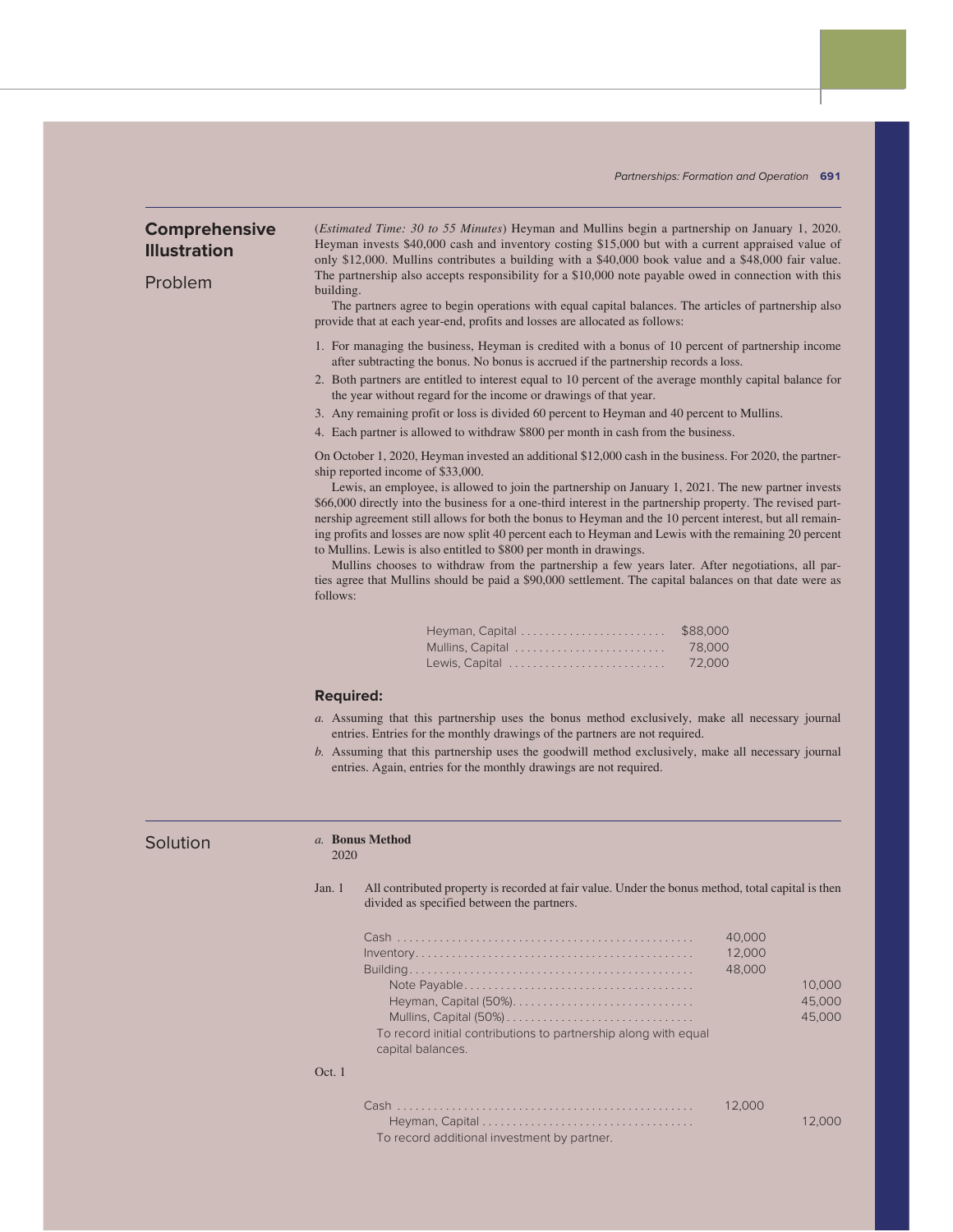Dec. 31 Both the bonus assigned to Heyman and the interest accrual must be computed as preliminary steps in the income allocation process. Because the bonus is based on income after subtracting the bonus, the amount must be calculated algebraically:

|                       | nast be calculated algebraically. |
|-----------------------|-----------------------------------|
| <b>Bonus</b>          | $= 0.10$ (\$33,000 – Bonus)       |
| <b>Bonus</b>          | $= $3,300 - 0.10$ Bonus           |
| 1.10 Bonus = $$3,300$ |                                   |
| <b>Bonus</b>          | $= $3,000$                        |

Bonus =  $$3,000$ <br>
ding to the articles of partnership, the interest allocation is based on a monthly average figur<br>
capital balance of \$45,000 did not change during the year; therefore, \$4,500 (10 percent)<br>
oriate interes ding to the articles of partnership, the interest allocation is based on a monthly average figure capital balance of \$45,000 did not change during the year; therefore, \$4,500 (10 percent) oriate interest accrual for that According to the articles of partnership, the interest allocation is based on a monthly average figure. Mullins's capital balance of \$45,000 did not change during the year; therefore, \$4,500 (10 percent) is the appropriate interest accrual for that partner. However, because of the October 1, 2020, contribution, Heyman's interest must be determined as follows:

| $\frac{1}{100}$ interest must be determined as follows. |                                                                                                                   |
|---------------------------------------------------------|-------------------------------------------------------------------------------------------------------------------|
| Beginning balance<br>New balance                        | $$45.000 \times 9$ months = \$405.000<br>$$57,000 \times 3$ months = 171,000<br>576,000<br>$\times$ $\frac{1}{2}$ |
|                                                         | 48,000<br>$\times$ 10%<br>4.800                                                                                   |

| Following the bonus and interest computations, the \$33,000 income earned by the business is allo-<br>cated according to the previously specified arrangement: |              |                |                       |
|----------------------------------------------------------------------------------------------------------------------------------------------------------------|--------------|----------------|-----------------------|
|                                                                                                                                                                | Heyman       | <b>Mullins</b> | <b>Totals</b>         |
| Bonus to Heyman                                                                                                                                                | 3.000        |                | \$33,000<br>(3,000)   |
| Income remaining after bonus<br>Interest on monthly average capital balance                                                                                    | 4.800        | 4.500          | \$30,000<br>(9,300)   |
| Income remaining after bonus and interest<br>Remaining income allocation                                                                                       | 12,420 (60%) | 8,280 (40%)    | \$20.700<br>(20, 700) |
| Net income allocation total                                                                                                                                    | \$20,220     | \$12,780       | \$                    |

The partnership's closing entries for the year would be recorded as follows:

| thership's closing entries for the year would be recorded as follows: |        |        |
|-----------------------------------------------------------------------|--------|--------|
|                                                                       | 9.600  |        |
|                                                                       | 9.600  |        |
|                                                                       |        | 9.600  |
|                                                                       |        | 9.600  |
| To close out \$800 per month drawing accounts for the year.           |        |        |
|                                                                       | 33,000 |        |
|                                                                       |        | 20.220 |
|                                                                       |        | 12.780 |
| To close out profit for year to capital accounts as computed above.   |        |        |

At the end of this initial year of operation, the partners' capital accounts hold these balances:

|                        | Heyman   | <b>Mullins</b> | <b>Totals</b> |
|------------------------|----------|----------------|---------------|
| Beginning balance      | \$45,000 | \$45,000       | \$90,000      |
| Additional investment. | 12,000   | $-0-$          | 12,000        |
| Drawing                | (9,600)  | (9,600)        | (19,200)      |
| Net income (above)     | 20,220   | 12,780         | 33,000        |
|                        | \$67,620 | \$48,180       | \$115,800     |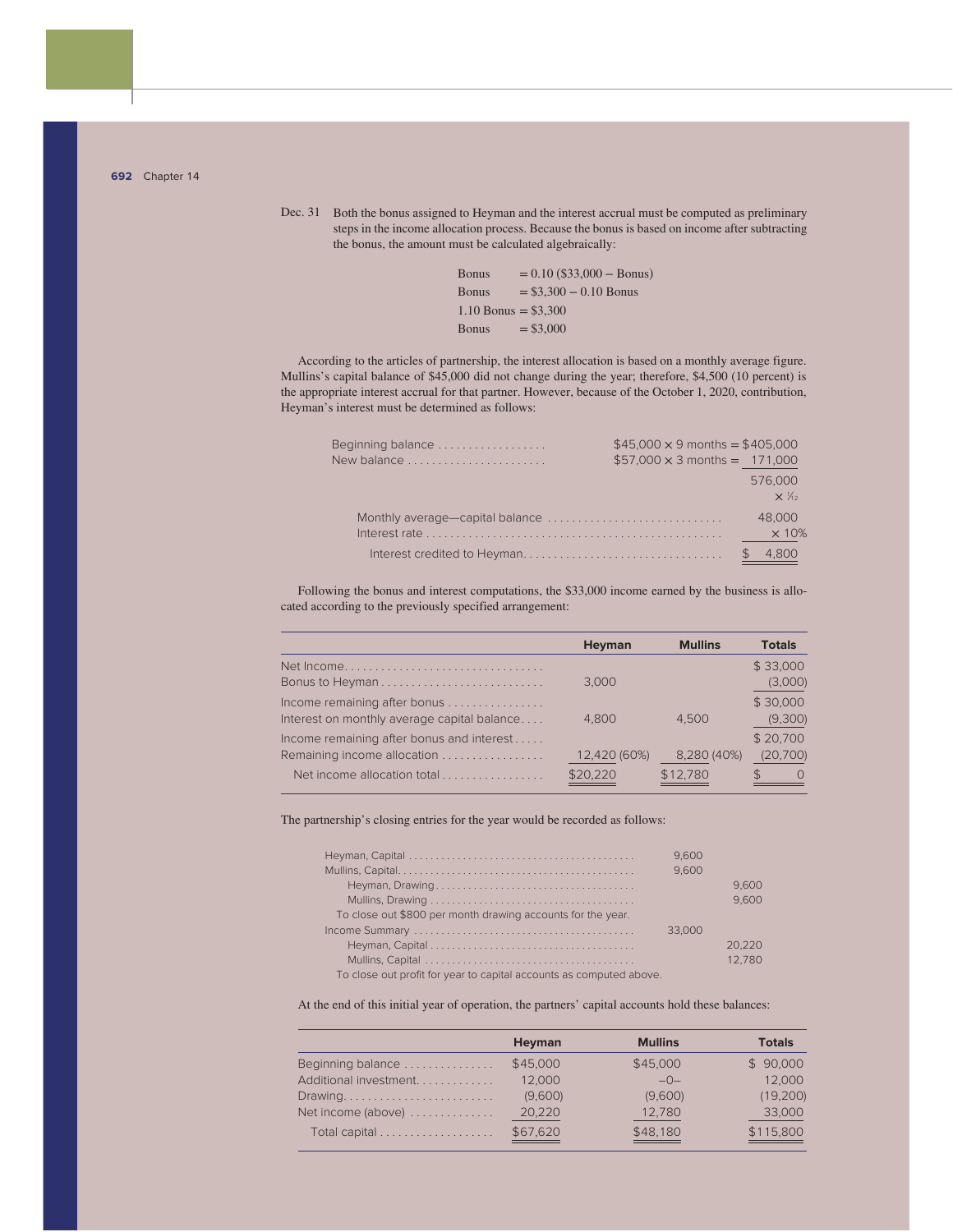#### 2021

Jan. 1 Lewis contributed \$66,000 to the business for a one-third interest in the partnership property. Combined with the \$115,800 balance previously computed, the partnership now has total capital of \$181,800. Because no revaluation is recorded under the bonus approach, a onethird interest in the partnership equals  $$60,600$  ( $$181,800 \times \frac{\cancel{1}}{\cancel{5}}$ ). Lewis has invested \$5,400 in excess of this amount, a balance viewed as a bonus accruing to the original partners: Lewis contributed \$66,000 to the business for a one-third interest in the Combined with the \$115,800 balance previously computed, the partne capital of \$181,800. Because no revaluation is recorded under the bon third inte Lewis contributed \$66,000 to the business for a one-third interest in the partnership p<br>Combined with the \$115,800 balance previously computed, the partnership now<br>capital of \$181,800. Because no revaluation is recorded u Lewis contributed \$66,000 to the business for a one-third interest in the partnership p<br>Combined with the \$115,800 balance previously computed, the partnership now<br>capital of \$181,800. Because no revaluation is recorded u

| Combined with the \$115,800 balance previously computed, the partnership now<br>capital of \$181,800. Because no revaluation is recorded under the bonus approace<br>third interest in the partnership equals \$60,600 (\$181,800 $\times$ %). Lewis has invested ?<br>excess of this amount, a balance viewed as a bonus accruing to the original partners. |        |
|--------------------------------------------------------------------------------------------------------------------------------------------------------------------------------------------------------------------------------------------------------------------------------------------------------------------------------------------------------------|--------|
|                                                                                                                                                                                                                                                                                                                                                              | 66,000 |
|                                                                                                                                                                                                                                                                                                                                                              | 60,600 |
| Heyman, Capital (60% of bonus)                                                                                                                                                                                                                                                                                                                               | 3,240  |
|                                                                                                                                                                                                                                                                                                                                                              | 2.160  |
| To record Lewis's entrance into partnership with bonus to original                                                                                                                                                                                                                                                                                           |        |
| partners.                                                                                                                                                                                                                                                                                                                                                    |        |

Several The final event in this illustration is Mullins's withdrawal from the partnership. Although years later this partner's capital balance reports only \$78,000, the final distribution is set at \$90,000. The extra \$12,000 payment represents a bonus assigned to Mullins, an amount that decreases the capital of the remaining two partners. Because Heyman and Lewis have previously accrued equal 40 percent shares of all profits and losses, the reduction is split evenly between the two. The final event in this illustration is Mullins's withdrawal from the pathis partner's capital balance reports only \$78,000, the final distribution i extra \$12,000 payment represents a bonus assigned to Mullins, an amou ca The final event in this illustration is Mullins s withdrawal from the partition is bonus payment represents a bonus assigned to Mullins, an amou capital of the remaining two partners. Because Heyman and Lewis have equal 40 Lewis, Capital (½ of bonus payment) . . 6,000

| "CAU a \$12,000 payment represents a bonus assigned to ividiniis, an amount that decit<br>capital of the remaining two partners. Because Heyman and Lewis have previously<br>equal 40 percent shares of all profits and losses, the reduction is split evenly between |        |        |
|-----------------------------------------------------------------------------------------------------------------------------------------------------------------------------------------------------------------------------------------------------------------------|--------|--------|
|                                                                                                                                                                                                                                                                       | 78,000 |        |
| Heyman, Capital (1/2 of bonus payment)                                                                                                                                                                                                                                | 6.000  |        |
|                                                                                                                                                                                                                                                                       | 6.000  |        |
|                                                                                                                                                                                                                                                                       |        | 90.000 |
| To record withdrawal of Mullins with a bonus from remaining partners.                                                                                                                                                                                                 |        |        |

## *b.* **Goodwill Method**

#### 2020

Jan. 1 The fair value of Heyman's contribution is \$52,000, whereas Mullins is investing only a net The fair value of Heyman's contribution is \$52,000, whereas Mullins is \$38,000 (the value of the building less the accompanying debt). Because are initially to be equal, Mullins is presumed to be contributing goodwil Cash The fair value of Heyman's contribution is \$52,000, whereas Mullins is \$38,000 (the value of the building less the accompanying debt). Becaus are initially to be equal, Mullins is presumed to be contributing goodwil<br>Cash .

| \$38,000 (the value of the building less the accompanying debt). Because the capital accounts<br>are initially to be equal, Mullins is presumed to be contributing goodwill of \$14,000. |        |        |
|------------------------------------------------------------------------------------------------------------------------------------------------------------------------------------------|--------|--------|
|                                                                                                                                                                                          | 40,000 |        |
|                                                                                                                                                                                          | 12,000 |        |
|                                                                                                                                                                                          | 48,000 |        |
|                                                                                                                                                                                          | 14,000 |        |
|                                                                                                                                                                                          |        | 10,000 |
|                                                                                                                                                                                          |        | 52,000 |
|                                                                                                                                                                                          |        | 52,000 |
| Creation of partnership with goodwill attributed to Mullins.                                                                                                                             |        |        |
|                                                                                                                                                                                          | 12.000 |        |

#### Oct. 1

| Creation of partnership with goodwill attributed to Mullins. |        |        |
|--------------------------------------------------------------|--------|--------|
|                                                              |        |        |
| Cash                                                         | 12,000 |        |
|                                                              |        | 12.000 |
| To record additional contribution by partner.                |        |        |

Dec. 31 Although Heyman's bonus is still \$3,000 as derived in requirement (*a*), the interest accruals must be recalculated because the capital balances are different. Mullins's capital for the entire year was \$52,000; thus, interest of \$5,200 (10 percent) is appropriate. However, Heyman's balance changed during the year, so a monthly average must be determined as a basis for Beginning balance . \$52,000 × 9 months <sup>=</sup> \$468,000 computing interest:

| computing interest: |                                                                              |
|---------------------|------------------------------------------------------------------------------|
| Beginning balance   | $$52,000 \times 9$ months = \$468,000<br>$$64,000 \times 3$ months = 192,000 |
|                     | 660,000<br>$\times\frac{1}{12}$                                              |
|                     | 55,000<br>$\times$ 10%                                                       |
|                     | 5.500                                                                        |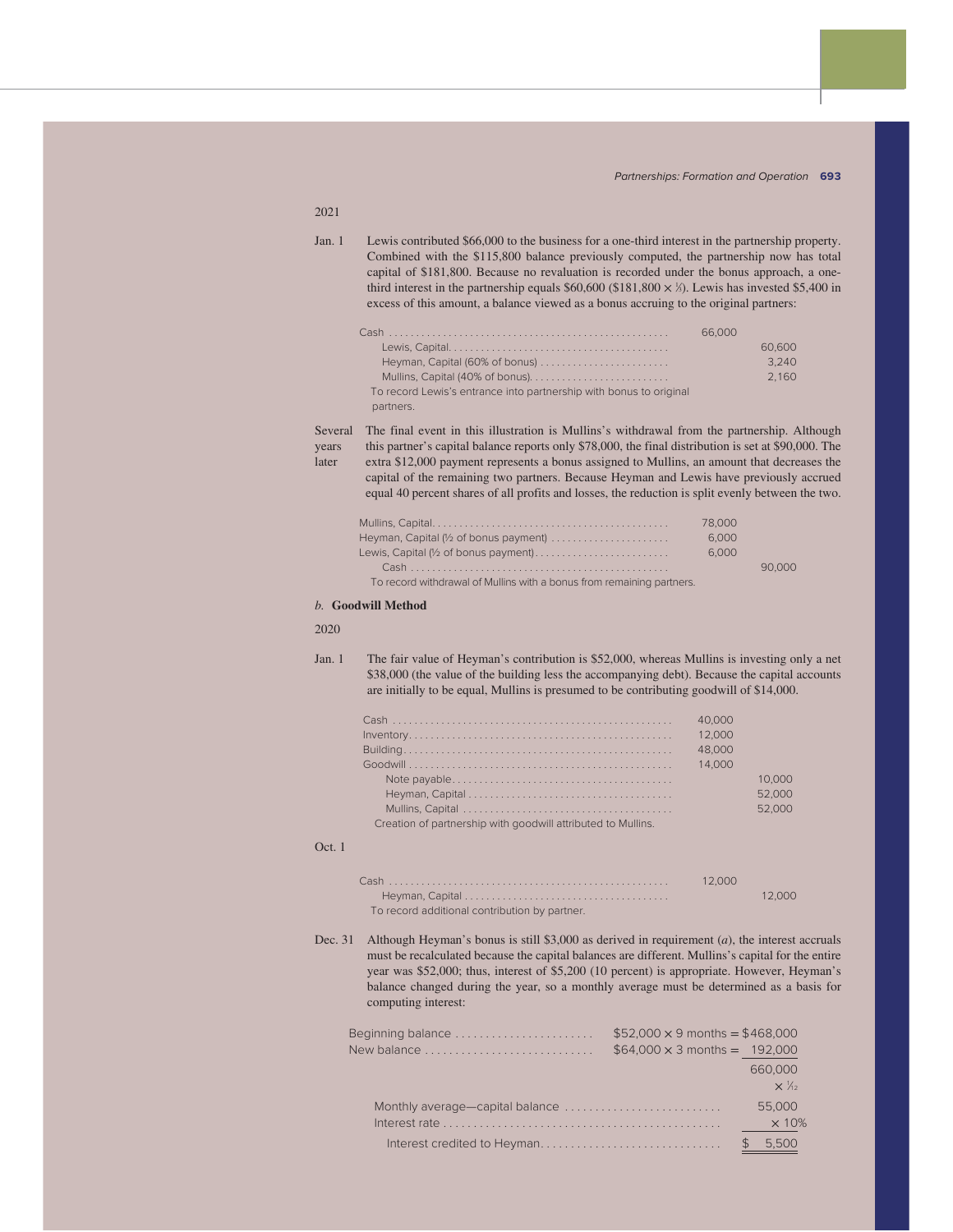#### The \$33,000 partnership income is allocated as follows:

|                                                                           | <b>Heyman</b> | <b>Mullins</b> | <b>Totals</b> |
|---------------------------------------------------------------------------|---------------|----------------|---------------|
| Net Income                                                                |               |                | \$33,000      |
| Bonus to Heyman                                                           | \$3,000       |                | (3,000)       |
| Income remaining after bonus                                              |               |                | \$30,000      |
| Interest on monthly average capital balance                               | 5,500         | 5,200          | (10,700)      |
| Income remaining after bonus and interest                                 |               |                | \$19,300      |
| Remaining income allocation                                               | 11,580 (60%)  | 7,720 (40%)    | (19,300)      |
| Net income allocation total                                               | \$20,080      | \$12,920       |               |
| The closing entries made under the goodwill approach would be as follows: |               |                |               |
|                                                                           |               | 9,600          |               |
|                                                                           |               | 9.600          |               |

| come allocation total                                               | \$20.080 | \$12920        |        |
|---------------------------------------------------------------------|----------|----------------|--------|
| osing entries made under the goodwill approach would be as follows: |          |                |        |
|                                                                     |          | 9.600<br>9.600 |        |
|                                                                     |          |                | 9.600  |
| To close out drawing accounts for the year.                         |          |                | 9.600  |
|                                                                     |          | 33,000         |        |
|                                                                     |          |                | 20,080 |
|                                                                     |          |                | 12.920 |
| To assign profits per allocation schedule.                          |          |                |        |

| To assign profits per allocation schedule.                                           |               |                |               |
|--------------------------------------------------------------------------------------|---------------|----------------|---------------|
| After the closing process, the capital balances are composed of the following items: |               |                |               |
|                                                                                      | <b>Heyman</b> | <b>Mullins</b> | <b>Totals</b> |
| Beginning balance                                                                    | \$52,000      | \$52,000       | \$104,000     |
| Additional investment.                                                               | 12,000        | $-0-$          | 12,000        |
| Drawing                                                                              | (9,600)       | (9,600)        | (19,200)      |
| Net income                                                                           | 20,080        | 12,920         | 33,000        |
|                                                                                      | \$74,480      | \$55,320       | \$129,800     |

## 2021

Jan. 1 Lewis's investment of \$66,000 for a one-third interest in the partnership property implies that the business as a whole is worth \$198,000 (\$66,000 divided by  $\frac{1}{2}$ ). After adding Lewis's contribution to the present capital balance of \$129,800, the business reports total net assets of only \$195,800. Thus, a \$2,200 increase in value (\$198,000 − \$195,800) is indicated and will be recognized at this time. Under the assumption that all partnership assets and liabilities are only \$195,800. Thus, a \$2,200 increase in value (\$198,000 – \$195,800)<br>be recognized at this time. Under the assumption that all partnership ass<br>valued appropriately, this entire balance is attributed to goodwill.<br>Goodwill

| be recognized at this time. Onder the assumption that all partnership assets and habili<br>valued appropriately, this entire balance is attributed to goodwill. |        |        |
|-----------------------------------------------------------------------------------------------------------------------------------------------------------------|--------|--------|
|                                                                                                                                                                 | 2.200  |        |
|                                                                                                                                                                 |        | 1.320  |
|                                                                                                                                                                 |        | 880    |
| To recognize goodwill based on Lewis's acquisition price.                                                                                                       |        |        |
|                                                                                                                                                                 | 66,000 |        |
|                                                                                                                                                                 |        | 66.000 |
| To admit Lewis to the partnership.                                                                                                                              |        |        |

Several To conclude this illustration, Mullins's withdrawal must be recorded. This partner is to years later receive a distribution that is \$12,000 more than the corresponding capital balance of \$78,000. Because Mullins is entitled to a 20 percent share of profits and losses, the additional \$12,000 payment indicates that the partnership as a whole is undervalued by \$60,000 (\$12,000/20%). Only in that circumstance would the extra payment to Mullins be justified. Therefore, once again, goodwill is recognized and is followed by the final distribution.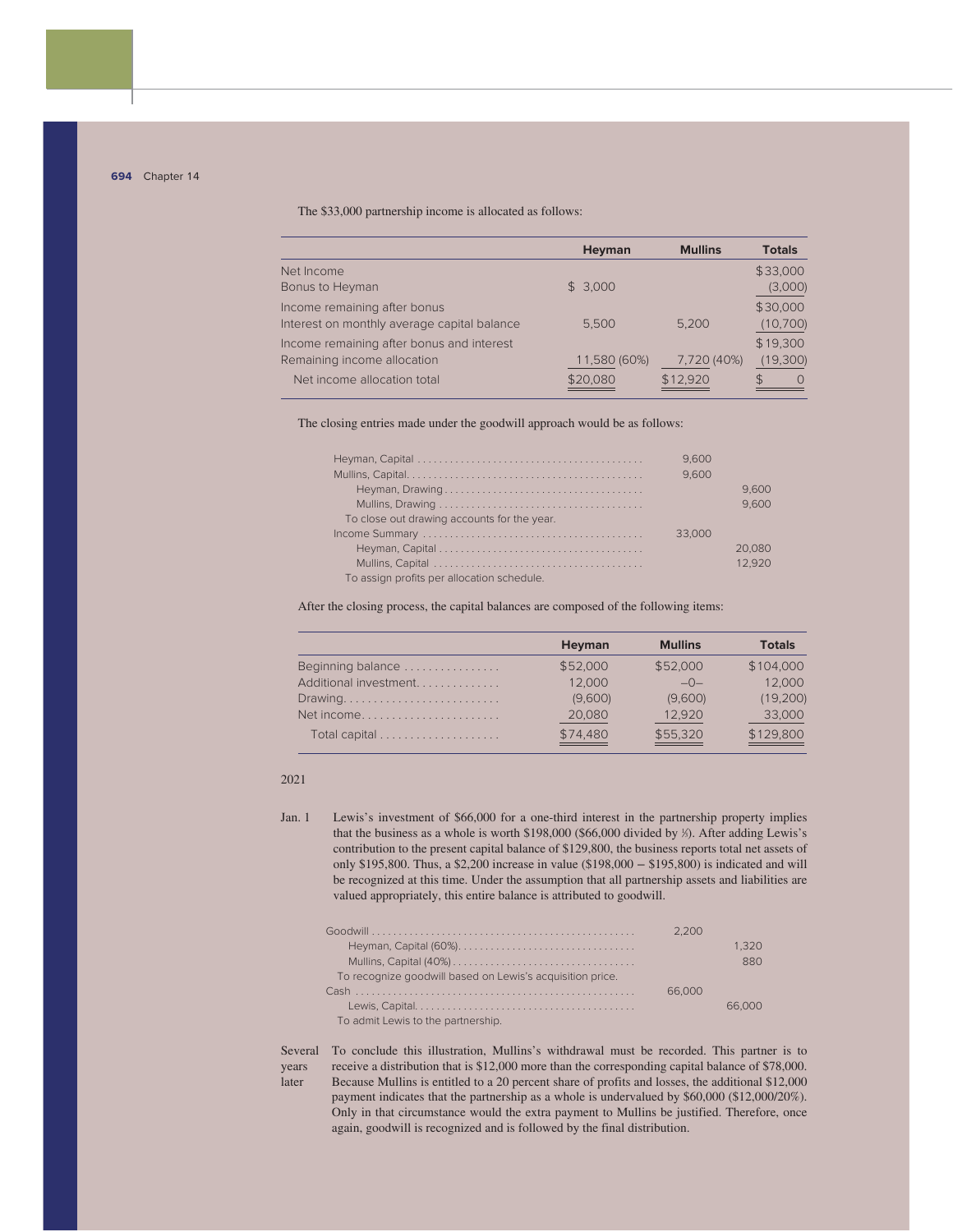| <b>Partnerships: Formation and Operatic</b>                            |        |        |
|------------------------------------------------------------------------|--------|--------|
|                                                                        |        |        |
|                                                                        | 60,000 |        |
|                                                                        |        | 24,000 |
|                                                                        |        | 12,000 |
|                                                                        |        | 24,000 |
| Recognition of goodwill based on withdrawal amount paid to<br>Mullins. |        |        |
|                                                                        | 90,000 |        |
|                                                                        |        | 90,000 |
| To distribute money to partner.                                        |        |        |

- **Questions** 1. What are the advantages of operating a business as a partnership rather than as a corporation? What are the disadvantages?
	- 2. How does partnership accounting differ from corporate accounting?
	- 3. What information do the capital accounts found in partnership accounting convey?
	- 4. Describe the differences between a Subchapter S corporation and a Subchapter C corporation.
	- 5. A company is being created, and the owners are trying to decide whether to form a general partnership, a limited liability partnership, or a limited liability company. What are the advantages and disadvantages of each of these legal forms?
	- 6. What is an articles of partnership agreement, and what information should this document contain?
	- 7. What valuation should be recorded for noncash assets transferred to a partnership by one of the partners?
	- 8. If a partner is contributing attributes to a partnership such as an established clientele or a particular expertise, what two methods can be used to record the contribution? Describe each method.
	- 9. What is the purpose of a drawing account in a partnership's financial records?
	- 10. At what point in the accounting process does the allocation of partnership income become significant?
	- 11. What provisions in a partnership agreement can be used to establish an equitable allocation of income among all partners?
	- 12. If no agreement exists in a partnership as to the allocation of income, what method is appropriate?
	- 13. What is a partnership dissolution? Does dissolution automatically necessitate the cessation of business and the liquidation of partnership assets?
	- 14. By what methods can a new partner gain admittance into a partnership?
	- 15. When a partner sells an ownership interest in a partnership, what rights are conveyed to the new owner?
	- 16. A new partner enters a partnership, and goodwill is calculated and credited to the original partners. How is the specific amount of goodwill assigned to these partners?
	- 17. Under what circumstance might goodwill be allocated to a new partner entering a partnership?
	- 18. When a partner withdraws from a partnership, why is the final distribution often based on the appraised value of the business rather than on the book value of the capital account balance?

**Problems** 1. Which of the following is *not* a reason for the popularity of partnerships as a legal form for businesses? *a.* Partnerships may be formed merely by an oral agreement. *b.* Partnerships can more easily generate significant amounts of capital. *c.* Partnerships avoid the double taxation of income that is found in corporations. *d.* In some cases, losses may be used to offset gains for tax purposes. 2. How does partnership accounting differ from corporate accounting? *a.* The matching principle is not considered appropriate for partnership accounting. *b.* Revenues are recognized at a different time by a partnership than is appropriate for a corporation. *c.* Individual capital accounts replace the contributed capital and retained earnings balances found in corporate accounting. **LO 14-1 LO 14-1**

*d.* Partnerships report all assets at fair value as of the latest balance sheet date.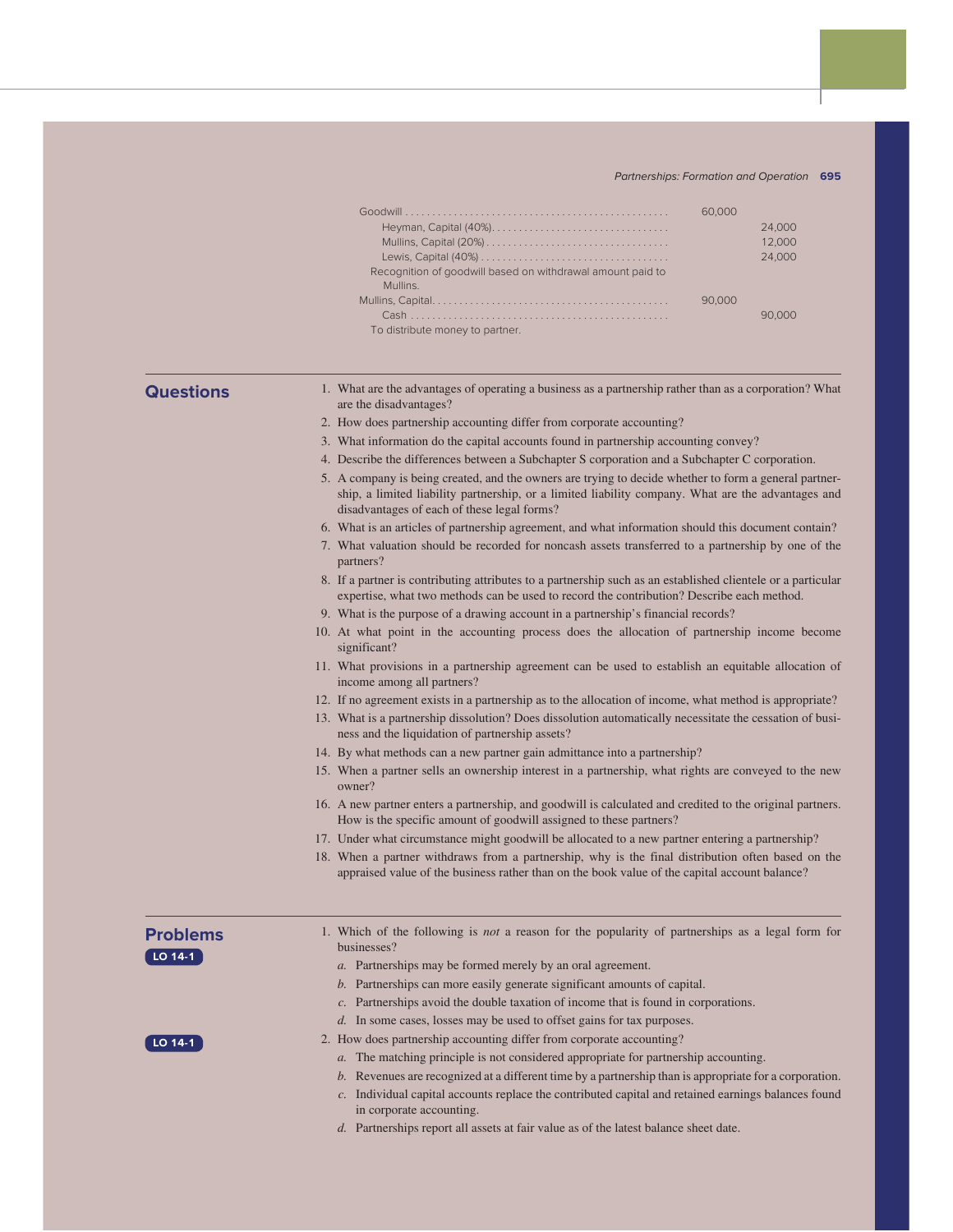## **696** Chapter 14

| LO 14-2  | 3. Which of the following best describes the articles of partnership agreement?<br>a. The purpose of the partnership and partners' rights and responsibilities are required elements of<br>the articles of partnership.<br>b. The articles of partnership are a legal covenant and must be expressed in writing to be valid.<br>c. The articles of partnership are an agreement that limits partners' liability to partnership assets.<br>d. The articles of partnership are a legal covenant that may be expressed orally or in writing, and<br>form the central governance for a partnership's operations.                                                                                                                                                                                                                                                                                                          |
|----------|-----------------------------------------------------------------------------------------------------------------------------------------------------------------------------------------------------------------------------------------------------------------------------------------------------------------------------------------------------------------------------------------------------------------------------------------------------------------------------------------------------------------------------------------------------------------------------------------------------------------------------------------------------------------------------------------------------------------------------------------------------------------------------------------------------------------------------------------------------------------------------------------------------------------------|
| LO 14-9  | 4. Pat, Jean Lou, and Diane are partners with capital balances of \$50,000, \$30,000, and \$20,000, respec-<br>tively. These three partners share profits and losses equally. For an investment of \$50,000 cash (paid to<br>the business), MaryAnn will be admitted as a partner with a one-fourth interest in capital and profits.<br>Based on this information, which of the following best justifies the amount of MaryAnn's investment?<br>a. MaryAnn will receive a bonus from the other partners upon her admission to the partnership.<br>b. Assets of the partnership were overvalued immediately prior to MaryAnn's investment.<br>c. The book value of the partnership's net assets was less than the fair value immediately prior to<br>MaryAnn's investment.<br>d. MaryAnn is apparently bringing goodwill into the partnership, and her capital account will be<br>credited for the appropriate amount. |
| LO 14-10 | 5. A partnership has the following capital balances with partners' profit and loss percentages indicated<br>parenthetically:<br>\$135,000<br>Thomas (30%)<br>85,000<br>Catherine (20%)<br>80,000                                                                                                                                                                                                                                                                                                                                                                                                                                                                                                                                                                                                                                                                                                                      |
|          | Anne is going to invest \$125,000 into the business to acquire a 40 percent ownership interest.<br>Goodwill is to be recorded. What will be Anne's beginning capital balance?<br>a. \$125,000<br>$b. \$170,000$<br>$c.$ \$200,000<br>d. $$245,000$                                                                                                                                                                                                                                                                                                                                                                                                                                                                                                                                                                                                                                                                    |
| LO 14-8  | 6. A partnership has the following capital balances with partners' profit and loss percentages indicated<br>parenthetically:<br>\$280,000<br>Donovan (40%)<br>300,000<br>170,000<br>Ranzilla agrees to pay a total of \$245,000 directly to these three partners to acquire a 25 percent<br>ownership interest from each. The partnership will record goodwill based on the new partner's pay-<br>ment. What is Donovan's capital balance after the transaction?<br>a. \$225,000<br>$b.$ \$294,000<br>$c.$ \$392,000<br>$d.$ \$398,000                                                                                                                                                                                                                                                                                                                                                                                |
| LO 14-9  | 7. The capital balance for Maxwell is \$110,000 and for Russell is \$40,000. These two partners share<br>profits and losses 70 percent (Maxwell) and 30 percent (Russell). Evan invests \$50,000 in cash<br>into the partnership for a 30 percent ownership. The bonus method will be used. What is Russell's<br>capital balance after Evan's investment?<br>a. \$35,000<br>$b.$ \$37,000<br>$c. \$40,000$<br>$d. \$43,000$                                                                                                                                                                                                                                                                                                                                                                                                                                                                                           |
| LO 14-9  | 8. Patrick has a capital balance of \$120,000 in a local partnership, and Caitlin has a \$90,000 balance.<br>These two partners share profits and losses by a ratio of 60 percent to Patrick and 40 percent to<br>Caitlin. Camille invests \$60,000 in cash in the partnership for a 20 percent ownership. The goodwill<br>method will be used. What is Caitlin's capital balance after this new investment?<br>a. \$99,600<br>$b. \$102,000$                                                                                                                                                                                                                                                                                                                                                                                                                                                                         |

- *c.* \$112,000
- *d.* \$126,000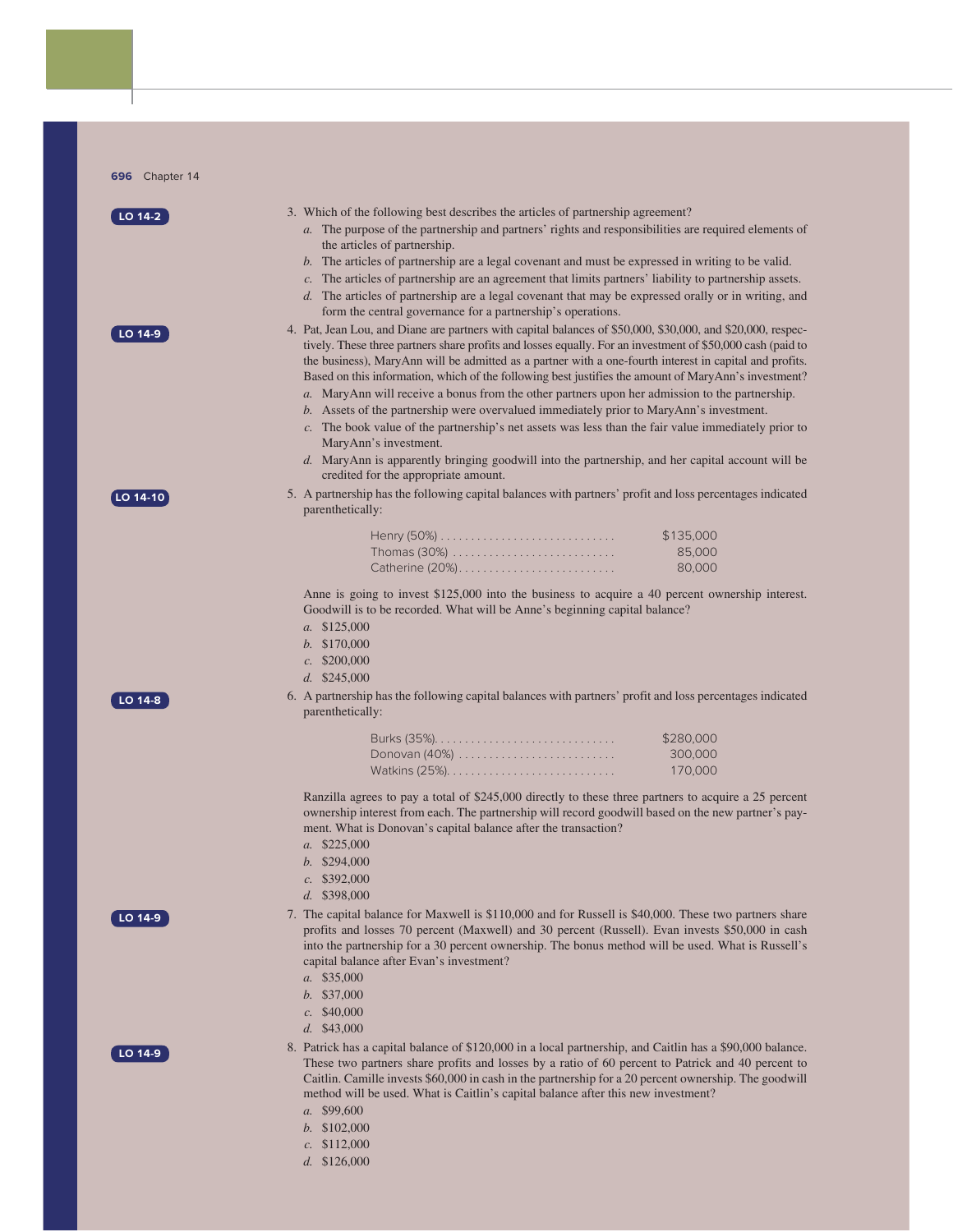| LO 14-9<br>LO 14-6  | 9. The capital balance for Messalina is \$210,000 and for Romulus is \$140,000. These two partners<br>share profits and losses 60 percent (Messalina) and 40 percent (Romulus). Claudius invests \$100,000<br>in cash in the partnership for a 20 percent ownership. The bonus method will be used. What are the<br>capital balances for Messalina, Romulus, and Claudius after this investment is recorded?<br>a. \$216,000, \$144,000, \$90,000<br>b. \$218,000, \$142,000, \$88,000<br>$c.$ \$222,000, \$148,000, \$80,000<br>d. \$240,000, \$160,000, \$100,000<br>10. A partnership begins its first year with the following capital balances: |
|---------------------|-----------------------------------------------------------------------------------------------------------------------------------------------------------------------------------------------------------------------------------------------------------------------------------------------------------------------------------------------------------------------------------------------------------------------------------------------------------------------------------------------------------------------------------------------------------------------------------------------------------------------------------------------------|
|                     | \$90,000<br>Alexander, Capital<br>100,000<br>Coloma, Capital<br>160,000                                                                                                                                                                                                                                                                                                                                                                                                                                                                                                                                                                             |
|                     | The articles of partnership stipulate that profits and losses be assigned in the following manner:                                                                                                                                                                                                                                                                                                                                                                                                                                                                                                                                                  |
|                     | Each partner is allocated interest equal to 5 percent of the beginning capital balance.<br>٠<br>Bertrand is allocated compensation of \$45,000 per year.<br>٠<br>Any remaining profits and losses are allocated on a 3:3:4 basis, respectively.<br>Each partner is allowed to withdraw up to \$25,000 cash per year.                                                                                                                                                                                                                                                                                                                                |
| LO 14-4, 14-5, 14-6 | Assuming that the net income is \$115,000 and that each partner withdraws the maximum amount<br>allowed, what is the balance in Coloma's capital account at the end of the year?<br>a. \$143,000<br>$b. \$135,000$<br>$c. \$168,000$<br>$d. \$164,000$<br>11. A partnership begins its first year of operations with the following capital balances:                                                                                                                                                                                                                                                                                                |
|                     | \$110,000<br>80,000<br>Durham, Capital<br>Salem, Capital<br>110,000                                                                                                                                                                                                                                                                                                                                                                                                                                                                                                                                                                                 |
|                     | According to the articles of partnership, all profits will be assigned as follows:                                                                                                                                                                                                                                                                                                                                                                                                                                                                                                                                                                  |
|                     | Winston will be awarded an annual salary of \$20,000 with \$10,000 assigned to Salem.<br>The partners will be attributed interest equal to 10 percent of the capital balance as of the first<br>٠<br>day of the year.<br>The remainder will be assigned on a 5:2:3 basis, respectively.<br>Each partner is allowed to withdraw up to \$10,000 per year.<br>$\bullet$                                                                                                                                                                                                                                                                                |
| LO 14-10            | The net loss for the first year of operations is \$20,000, and net income for the subsequent year is<br>\$40,000. Each partner withdraws the maximum amount from the business each period. What is the<br>balance in Winston's capital account at the end of the second year?<br>a. \$102,600<br>$b. \$104,400$<br>$c. \$108,600$<br>d. $$109,200$<br>12. A partnership has the following capital balances:                                                                                                                                                                                                                                         |
|                     | \$60,000<br>Allen, Capital<br>Burns, Capital<br>30,000<br>90,000<br>Costello, Capital                                                                                                                                                                                                                                                                                                                                                                                                                                                                                                                                                               |

Profits and losses are split as follows: Allen (20 percent), Burns (30 percent), and Costello (50 percent). Costello wants to leave the partnership and is paid \$100,000 from the business based on provisions in the articles of partnership. If the partnership uses the bonus method, what is the balance of Burns's capital account after Costello withdraws?

- *a.* \$24,000
- *b.* \$27,000
- *c.* \$33,000
- *d.* \$36,000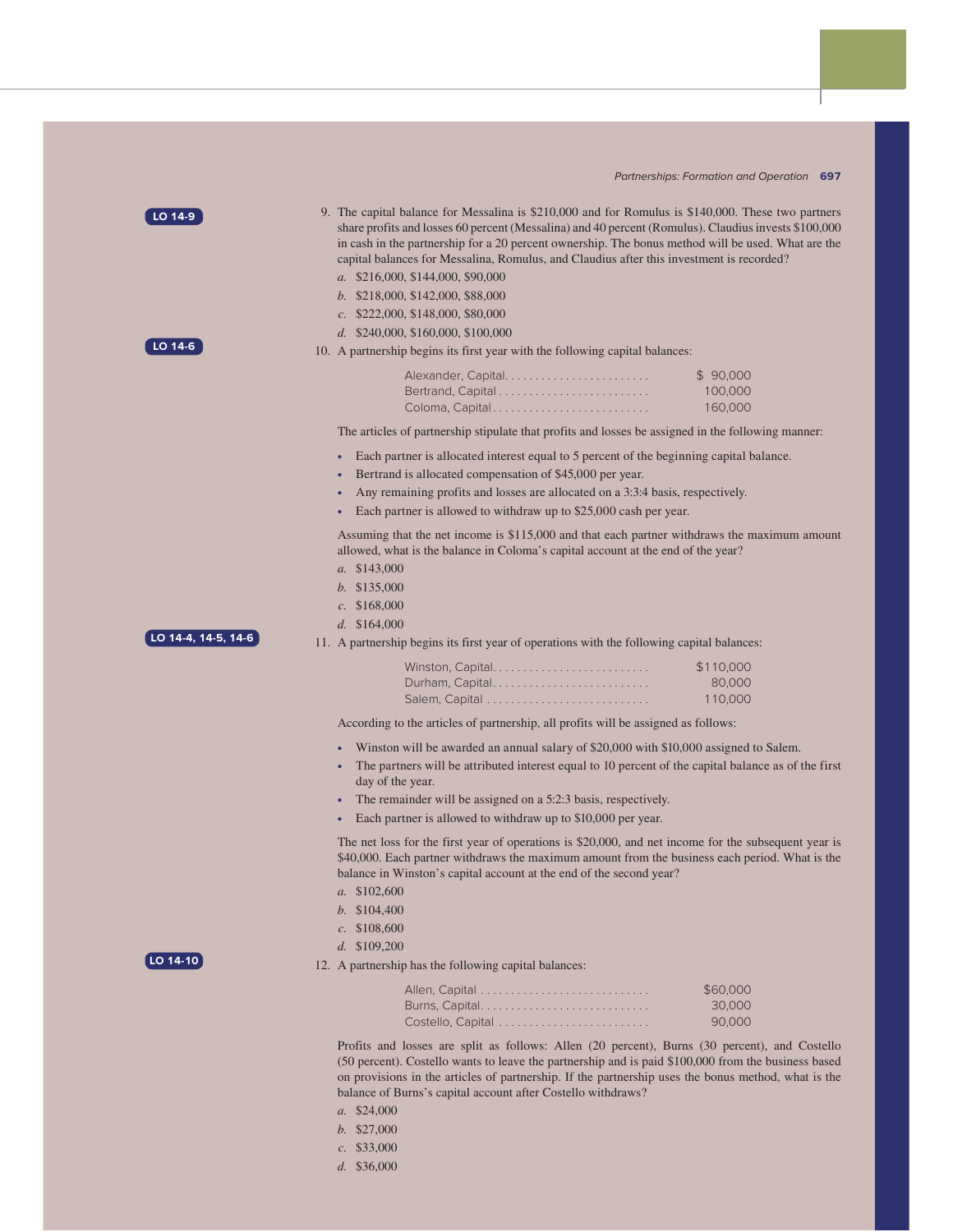| Chapter 14<br>698 |                                                                                                                                                                                                                                                                                                                                                                                                                                                                                                                               |
|-------------------|-------------------------------------------------------------------------------------------------------------------------------------------------------------------------------------------------------------------------------------------------------------------------------------------------------------------------------------------------------------------------------------------------------------------------------------------------------------------------------------------------------------------------------|
|                   | Problems 13 and 14 are <i>independent</i> problems based on the following scenario:<br>At year-end, the Circle City partnership has the following capital balances:                                                                                                                                                                                                                                                                                                                                                           |
|                   | \$130,000<br>Manning, Capital<br>110,000<br>Gonzalez, Capital<br>Clark, Capital<br>80,000<br>70,000<br>Freeney, Capital                                                                                                                                                                                                                                                                                                                                                                                                       |
|                   | Profits and losses are split on a 3:3:2:2 basis, respectively. Clark decides to leave the partnership<br>and is paid \$90,000 from the business based on the original contractual agreement.                                                                                                                                                                                                                                                                                                                                  |
| LO 14-10          | 13. The payment made to Clark beyond his capital account was for Clark's share of previously unrec-<br>ognized goodwill. After recognizing partnership goodwill, what is Manning's capital balance after<br>Clark withdraws?<br>a. \$133,000<br>$b. \$137,500$<br>$c. \$140,000$                                                                                                                                                                                                                                              |
| LO 14-10          | d. $$145,000$<br>14. If instead the partnership uses the bonus method, what is the balance of Manning's capital account<br>after Clark withdraws?<br>a. \$100,000                                                                                                                                                                                                                                                                                                                                                             |
|                   | $b. \$126,250$<br>$c. \$130,000$<br>d. $$133,750$                                                                                                                                                                                                                                                                                                                                                                                                                                                                             |
|                   | Problems 15 and 16 are <i>independent</i> problems based on the following capital account balances<br>and profit and loss percentages (indicated parenthetically):                                                                                                                                                                                                                                                                                                                                                            |
|                   | \$220,000<br>Jennings (40%)<br>160,000<br>110,000                                                                                                                                                                                                                                                                                                                                                                                                                                                                             |
| $LO$ 14-8         | 15. Darrow invests \$270,000 in cash for a 30 percent ownership interest. The money goes to the origi-<br>nal partners. Goodwill is to be recorded. How much goodwill should be recognized, and what is<br>Darrow's beginning capital balance?<br>a. $$410,000$ and \$270,000<br>b. $$140,000$ and $$270,000$<br>c. $$140,000$ and $$189,000$<br>d. $$410,000$ and \$189,000                                                                                                                                                  |
| LO 14-9           | 16. Darrow invests \$250,000 in cash for a 30 percent ownership interest. The money goes to the busi-<br>ness. No goodwill or other revaluation is to be recorded. After the transaction, what is Jennings's<br>capital balance?<br>a. \$160,000<br>$b. \$168,000$<br>c. $$170,200$<br>$d. \$171,200$                                                                                                                                                                                                                         |
| LO 14-9           | 17. Lear is to become a partner in the WS partnership by paying \$80,000 in cash to the business. At<br>present, the capital balance for Hamlet is \$70,000 and for MacBeth is \$40,000. Hamlet and Mac-<br>Beth share profits on a 7:3 basis. Lear is acquiring 40 percent of the new partnership.<br>a. If the goodwill method is applied, what will the three capital balances be following the payment<br>by Lear?<br>b. If the bonus method is applied, what will the three capital balances be following the payment by |
| LO 14-9           | Learn?<br>18. The Distance Plus partnership has the following capital balances at the beginning of the current<br>year along with respective profit and loss percentages:<br>\$85,000                                                                                                                                                                                                                                                                                                                                         |

| year along with respective profit and loss percentages: |          |
|---------------------------------------------------------|----------|
| Tiger (50%)                                             | \$85,000 |
|                                                         | 60,000   |
|                                                         | 55,000   |
|                                                         |          |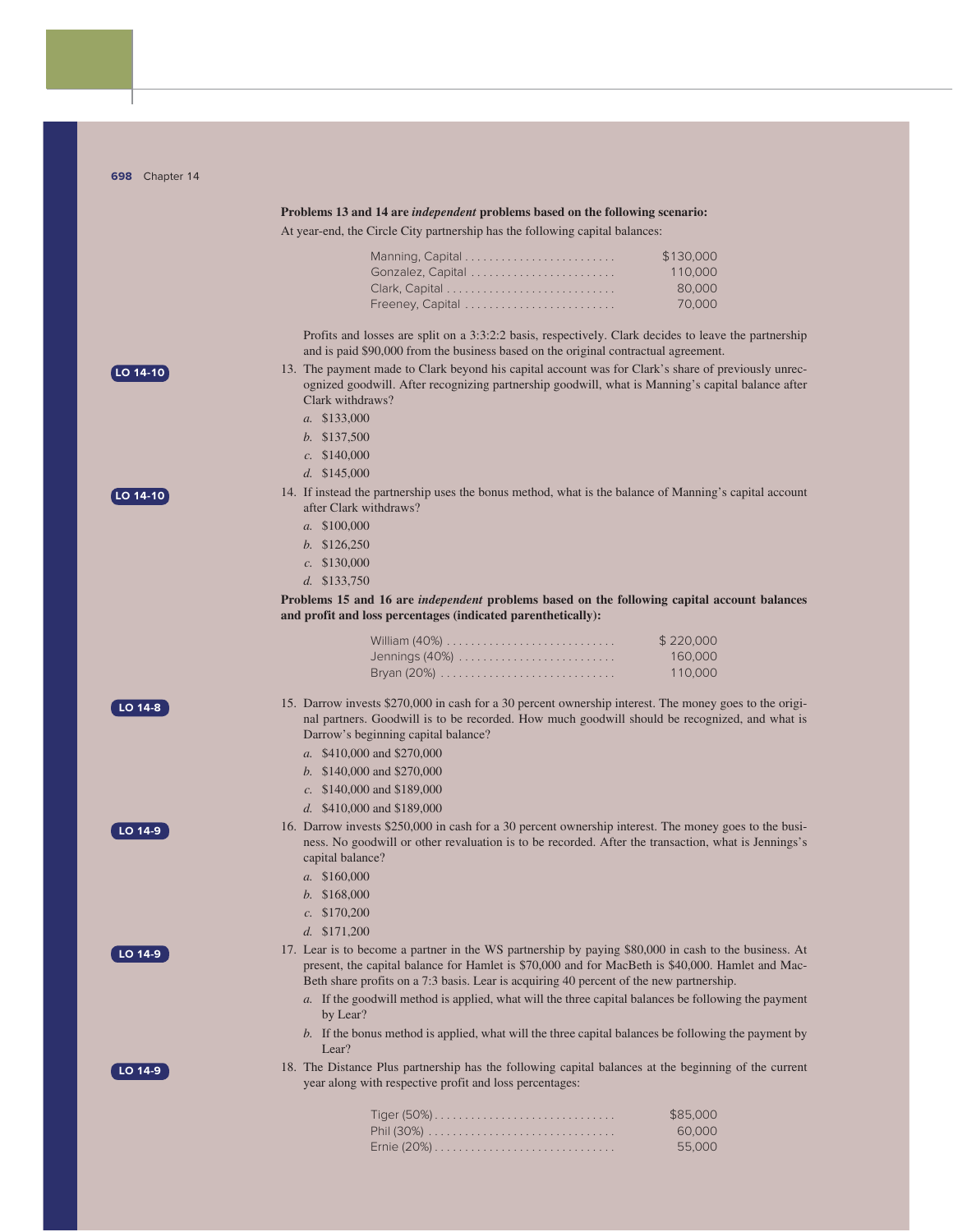Each of the following questions should be viewed independently.

- *a.* If Sergio invests \$100,000 in cash in the business for a 25 percent interest, what journal entry is recorded? Assume that the bonus method is used.
- *b.* If Sergio invests \$60,000 in cash in the business for a 25 percent interest, what journal entry is recorded? Assume that the bonus method is used.
- *c.* If Sergio invests \$72,000 in cash in the business for a 25 percent interest, what journal entry is recorded? Assume that the goodwill method is used.
- 19. A partnership has the following account balances: Cash, \$50,000; Other Assets, \$600,000; Liabilities, \$240,000; Nixon, Capital (50 percent of profits and losses), \$200,000; Hoover, Capital (20 percent), \$120,000; and Polk, Capital (30 percent), \$90,000. Each of the following questions should be viewed as an independent situation:
	- *a.* Grant invests \$80,000 in the partnership for an 18 percent capital interest. Goodwill is to be recognized. What are the capital accounts thereafter?
	- *b.* Grant invests \$100,000 in the partnership to get a 20 percent capital balance. Goodwill is not to be recorded. What are the capital accounts thereafter? wed as an independent situation:<br>
	rests \$80,000 in the partnership for an 18 percent capital interest.<br>
	d. What are the capital accounts thereafter?<br>
	ests \$100,000 in the partnership to get a 20 percent capital balance.<br>
	e
- 20. The Prince-Robbins partnership has the following capital account balances on January 1, 2021:

| ests \$80,000 in the partnership for an 18 percent capital interest.<br>ed. What are the capital accounts thereafter?    |          |
|--------------------------------------------------------------------------------------------------------------------------|----------|
| ests \$100,000 in the partnership to get a 20 percent capital balance.<br>led. What are the capital accounts thereafter? |          |
| Robbins partnership has the following capital account balances on Jar                                                    |          |
| Prince, Capital                                                                                                          | \$70,000 |
| Robbins, Capital                                                                                                         | 60,000   |

Prince is allocated 80 percent of all profits and losses with the remaining 20 percent assigned to Robbins after interest of 10 percent is given to each partner based on beginning capital balances.

On January 2, 2021, Jeffrey invests \$37,000 cash for a 20 percent interest in the partnership. This transaction is recorded by the goodwill method. After this transaction, 10 percent interest is still to go to each partner. Profits and losses will then be split as follows: Prince (50 percent), Robbins (30 percent), and Jeffrey (20 percent). In 2021, the partnership reports a net income of \$15,000.

- *a.* Prepare the journal entry to record Jeffrey's entrance into the partnership on January 2, 2021.
- *b.* Prepare a schedule showing how the 2021 net income allocation to the partners should be determined.

21. The partnership agreement of Jones, King, and Lane provides for the annual allocation of the business's profit or loss in the following sequence:

- ∙ Jones, the managing partner, receives a bonus equal to 20 percent of the business's profit.
- ∙ Each partner receives 15 percent interest on average capital investment.
- ∙ Any residual profit or loss is divided equally.

The average capital investments for 2021 were as follows:

| It inaliaging partier, receives a bonus equal to 20 percent of the busing |           |
|---------------------------------------------------------------------------|-----------|
| rtner receives 15 percent interest on average capital investment.         |           |
| idual profit or loss is divided equally.                                  |           |
| e capital investments for 2021 were as follows:                           |           |
|                                                                           | \$100,000 |
|                                                                           | 200,000   |
|                                                                           | 300,000   |

The partnership earned \$90,000 net income for 2021. Prepare a schedule showing how the 2021 net income should be allocated to the partners.

22. Purkerson, Smith, and Traynor have operated a bookstore for a number of years as a partnership. At the beginning of 2021, capital balances were as follows: mp cancel 350,000 net income for 2021. Fighted a schedule showing<br>the allocated to the partners.<br>the partners and Traynor have operated a bookstore for a number of years as<br>of 2021, capital balances were as follows:<br>Purker

| munication reception met supercesses a opomotors ror a mannost or pearl all<br>g of 2021, capital balances were as follows: |          |
|-----------------------------------------------------------------------------------------------------------------------------|----------|
| Purkerson                                                                                                                   | \$60,000 |
|                                                                                                                             | 40.000   |
|                                                                                                                             | 20,000   |

Due to a cash shortage, Purkerson invests an additional \$8,000 in the business on April 1, 2021. Each partner is allowed to withdraw \$1,000 cash each month.

The partners have used the same method of allocating profits and losses since the business's inception:

- ∙ Each partner is given the following compensation allowance for work done in the business: Purkerson, \$18,000; Smith, \$25,000; and Traynor, \$8,000.
- ∙ Each partner is credited with interest equal to 10 percent of the average monthly capital balance for the year without regard for normal drawings.
- ∙ Any remaining profit or loss is allocated 4:2:4 to Purkerson, Smith, and Traynor, respectively. The net income for 2021 is \$23,600. Each partner withdraws the allotted amount each month.

Prepare a schedule showing calculations for the partners' 2021 ending capital balances.



**LO 14-5, 14-6, 14-9**

## **LO 14-6**

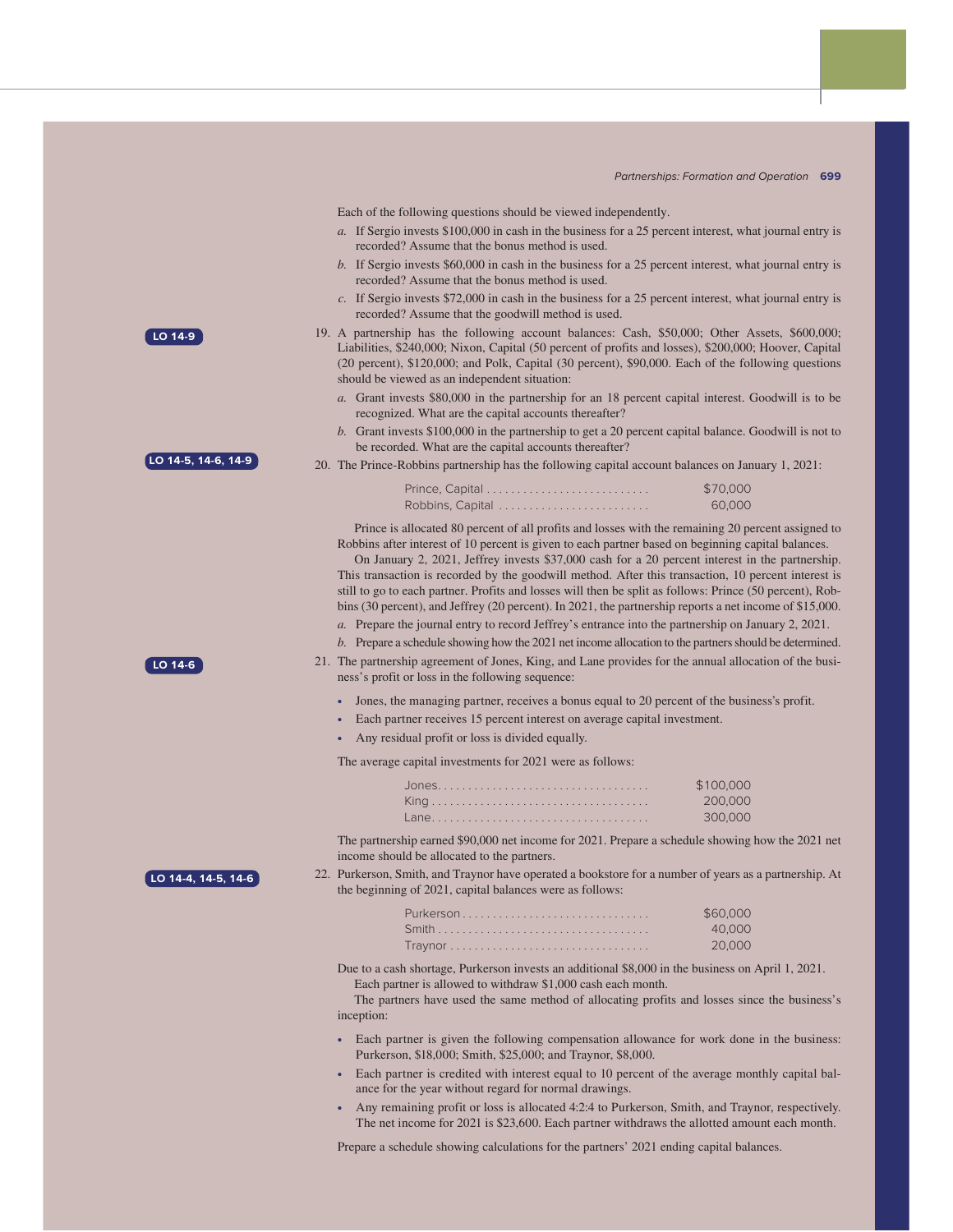## **700** Chapter 14

| <b>700</b> Chapter 14 |                       |                                                            |                                                                                                                                        |                                                                                                                                                                                                                                                                                                                                                                                                                                                                                                    |
|-----------------------|-----------------------|------------------------------------------------------------|----------------------------------------------------------------------------------------------------------------------------------------|----------------------------------------------------------------------------------------------------------------------------------------------------------------------------------------------------------------------------------------------------------------------------------------------------------------------------------------------------------------------------------------------------------------------------------------------------------------------------------------------------|
| LO 14-4, 14-5, 14-6   |                       | business reported net income and (loss) as follows:        |                                                                                                                                        | 23. On January 1, 2020, the dental partnership of Angela, Diaz, and Krause was formed when the<br>partners contributed \$30,000, \$58,000, and \$60,000, respectively. Over the next three years, the                                                                                                                                                                                                                                                                                              |
|                       |                       |                                                            |                                                                                                                                        | \$70,000<br>42,000<br>(25,000)                                                                                                                                                                                                                                                                                                                                                                                                                                                                     |
|                       |                       | \$5,000 in cash on February 9, 2021.                       | losses according to a specified plan written as follows:                                                                               | During this period, each partner withdrew cash of \$15,000 per year. Krause invested an additional<br>At the time that the partnership was created, the three partners agreed to allocate all profits and                                                                                                                                                                                                                                                                                          |
|                       |                       |                                                            | individual capital balances at the beginning of that year.<br>allocated: Angela, 30 percent; Diaz, 50 percent; and Krause, 20 percent. | • Each partner is entitled to interest computed at the rate of 10 percent per year based on the<br>Because of prior work experience, Angela is entitled to an annual salary allowance of \$12,000<br>per year, and Diaz is entitled to an annual salary allowance of \$9,000 per year.<br>Any remaining profit will be split as follows: Angela, 20 percent; Diaz, 40 percent; and Krause,<br>40 percent. If a net loss remains after the initial allocations to the partners, the balance will be |
| LO 14-10              | of these three years. |                                                            |                                                                                                                                        | Prepare a schedule that determines the ending capital balance for each partner as of the end of each<br>24. The E.N.D. partnership has the following capital balances as of the end of the current year:                                                                                                                                                                                                                                                                                           |
|                       |                       |                                                            | Pineda<br>Adams                                                                                                                        | \$230,000<br>190,000<br>160,000<br>140,000<br>\$720,000                                                                                                                                                                                                                                                                                                                                                                                                                                            |
|                       |                       | Answer each of the following <i>independent</i> questions: | used, what is the capital balance of the remaining three partners?                                                                     | a. Assume that the partners share profits and losses 3:3:2:2, respectively. Fergie retires and is paid<br>\$190,000 based on the terms of the original partnership agreement. If the goodwill method is                                                                                                                                                                                                                                                                                            |
|                       |                       |                                                            | what is the capital balance of the remaining three partners?                                                                           | b. Assume that the partners share profits and losses 4:3:2:1, respectively. Pineda retires and is paid<br>\$280,000 based on the terms of the original partnership agreement. If the bonus method is used,                                                                                                                                                                                                                                                                                         |
| I O 14-10             |                       |                                                            |                                                                                                                                        | 25. The partnership of Matteson, Richton, and O'Toole has existed for a number of years. At the pres-<br>ent time, the partners have the following capital balances and profit and loss sharing percentages:                                                                                                                                                                                                                                                                                       |
|                       |                       | <b>Partner</b>                                             | Capital<br><b>Balance</b>                                                                                                              | <b>Profit and Loss</b><br><b>Percentage</b>                                                                                                                                                                                                                                                                                                                                                                                                                                                        |
|                       |                       | Matteson<br>Richton<br>O'Toole                             | \$90,000<br>150,000<br>100,000                                                                                                         | 30%<br>50<br>20                                                                                                                                                                                                                                                                                                                                                                                                                                                                                    |
|                       |                       |                                                            |                                                                                                                                        |                                                                                                                                                                                                                                                                                                                                                                                                                                                                                                    |

O'Toole elects to withdraw from the partnership, leaving Matteson and Richton to operate the business. Following the original partnership agreement, when a partner withdraws, the partnership and all of its individual assets are to be reassessed to current fair values by an independent appraiser. The withdrawing partner will receive cash or other assets equal to that partner's current capital balance after including an appropriate share of any adjustment indicated by the appraisal. Gains and losses indicated by the appraisal are allocated using the regular profit and loss percentages.

An independent appraiser is hired and estimates that the partnership as a whole is worth \$600,000. Regarding the individual assets, the appraiser finds that a building with a book value of \$180,000 has a fair value of \$220,000. The book values for all other identifiable assets and liabilities are the same as their appraised fair values.

Accordingly, the partnership agrees to pay O'Toole \$120,000 upon withdrawal. Matteson and Richton, however, do not wish to record any goodwill in connection with the change in ownership. Prepare the journal entry to record O'Toole's withdrawal from the partnership.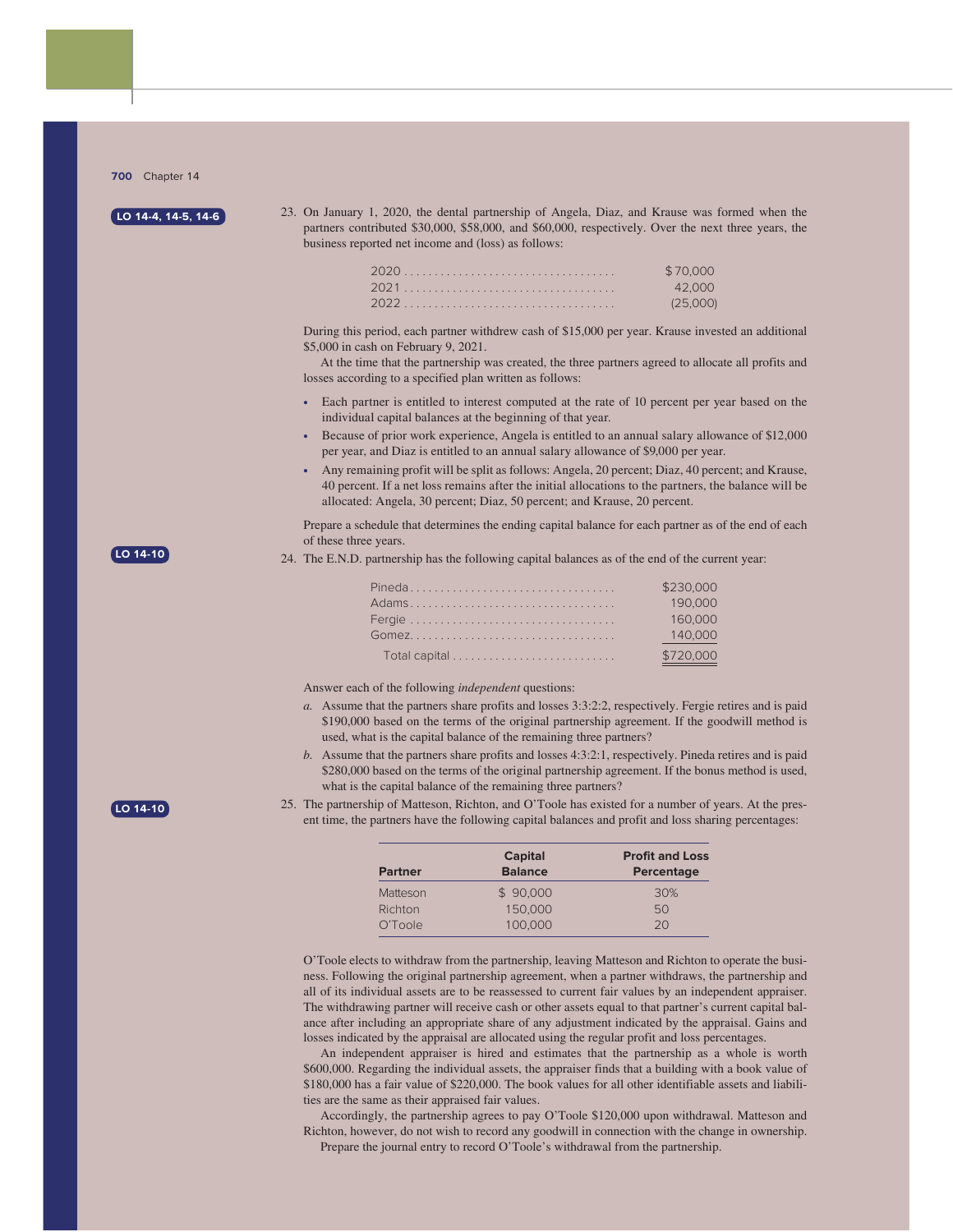## **LO 14-2, 14-4, 14-6, 14-9**

26. In the early part of 2021, the partners of Hugh, Jacobs, and Thomas sought assistance from a local accountant. They had begun a new business in 2020 but had never used an accountant's services.

Hugh and Jacobs began the partnership by contributing \$150,000 and \$100,000 in cash, respectively. Hugh was to work occasionally at the business, and Jacobs was to be employed full-time. They decided that year-end profits and losses should be assigned as follows:

- ∙ Each partner was to be allocated 10 percent interest computed on the beginning capital balances for the period.
- ∙ A compensation allowance of \$5,000 was to go to Hugh with a \$25,000 amount assigned to Jacobs.
- ∙ Any remaining income would be split on a 4:6 basis to Hugh and Jacobs, respectively.

In 2020, revenues totaled \$175,000, and expenses were \$146,000 (not including the partners' compensation allowance). Hugh withdrew cash of \$9,000 during the year, and Jacobs took out \$14,000. In addition, the business paid \$7,500 for repairs made to Hugh's home and charged it to repair expense.

On January 1, 2021, the partnership sold a 15 percent interest to Thomas for \$64,000 cash. This money was contributed to the business with the bonus method used for accounting purposes. Answer the following questions:

- *a.* Why was the original profit and loss allocation, as just outlined, designed by the partners?
- *b.* Why did the drawings for 2020 not agree with the compensation allowances provided for in the partnership agreement? partnership agreement?<br>
c. What journal entries should the partnership have recorded on December 31, 2020?<br>
d. What journal entry should the partnership have recorded on January 1, 2021?<br>
27. The following is the current b
	- *c.* What journal entries should the partnership have recorded on December 31, 2020?
- *d.* What journal entry should the partnership have recorded on January 1, 2021?
- 27. The following is the current balance sheet for a local partnership of doctors:

| c. What journal entries should the partnership have recorded on December 31, 2020?<br>d. What journal entry should the partnership have recorded on January 1, 2021?<br>27. The following is the current balance sheet for a local partnership of doctors: |           |             |               |  |
|------------------------------------------------------------------------------------------------------------------------------------------------------------------------------------------------------------------------------------------------------------|-----------|-------------|---------------|--|
| Cash and current                                                                                                                                                                                                                                           |           | Liabilities | 40,000<br>\$. |  |
| assets                                                                                                                                                                                                                                                     | \$30,000  | A, Capital  | 20,000        |  |
|                                                                                                                                                                                                                                                            | 180,000   | B. Capital  | 40,000        |  |
| Building and equipment                                                                                                                                                                                                                                     |           |             | 90,000        |  |
| $(\text{net})$                                                                                                                                                                                                                                             | 100,000   | D, Capital  | 120,000       |  |
| Totals.                                                                                                                                                                                                                                                    | \$310,000 | Totals      | \$310,000     |  |

The following questions represent *independent* situations:

- *a.* E is going to invest enough money in this partnership to receive a 25 percent interest. No goodwill or bonus is to be recorded. How much should E invest?
- *b.* E contributes \$36,000 in cash to the business to receive a 10 percent interest in the partnership. Goodwill is to be recorded. Profits and losses have previously been split according to the following percentages: A, 30 percent; B, 10 percent; C, 40 percent; and D, 20 percent. After E makes this investment, what are the individual capital balances?
- *c.* E contributes \$42,000 in cash to the business to receive a 20 percent interest in the partnership. Goodwill is to be recorded. The four original partners share all profits and losses equally. After E makes this investment, what are the individual capital balances?
- *d.* E contributes \$55,000 in cash to the business to receive a 20 percent interest in the partnership. No goodwill or other asset revaluation is to be recorded. Profits and losses have previously been split according to the following percentages: A, 10 percent; B, 30 percent; C, 20 percent; and D, 40 percent. After E makes this investment, what are the individual capital balances?
- *e.* C retires from the partnership and, as per the original partnership agreement, is to receive cash equal to 125 percent of her final capital balance. No goodwill or other asset revaluation is to be recognized. All partners share profits and losses equally. After the withdrawal, what are the individual capital balances of the remaining partners?
- 28. Gorman and Morton form a partnership on May 1, 2019. Gorman contributes cash of \$50,000; Morton conveys title to the following properties to the partnership:

|                      | <b>Book Value</b> | <b>Fair Value</b> |
|----------------------|-------------------|-------------------|
| Equipment            | \$15,000          | \$28,000          |
| Licensing agreements | 35,000            | 36,000            |

**LO 14-3, 14-9, 14-10**

## **LO 14-5, 14-6, 14-9**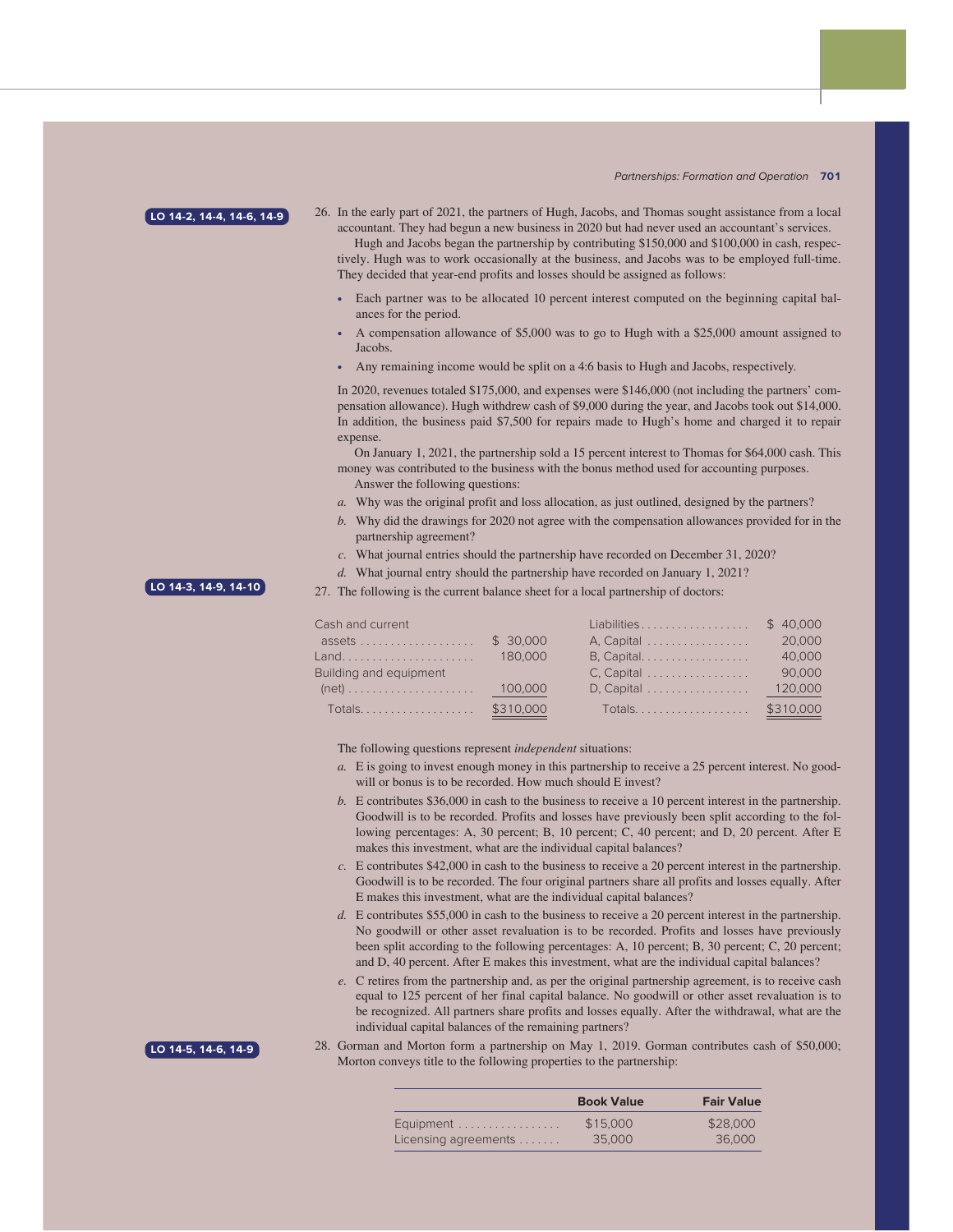The partners agree to start their partnership with equal capital balances. No goodwill is to be recognized.

According to the articles of partnership written by the partners, profits and losses are allocated based on the following formula:

- ∙ Gorman receives a compensation allowance of \$1,000 per month.
- ∙ All remaining profits and losses are split 40:60 between Gorman and Morton, respectively.
- ∙ Each partner can make annual cash drawings of \$25,000 beginning in 2020.

Net income of \$11,000 is earned by the business during 2019.

Steele is invited to join the partnership on January 1, 2020. Because of her business reputation and financial expertise, she is given a 40 percent interest for \$54,000 cash. The bonus approach is used to record this investment, made directly to the business. The articles of partnership are amended to give Steele a \$2,000 compensation allowance per month and an annual cash drawing of \$20,000. Remaining profits are now allocated: of \$11,000 is earned by the business during 2019.<br>
nvited to join the partnership on January 1, 2020. Because of her b<br>
expertise, she is given a 40 percent interest for \$54,000 cash. The<br>
cord this investment, made direct noted to join the partnership on January 1, 2020. Because of her expertise, she is given a 40 percent interest for \$54,000 cash. The articles is investment, made directly to the business. The articles is the space of this expertise, sne is given a 40 percent interest for \$54,000 cash. I<br>cord this investment, made directly to the business. The articles<br>ive Steele a \$2,000 compensation allowance per month and an ann<br>naining profits are now al

| Gorman | 129          |
|--------|--------------|
|        | 48.          |
|        | $40^{\circ}$ |

All drawings are taken by the partners during 2020. At year-end, the partnership reports net income of \$86,000.

ngs are taken by the partners during 2020. At year-end, the partne,<br>6,000.<br>Ty 1, 2021, Frank (previously a partnership employee) is admitted<br>truer transfers 10 percent to Frank, who makes the following payme<br>Gorman ....... Morton . . 4,724 On January 1, 2021, Frank (previously a partnership employee) is admitted into the partnership. Each partner transfers 10 percent to Frank, who makes the following payments directly to the partners:

| ry 1, 2021, Frank (previously a partnership employee) is admitted<br>rtner transfers 10 percent to Frank, who makes the following payme |         |
|-----------------------------------------------------------------------------------------------------------------------------------------|---------|
|                                                                                                                                         | \$5.216 |
|                                                                                                                                         | 4.724   |
|                                                                                                                                         | 9.560   |

in, the articles of partnership must be amended to allow for the en<br>change entitles Frank to a compensation allowance of \$800 per mo<br>14,000. Profits and losses are now assigned as follows:<br>Gorman........................... Once again, the articles of partnership must be amended to allow for the entrance of the new<br>ther. This change entitles Frank to a compensation allowance of \$800 per month and an annual<br>wing of \$14,000. Profits and losses partner. This change entitles Frank to a compensation allowance of \$800 per month and an annual drawing of \$14,000. Profits and losses are now assigned as follows:

| change entitles Frank to a compensation allowance of \$800 per m<br>14,000. Profits and losses are now assigned as follows: |      |
|-----------------------------------------------------------------------------------------------------------------------------|------|
| Gorman                                                                                                                      | 13.5 |
|                                                                                                                             | 40.5 |
|                                                                                                                             | 36.0 |
|                                                                                                                             | 10.0 |
|                                                                                                                             |      |

For the year of 2021, the partnership earned a profit of \$40,000, and each partner withdrew the allowed amount of cash.

Prepare schedules that determine the capital balances for the individual partners as of the end of each year 2019 through 2021.

- **LO 14-4, 14-5, 14-6, 14-9**
- 29. Kimble, Sykes, and Gerard open an accounting practice on January 1, 2019, in Chicago, Illinois, to be operated as a partnership. Kimble and Sykes will serve as the senior partners because of their years of experience. To establish the business, Kimble, Sykes, and Gerard contribute cash and other properties valued at \$208,000, \$180,000, and \$92,000, respectively. An articles of partnership agreement is drawn up stipulating the following:
	- ∙ Personal drawings are allowed annually up to an amount equal to 10 percent of the partner's beginning capital balance for the year.
	- ∙ Profits and losses are allocated according to the following plan:
		- 1. Each partner receives an annual salary allowance of \$55 per billable hours worked.
		- 2. Interest is credited to the partners' capital accounts at the rate of 12 percent of the beginning capital balance for the year.
		- 3. Kimble and Sykes are eligible for an annual bonus of 10 percent of net income after subtracting the bonus, salary allowance, and interest. The agreement also states that there will be no bonus if there is a net loss or if salary and interest result in a negative remainder of net income to be distributed.
		- 4. Any remaining partnership profit or loss is to be divided evenly among all partners.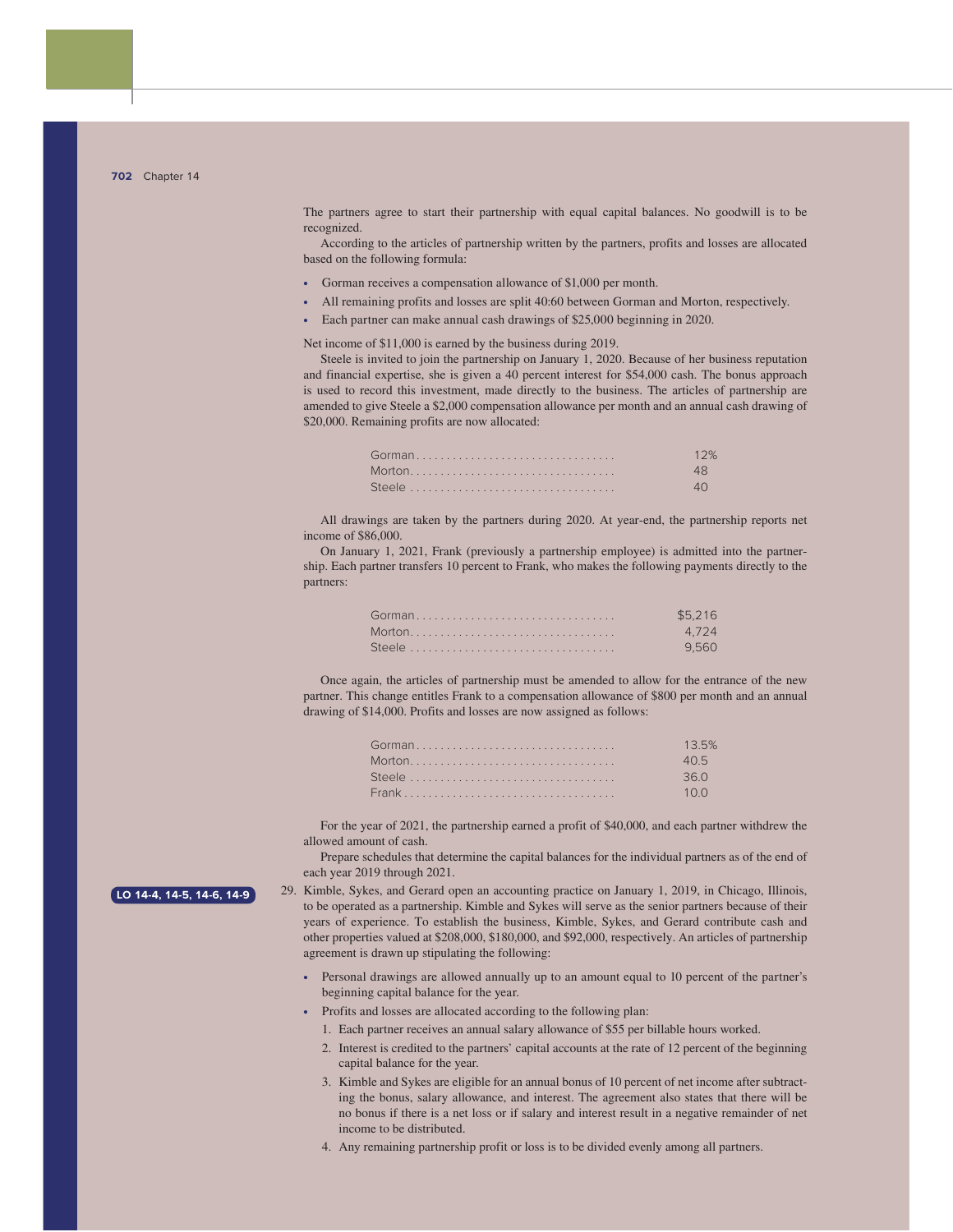On January 1, 2020, the partners admit Nichols to the partnership. Nichols contributes cash directly to the business in an amount equal to a 25 percent interest in the book value of the partnership property subsequent to this contribution. The partnership profit and loss sharing agreement is not altered upon Nichols' entrance into the firm; the general provisions continue to be applicable. uary 1, 2020, the partners admit Nichols to the partnership. Nichols compare the business in an amount equal to a 25 percent interest in the book value try subsequent to this contribution. The partnership profit and loss s

The billable hours for the partners during the first three years of operation follow:

|          | 2019  | 2020  | 2021  |
|----------|-------|-------|-------|
| Kimble   | 1,700 | 1,800 | 1.880 |
| $Sykes.$ | 1,440 | 1.500 | 1.620 |
| Gerard   | 1,300 | 1.380 | 1,310 |
| Nichols  | $-0-$ | 1,560 | 1,550 |

The partnership reports net income (loss) for 2019 through 2021 as follows:

| <b><i>Alberta Committee</i></b> | $-\Omega$                              | 1.560    |
|---------------------------------|----------------------------------------|----------|
|                                 | et income (loss) for 2019 through 2021 |          |
|                                 | $2019$ \$282,000                       |          |
|                                 | 2020                                   | (12,400) |
|                                 | 2021                                   | 477,000  |

Each partner withdraws the maximum allowable amount each year.

- *a.* Prepare schedules that allocate each year's net income to the partners (to the nearest dollar).
- *b.* Prepare in appropriate form a statement of partners' capital for the year ending December 31, 2021.<br>
A partnership of attorneys in the St. Louis, Missouri, area has the following balance sheet accounts as of January 1 2021.
- 30. A partnership of attorneys in the St. Louis, Missouri, area has the following balance sheet accounts as of January 1, 2021:

| 2021.<br>artnership of attorneys in the St. Louis, Missouri, area has the following balance sheet a<br>of January 1, 2021: |           |                                                                      |                                         |  |  |  |
|----------------------------------------------------------------------------------------------------------------------------|-----------|----------------------------------------------------------------------|-----------------------------------------|--|--|--|
| Assets                                                                                                                     | \$320,000 | Liabilities<br>Athos, capital<br>Porthos, capital<br>Aramis, capital | \$120,000<br>80,000<br>70,000<br>50,000 |  |  |  |

According to the articles of partnership, Athos is to receive an allocation of 50 percent of all partnership profits and losses, while Porthos receives 30 percent, and Aramis, 20 percent. The book value of each asset and liability should be considered an accurate representation of fair value.

For each of the following *independent* situations, prepare the journal entry or entries to be recorded by the partnership. (Round to nearest dollar.)

- *a.* Porthos, with permission of the other partners, decides to sell half of his partnership interest to D'Artagnan for \$50,000 in cash. No asset revaluation or goodwill is to be recorded by the partnership.
- *b.* All three of the present partners agree to sell 10 percent of each partnership interest to D'Artagnan for a total cash payment of \$25,000. Each partner receives a negotiated portion of this amount. Goodwill is recorded as a result of the transaction.
- *c.* D'Artagnan is allowed to become a partner with a 10 percent ownership interest by contributing \$30,000 in cash directly into the business. The bonus method is used to record this admission.
- *d.* Use the same facts as in requirement (*c*) except that the entrance into the partnership is recorded by the goodwill method.
- *e.* D'Artagnan is allowed to become a partner with a 10 percent ownership interest by contributing \$12,222 in cash directly to the business. The goodwill method is used to record this transaction.
- *f.* Aramis decides to retire and leave the partnership. An independent appraisal of the business and its assets indicates a current fair value of \$280,000. Goodwill is to be recorded. Aramis will then be given the exact amount of cash that will close out his capital account.
- 31. Steve Reese is a well-known interior designer in Fort Worth, Texas. He wants to start his own business and convinces Rob O'Donnell, a local merchant, to contribute the capital to form a partnership. On January 1, 2019, O'Donnell invests a building worth \$52,000 and equipment valued at \$16,000 as well as \$12,000 in cash. Although Reese makes no tangible contribution to the partnership, he will operate the business and be an equal partner in the beginning capital balances.

## **LO 14-8, 14-9, 14-10**

**LO 14-2, 14-3, 14-5, 14-6,** 

**14-8, 14-10**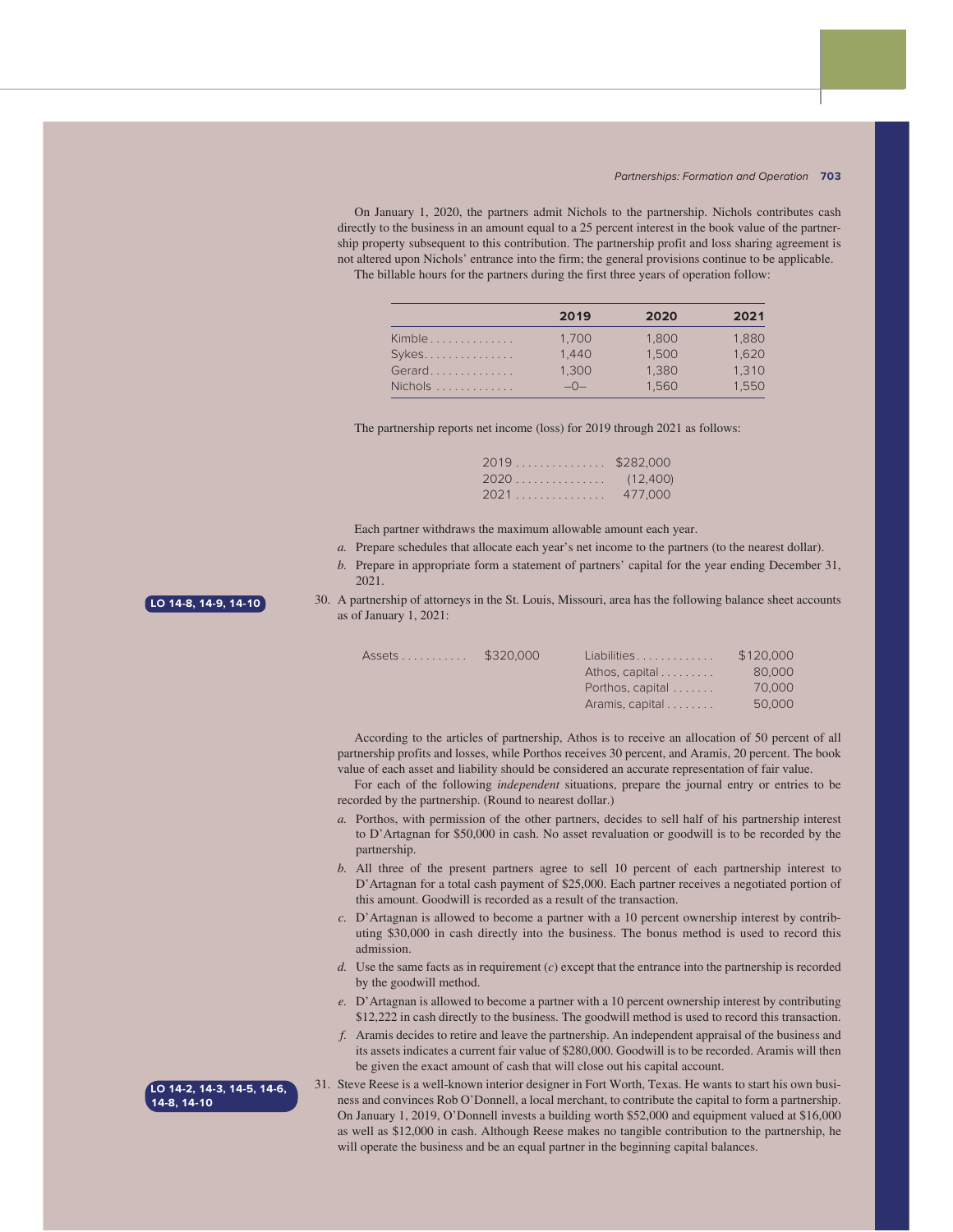To entice O'Donnell to join this partnership, Reese draws up the following profit and loss agreement:

- ∙ O'Donnell will be credited annually with interest equal to 20 percent of the beginning capital balance for the year.
- ∙ O'Donnell will also have added to his capital account 15 percent of partnership income each year (without regard for the preceding interest figure) or \$4,000, whichever is larger. All remaining income is credited to Reese.
- ∙ Neither partner is allowed to withdraw funds from the partnership during 2019. Thereafter, each can draw \$5,000 annually or 20 percent of the beginning capital balance for the year, whichever is larger.

The partnership reported a net loss of \$10,000 during the first year of its operation. On January 1, 2020, Terri Dunn becomes a third partner in this business by contributing \$15,000 cash to the partnership. Dunn receives a 20 percent share of the business's capital. The profit and loss agreement is altered as follows:

- ∙ O'Donnell is still entitled to (1) interest on his beginning capital balance as well as (2) the share of partnership income just specified.
- ∙ Any remaining profit or loss will be split on a 6:4 basis between Reese and Dunn, respectively.

Partnership income for 2020 is reported as \$44,000. Each partner withdraws the full amount that is allowed.

On January 1, 2021, Dunn becomes ill and sells her interest in the partnership (with the consent of the other two partners) to Judy Postner. Postner pays \$46,000 directly to Dunn. Net income for 2021 is \$61,000 with the partners again taking their full drawing allowance.

On January 1, 2022, Postner withdraws from the business for personal reasons. The articles of partnership state that any partner may leave the partnership at any time and is entitled to receive cash in an amount equal to the recorded capital balance at that time plus 10 percent.

- *a.* Prepare journal entries to record the preceding transactions on the assumption that the bonus (or no revaluation) method is used. Drawings need not be recorded, although the balances should be included in the closing entries.
- *b.* Prepare journal entries to record the previous transactions on the assumption that the goodwill (or revaluation) method is used. Drawings need not be recorded, although the balances should be included in the closing entries.

*(Round all amounts to the nearest dollar.)*

## **Develop Your Skills**

## **RESEARCH CASE**



Go to the Buckeye Partners, L.P., website where forms filed with the SEC are available through the Investor Center. Find Buckeye's recent annual financial statements in their 10–K report for the partnership.

## **Required**

Review Buckeye's financial statements as well as the accompanying notes. List and briefly discuss information included for this partnership that would typically not appear in financial statements produced for a corporation.

## **ANALYSIS CASE**



Erin Carson, Megyn Delaney, and Caitlin Erikson form a partnership as a first step in creating a business. Carson invests most of the capital but does not plan to be actively involved in the day-to-day operations. Delaney has had some experience and is expected to do a majority of the daily work. Erikson has been in this line of business for some time and has many connections. Therefore, she will devote a majority of her time to getting new clients.